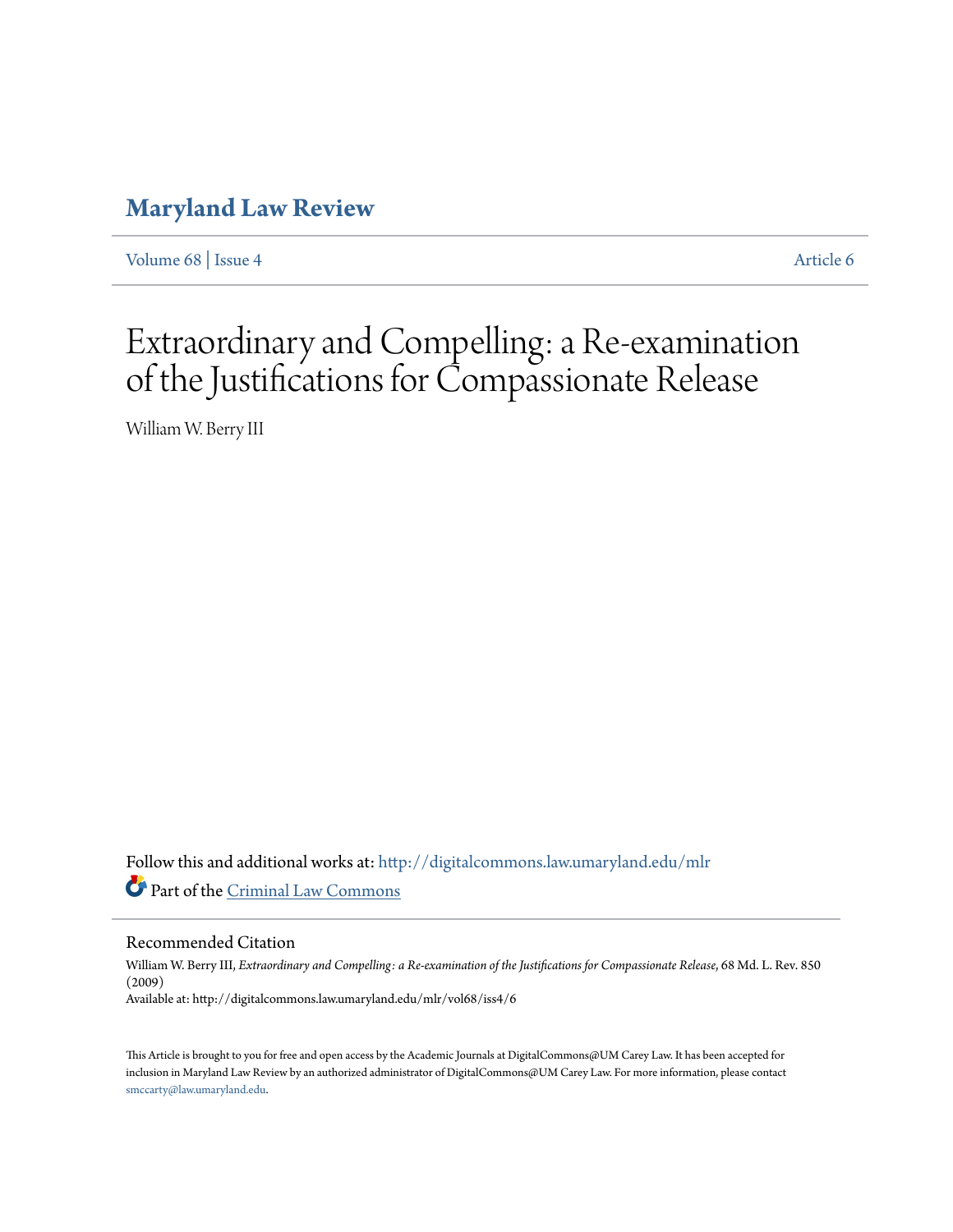## **EXTRAORDINARY AND COMPELLING: A RE-EXAMINATION OF THE JUSTIFICATIONS FOR COMPASSIONATE RELEASE**

#### WILLIAM W. BERRY III\*

*Federal law contains a rarely used provision that permits the immediate release of federal prisoners. This safety valve provision requires the Director of the Bureau of Prisons to make a motion on behalf of the prisoner in order to secure the prisoner's compassionate release. Far from being a veiled version of parole, this compassionate release provision is to be used only in circumstances deemed "extraordinary and compelling." While the Bureau of Prisons has read this language very narrowly for many years, considering only terminally ill inmates as candidates for compassionate release, the United States Sentencing Commission modified its Commentary to the Sentencing Guidelines in November 2007, defining for the first time criteria for determining what should be deemed "extraordinary and compelling." Specifically, the Commission's guideline commentary provides that extraordinary and compelling circumstances may include: (1) terminal illness, (2) debilitating physical conditions that prevent inmate self-care, and (3) death or incapacitation of the only family member able to care for a minor child.*

*This Article considers the theoretical justifications for compassionate release in an attempt to develop a framework to evaluate what circumstances rise to the level of "extraordinary and compelling." As explained herein, there is a need for such a framework given the Bureau of Prisons' general unwillingness to consider compassionate release unless it is for "medical parole." First, this Article argues that the state's purposes for punishment, whether retributive or utilitarian, do not by themselves justify the compassionate release of inmates. As a result, this Article proposes that the basis for compassionate release should lie in the broader interests of the state. Thus, this Article contends that the non-penal interests of the state (in light of the "extraordinary and compelling" factual circumstance) must clearly outweigh the state's penological interest in the inmate serving the entire sentence before compassionate release may be justified.*

Copyright 2009 by William W. Berry III.

<sup>\*</sup> Visiting Associate Professor, University of Mississippi School of Law. D. Phil. Candidate, University of Oxford (UK). Professor Berry would like to thank the Lamar Order of the University of Mississippi for their generous support of this Article, and the *Maryland Law Review* for their hard work on this piece.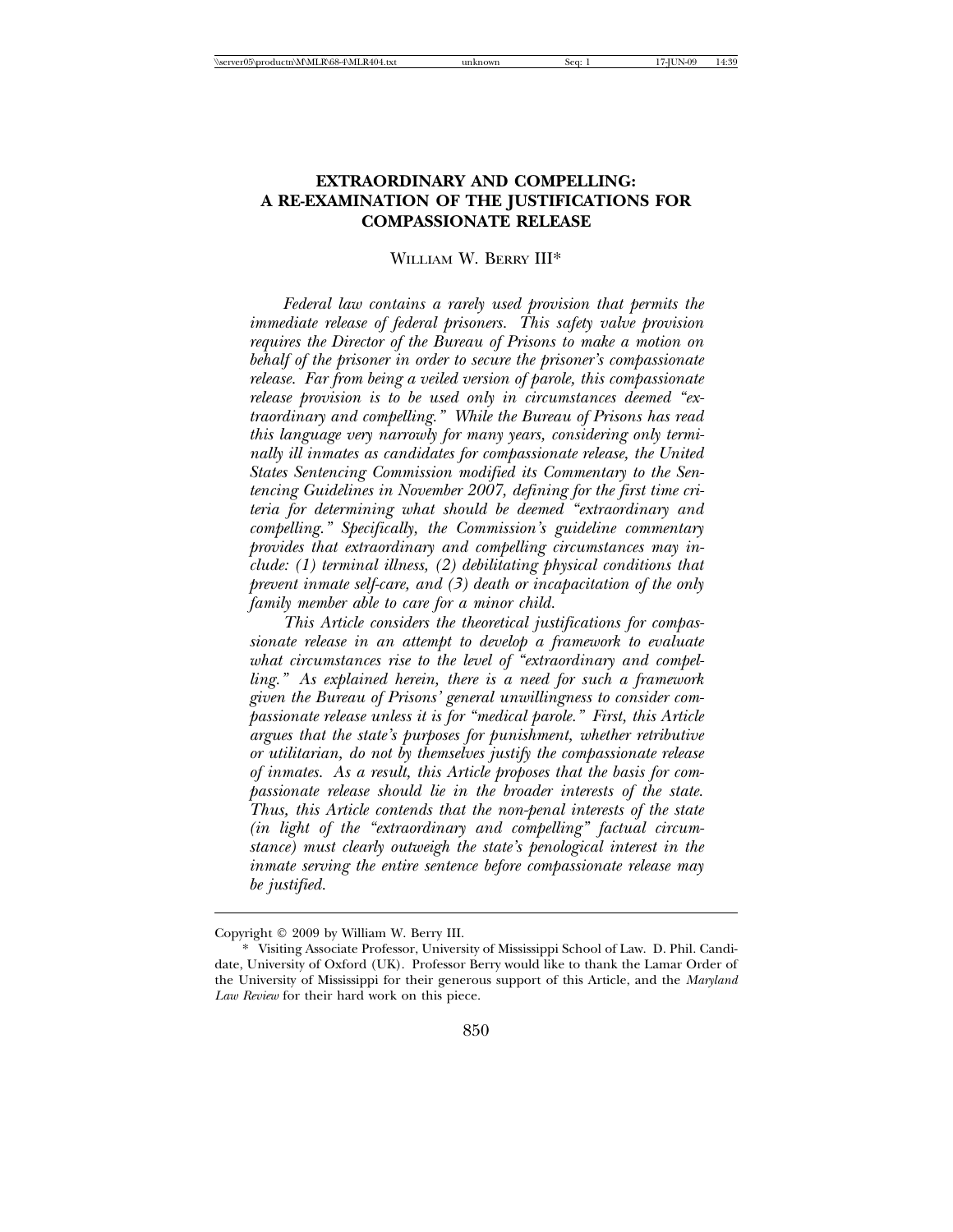I. INTRODUCTION

*"Justice is the tolerable accommodation of the conflicting interests of society, and I don't believe there is any royal road to attain such accommodation concretely.* "—Judge Learned Hand<sup>1</sup>

Conflicting interests lie at the heart of the sentencing process. Not limited to the obvious competing interests of the state and the offender, the state's broader punishment interests can often conflict. The state's interest in giving an offender his just deserts, for instance, competes with its interests in deterring others from committing the same crime, incapacitating the offender to protect society, and rehabilitating the offender.<sup>2</sup> The battle for supremacy between such interests often occurs when a judge considers whether certain evidence is grounds for mitigating a sentence.<sup>3</sup>

Although parole was abolished with the passage of the Sentencing Reform Act of 1984,<sup>4</sup> the potential for mitigating a federal sentence does not end with the sentencing decision of the federal trial judge. Rule 35(b) of the Federal Rules of Criminal Procedure authorizes the court, upon motion by the government, to reduce the sentence to reflect substantial assistance provided to the government by the defendant after the sentence became final.<sup>5</sup> In addition, where

4. Pub. L. No. 98-473, 98 Stat. 1987 (codified as amended in scattered sections of 18 U.S.C. and 28 U.S.C.). The Sentencing Reform Act of 1984 is one component of the larger Comprehensive Crime Control Act of 1984, Pub. L. No. 98-473, 98 Stat. 1837.

<sup>1.</sup> Philip Hamburger, *The Great Judge*, LIFE, Nov. 4, 1946, at 117 (quoting Judge Hand).

<sup>2.</sup> *See* ANDREW ASHWORTH, SENTENCING AND CRIMINAL JUSTICE 67–92 (4th ed., Cambridge Univ. Press 2005) (1992) (discussing these competing purposes and their theoretical bases).

<sup>3.</sup> In fact, federal judges are required to weigh these competing purposes of punishment in sentencing pursuant to 18 U.S.C. § 3553(a). *See* 18 U.S.C. § 3553(a) (2006) (listing factors federal courts should consider in determining a sentence that is "sufficient, but not greater than necessary"). For a discussion of the conflicting nature of these purposes as applied in the context of federal sentencing, see William W. Berry III, *Discretion Without Guidance: The Need to Give Meaning to § 3553 After* Booker *and its Progeny*, 40 CONN. L. REV. 631 (2008).

<sup>5.</sup> FED. R. CRIM. P. 35(b). Rule 35(b) states:

<sup>(</sup>b) Reducing a Sentence for Substantial Assistance.

<sup>(1)</sup> *In General*. Upon the government's motion made within one year of sentencing, the court may reduce a sentence if:

<sup>(</sup>A) the defendant, after sentencing, provided substantial assistance in investigating or prosecuting another person; and

<sup>(</sup>B) reducing the sentence accords with the Sentencing Commission's guidelines and policy statements.

<sup>(2)</sup> *Later Motion*. Upon the government's motion made more than one year after sentencing, the court may reduce a sentence if the defendant's substantial assistance involved: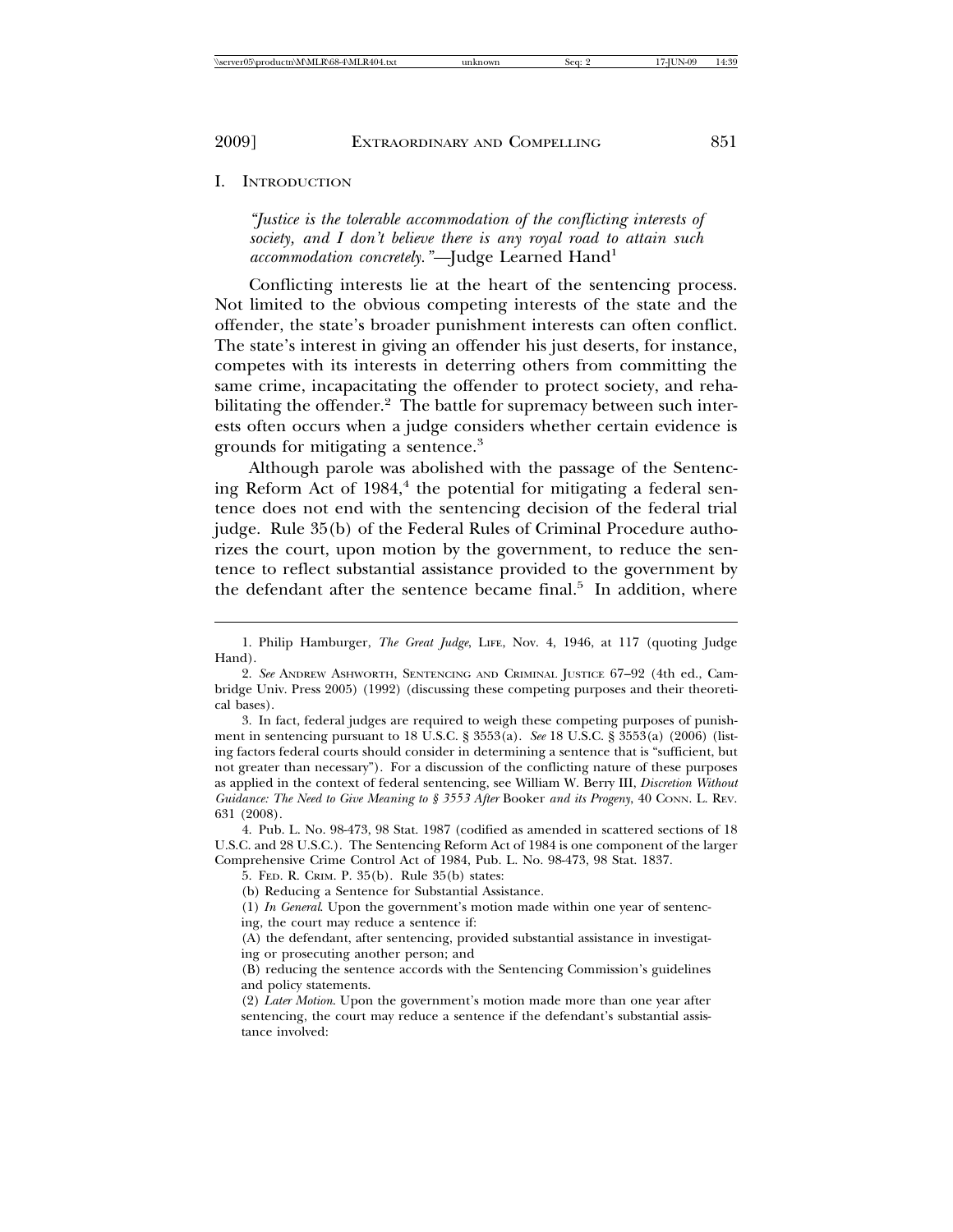the United States Sentencing Commission has subsequently reduced the guideline range used to sentence the defendant, the court may reduce the sentence upon a motion by the defendant or the Director of the Bureau of Prisons.<sup>6</sup>

Federal law, unbeknownst to many, includes another stipulation that authorizes the immediate release of federal prisoners. This safety valve provision demands that the Director move on behalf of the prisoner to secure the prisoner's compassionate release.7 Not a veiled version of parole, this compassionate release provision is only to be used in circumstances deemed "extraordinary and compelling."8 The Bureau of Prisons has read this language very narrowly for many years, considering only terminally ill inmates as candidates for compassion-

(B) information provided by the defendant to the government within one year of sentencing, but which did not become useful to the government until more than one year after sentencing; or

(C) information the usefulness of which could not reasonably have been anticipated by the defendant until more than one year after sentencing and which was promptly provided to the government after its usefulness was reasonably apparent to the defendant.

*Id.* Significantly, this provision allows for the reduction of a sentence below the mandatory minimum. *Id.* 35(b)(4).

6. *See* 18 U.S.C. § 3582(c)(2) (2006) ("[I]n the case of a defendant who has been sentenced to a term of imprisonment based on a sentencing range that has subsequently been lowered by the Sentencing Commission pursuant to 28 U.S.C. [§] 994*(o*)*,* upon motion of the defendant or the Director of the Bureau of Prisons, or on its own motion, the court may reduce the term of imprisonment, after considering the factors set forth in [§] 3553*(a)* to the extent that they are applicable, if such a reduction is consistent with applicable policy statements issued by the Sentencing Commission.").

7. *Id.*  $\S 3582(c)(1)(A)$ .

8. *Id.* § 3582(c)(1)(A)(i). In its entirety, § 3582(c)(1)(A) provides that: The court may not modify a term of imprisonment once it has been imposed except that:

(1) in any case—

(A) the court, upon motion of the Director of the Bureau of Prisons, may reduce the term of imprisonment (and may impose a term of probation or supervised release with or without conditions that does not exceed the unserved portion of the original term of imprisonment), after considering the factors set forth in § 3553(*a*) to the extent that they are applicable, if it finds that—

(i) extraordinary and compelling reasons warrant such a reduction; or

(ii) the defendant is at least 70 years of age, has served at least 30 years in prison, pursuant to a sentence imposed under  $\S$  3559( $c$ ), for the offense or offenses for which the defendant is currently imprisoned, and a determination has been made by the Director of the Bureau of Prisons that the defendant is not a danger to the safety of any other person or the community, as provided under § *3142(g);*

and that such a reduction is consistent with applicable policy statements issued by the Sentencing Commission[.]

<sup>(</sup>A) information not known to the defendant until one year or more after sentencing;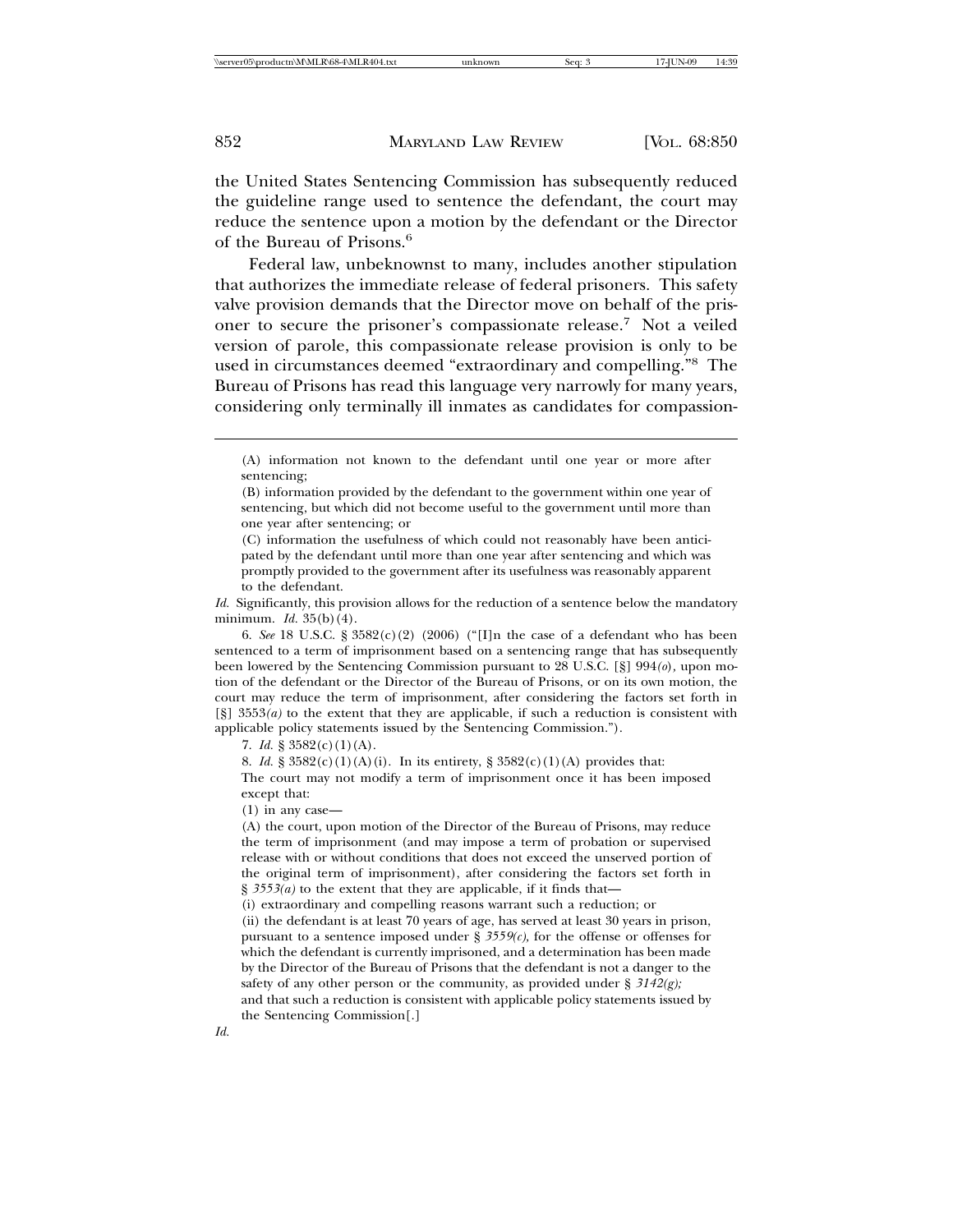ate release.<sup>9</sup> In November 2007, however, the Sentencing Commission modified its Commentary to the Sentencing Guidelines, defining for the first time criteria for determining circumstances that should be deemed "extraordinary and compelling." Specifically, the Commission's new Commentary provides that extraordinary and compelling circumstances can include: (1) terminal illness, (2) debilitating physical conditions that prevent inmate self-care, and (3) death or incapacitation of the only family member able to care for a minor child.<sup>10</sup> In addition, the Commentary provides that compassionate release may be granted where, "[a]s determined by the Director of the Bureau of Prisons, there exists in the defendant's case an extraordinary and compelling reason other than, or in combination with, the [three] reasons described [previously]."<sup>11</sup>

As explained below, the Bureau of Prisons has ignored, in many ways, the broader statutory language as well as its own regulations in its decision to limit the application of "compassionate release" to prisoners who are terminally ill. By limiting the use of the safety valve to cases of "medical parole," the Bureau eschews the more difficult categories of prisoners who, for one of the reasons discussed below, may be considered for release given the facts of their particular situation. The Bureau of Prisons, in limiting its need to review compassionate release petitions to medical cases, thus abandons the flexibility to consider truly compelling cases, perhaps in part for a lack of method by which to separate the meritorious cases from the many that do not rise to the level of extraordinary and compelling.

This Article will consider the theoretical justifications for compassionate release in an attempt to develop a framework to evaluate what circumstances rise to the level of "extraordinary and compelling." First, the Article will argue that the state's purposes for punishment, whether retributive or utilitarian, do not by themselves justify the compassionate release of inmates. As a result, this Article will propose that the basis for compassionate release should lie in the broader interests of the state. Thus, the Article will argue that the non-penal interests of the state (in light of the "extraordinary and compelling" factual circumstance) must clearly outweigh the state's penological interest in

<sup>9.</sup> *See* FED. BUREAU OF PRISONS, U.S. DEP'T OF JUSTICE, CHANGE NOTICE NO. 5050.46, PROGRAM STATEMENT CONCERNING COMPASSIONATE RELEASE; PROCEDURES FOR IMPLEMENTA-TION OF 18 U.S.C. 3582(c)(1)(A) & 4205(g) (1998), http://www.bop.gov/policy/progstat/ 5050\_046.pdf [hereinafter BOP PROGRAM STATEMENT] (indicating that prisoners only can receive compassionate release for extraordinary or extremely grave medical circumstances).

<sup>10.</sup> U.S. SENTENCING GUIDELINES MANUAL § 1B1.13 cmt. (2008).

<sup>11.</sup> *Id.*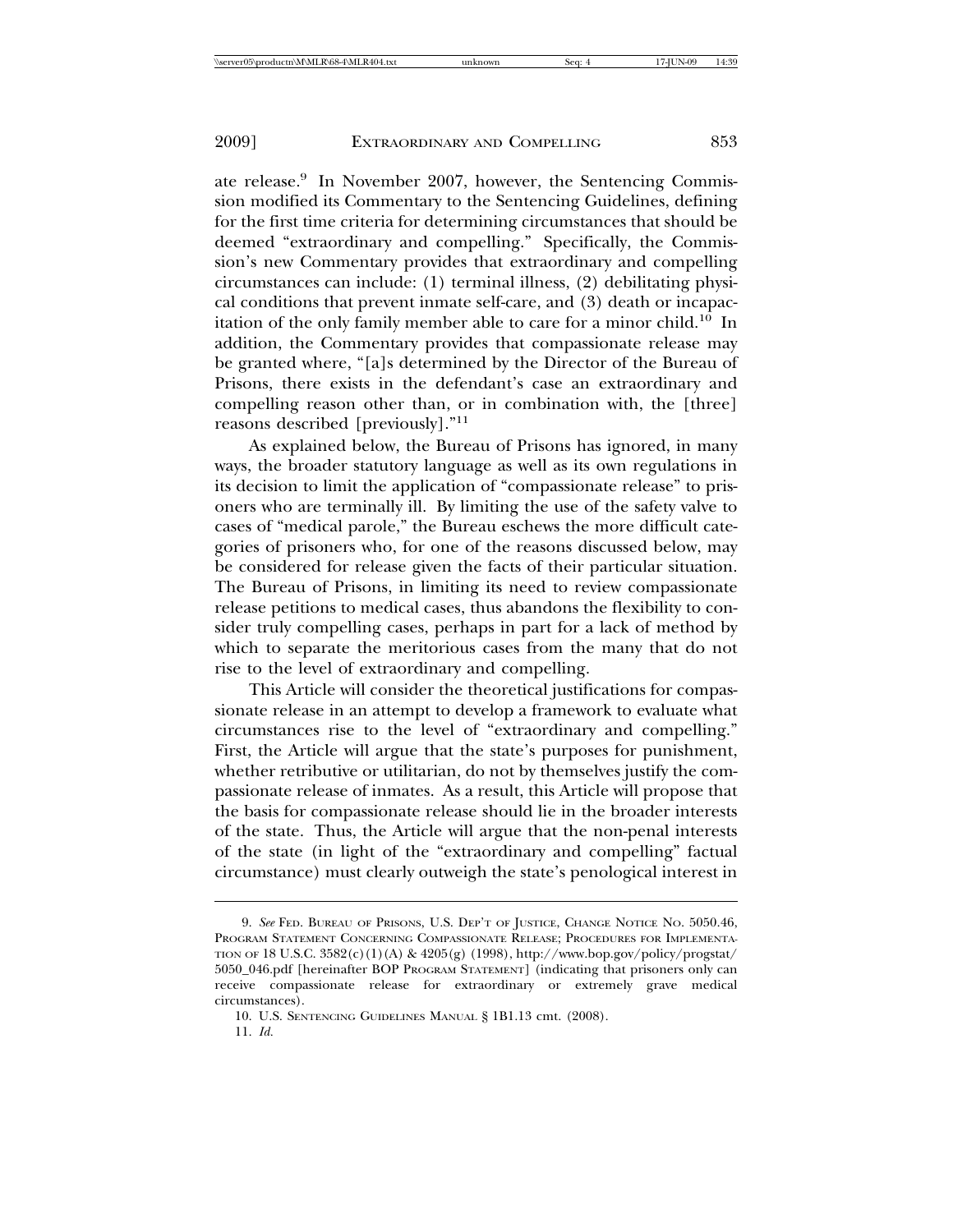the inmate serving the entire sentence before compassionate release may be justified.

Part II of this Article will explain the significance of the compassionate release provision in light of the large number of inmates in federal prison, and will provide a vignette of one prisoner's alleged "extraordinary and compelling" circumstance that was rejected by the Bureau of Prisons Director. Part III will outline the statutory and administrative landscape surrounding the compassionate release provision and describe the Sentencing Commission's adoption of the guideline commentary. Part IV of the Article will argue that the traditional purposes of punishment—just deserts, deterrence, incapacitation, and rehabilitation—cannot alone serve as the basis for awarding compassionate release to prisoners. Part V will argue that the basis for compassionate release should lie in the broader, non-penal interests of the state, and that circumstances should be considered extraordinary and compelling only when such interests greatly outweigh the state's penological interests as applied to the prisoner at issue.

#### II. THE CASE FOR RECONSIDERING COMPASSIONATE RELEASE

*"When we are at the end of life, to die means to go away; when we are at the beginning, to go away means to die.*"—Victor Hugo<sup>12</sup>

#### *A. A Penological Crisis?*

The United States of America has "five percent of the world's population and twenty-five percent of the world's known prison population."13 As of September 2008, 2.3 million Americans were in prison, meaning that almost one out of every one hundred Americans are imprisoned.<sup>14</sup> From 2000 to 2006, the average annual growth rate

<sup>12.</sup> VICTOR HUGO, LES MISÉRABLES 112 (Charles E. Wilbour trans., Carleton 1862) (1862).

<sup>13.</sup> *See Illegal Drugs: Economic Impact, Societal Costs, Policy Responses: Hearings Before the J. Economic Comm.*, 110th Cong. (2008) (statement of Sen. Jim Webb, Member, Joint Economic Comm.), *available at* http://jec.senate.gov/index.cfm?FuseAction=Hearings.HearingsCalendar&ContentRecord\_id=9d0729b4-eefe-2b3e-7931-fb353bebe2a8 (providing an online video clip of the committee hearing in which Senator Webb made his remarks about prison populations). Senator Webb added, "Either we have the most evil people in the world, or we are doing something wrong with the way that we handle our criminal justice system. And I choose to believe the latter." *Id.*

<sup>14.</sup> Neal Peirce, *Real Commander Needed for the War on Drugs*, SEATTLE TIMES, Sept. 7, 2008; Carol S. Steiker, *Passing the Buck on Mercy*, WASH. POST, Sept. 8, 2008, at B7. Amazingly, this criminal justice reality is not part of the political debate, even in an election year. *See generally* Sentencing Law and Policy, http://sentencing.typepad.com/ (Aug. 25, 2008, 5:17 EST) (displaying numerous posts that bemoan the failure of politicians to address and debate criminal justice issues, including the size of the prison population).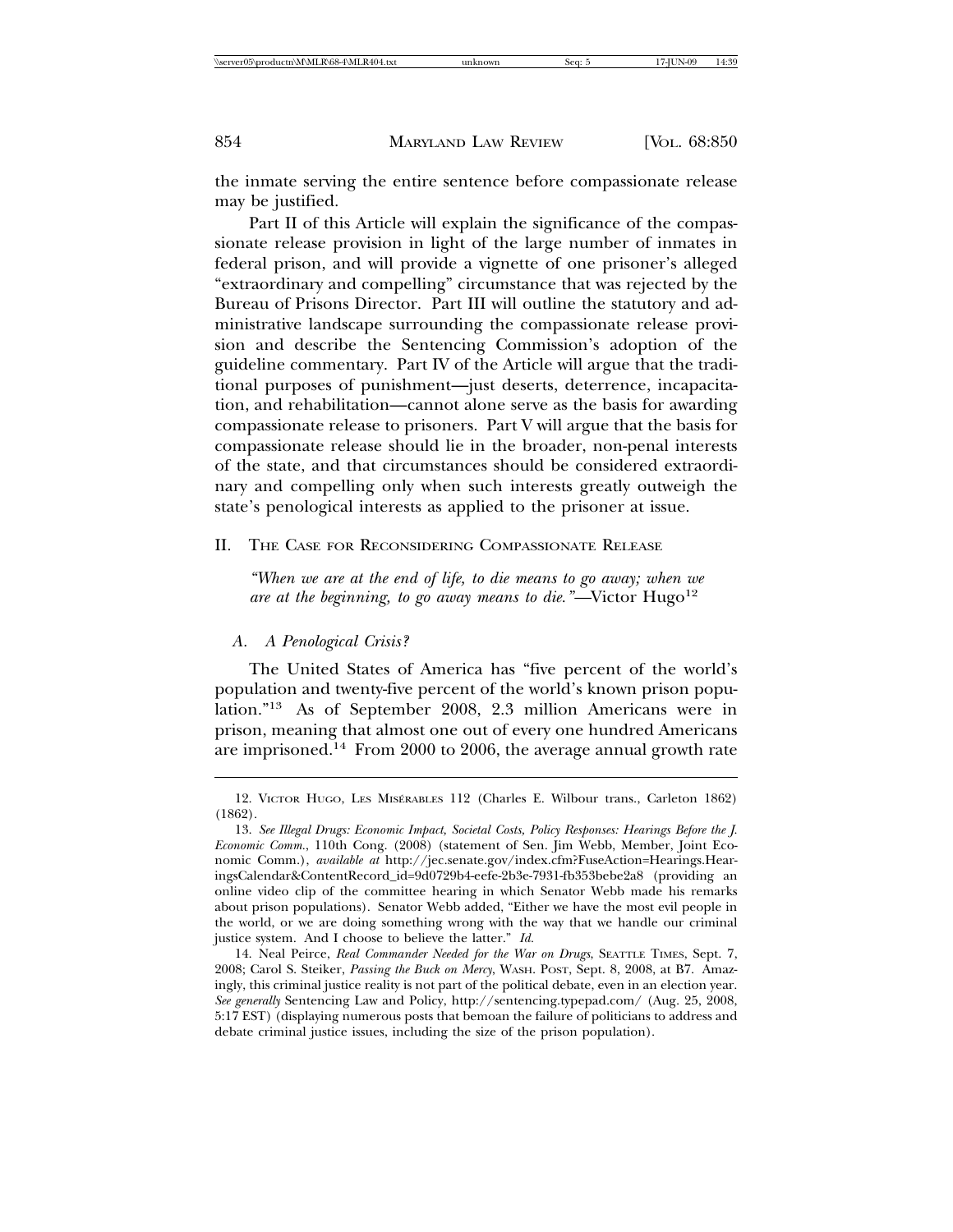of incarceration was  $2.6\%$ <sup>15</sup>. This continues the trend of a more than fivefold (over 500%) increase in prison population in the United States between 1972 and 2003.16 Commentators have increasingly questioned the size of the prison population and the continued move toward mass incarceration, suggesting that such widespread imprisonment is counterproductive in the fight against crime.<sup>17</sup> This is particularly true given that almost half of the current state prison population committed non-violent crimes.<sup>18</sup>

In federal prisons, the number of inmates exceeds 200,000.<sup>19</sup> Unlike the various state jurisdictions, many of which have parole, the federal government has not had any parole system since abolishing it under the Sentencing Reform Act of  $1984<sup>20</sup>$  As a result, the safety valve addressed in this Article magnifies in importance because it remains one of the few ways in which a federal prison sentence can be reduced.<sup>21</sup>

The size of the prison population and its continuing increase, however, only tells a part of the broader story. As the general population grows older as the baby boomers age, so does the prison population. Over the last two decades, the number of older prisoners has increased by  $750\%$  nationwide.<sup>22</sup> As a result, the provision of medical care in prison has become an increasing burden on state governments. While the average cost of housing an inmate ranges from

<sup>15.</sup> Bureau of Justice Statistics, U.S. Dep't of Justice, Prison Statistics, http://www.ojp. usdoj.gov/bjs/prisons.htm (last visited May 11, 2009) [hereinafter BOJ Prison Statistics]. Including those on probation and parole, the United States currently has over seven million people under some form of criminal supervision. Howard Silver, *The Costs of Mass Incarceration Examined by Congressional Panel*, 36 ASA FOOTNOTES (2008), *available at* http:// www.asanet.org/footnotes/feb08\_R/fn3.html.

<sup>16.</sup> MARC MAUER, RACE TO INCARCERATE 10 (2006).

<sup>17.</sup> *See, e.g.*, Erik Luna, *The Overcriminalization Phenomena*, 54 AM. U. L. REV. 703, 719, 725–29 (2005) (discussing lawmakers' incentives to add new offenses and enhance penalties and the unfortunate consequences that result); William J. Stuntz, *The Pathological Politics of Criminal Law*, 100 MICH. L. REV. 505, 507 (2001) (discussing criminal law's push toward more liability).

<sup>18.</sup> BOJ Prison Statistics, *supra* note 15.

<sup>19.</sup> Fed. Bureau of Prisons, Weekly Population Report, http://www.bop.gov/news/ weekly\_report.jsp (last visited May 11, 2009).

<sup>20.</sup> Berry, *supra* note 3, at 638–40.

<sup>21.</sup> *See, e.g.*, Mary Price, *The Other Safety Valve: Sentence Reduction Motions Under 18 U.S.C. § 3582(c)(1)(A)*, 13 FED. SENT'G REP. 188, 188 (2001) (discussing three potential methods under the Sentencing Reform Act for reducing an otherwise final sentence).

<sup>22.</sup> Tia Gubler, *Elderly Prisoners Are Literally Dying for Reform* 2 (Stanford Criminal Justice Ctr., Cal. Sentencing & Corr. Policy Series Working Papers, 2006), *available at* http://ssrn. com/abstract=977249. Justice Department statistics indicate that between 2000 and 2005, the number of inmates in federal and state prisons who are fifty-five and older increased by thirty-three percent. *Health Woes Rising in Graying Prisons*, NEWSDAY (N.Y.), Oct. 3, 2007, at A26 [hereinafter *Health Woes*].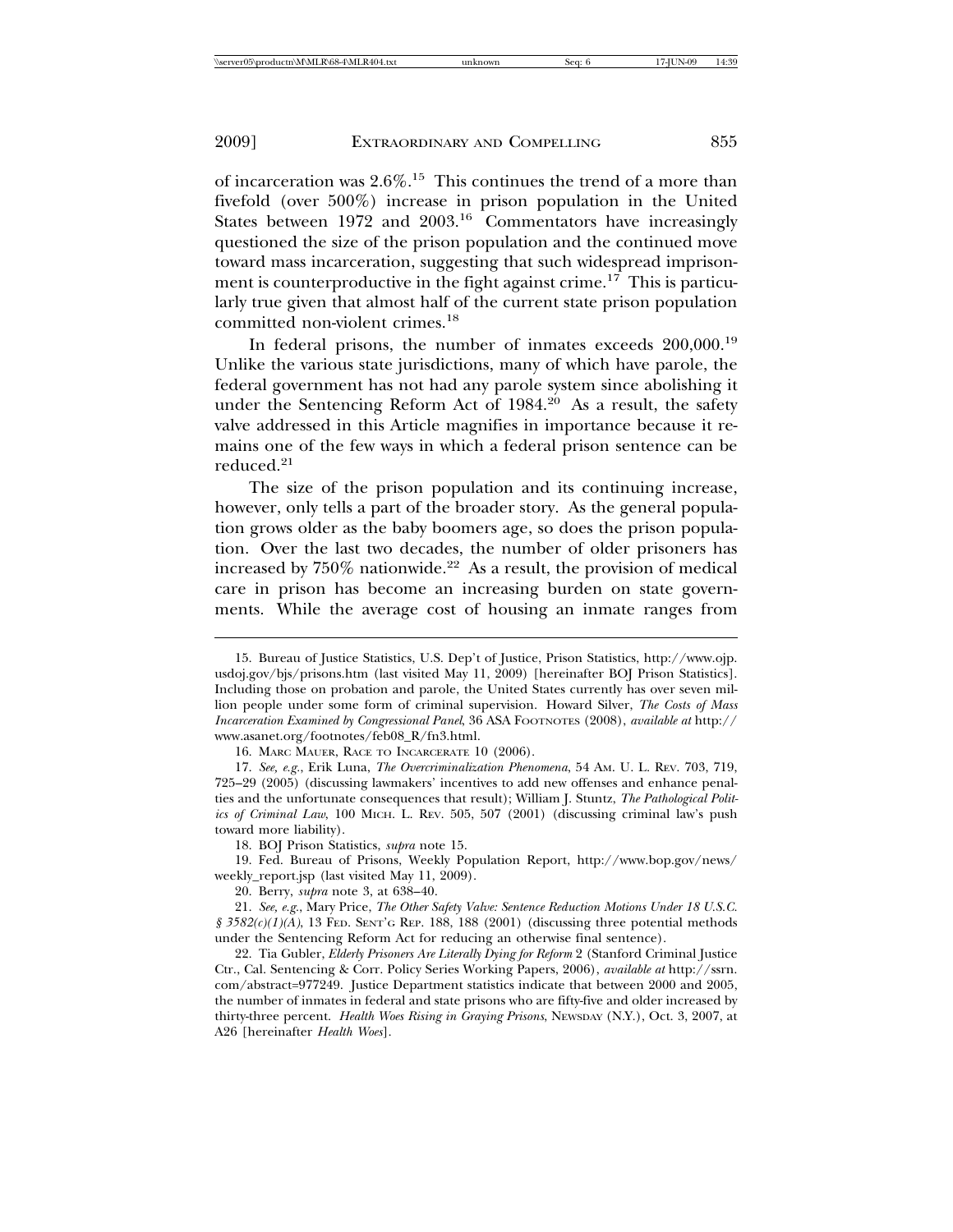\$18,000 to \$31,000 per year, the cost of caring for elderly inmates is "significantly higher."23 The increasing costs and financial burden of sustaining such prisoners raise serious questions about the efficacy of keeping all elderly inmates in penal institutions. As put aptly by an elderly prisoner, "'What can an 80-year-old man in a wheelchair do?  $Run$ ?"<sup>24</sup>

#### *B. Jason and Jayci Yaeger*

The context of the compassionate release story does not end with the growing concern about mass incarceration and the health care needs of the aging prison population. There are situations in which individual circumstances of prisoners and their families are so extenuating and compelling that compassionate release is, at the very least, worthy of serious consideration. The story of the Yaeger family is perhaps emblematic of such situations.

Jason Yaeger was convicted of possession and distribution of methamphetamines in 2003 and sentenced to five and one-half years in a federal prison camp in Yankton, South Dakota.25 In October 2007, doctors diagnosed Jayci, Yaeger's ten-year-old daughter, with terminal brain cancer. The doctors informed Jayci's mother that Jayci's condition had become untreatable and that all they could do was keep her comfortable during her final days.<sup>26</sup>

Jayci's last wish was to spend what time she had left with her father, who remained in a minimum security federal prison camp three hours away from Jayci's hospice bed in Lincoln, Nebraska.<sup>27</sup> As her mother Vonda Yaeger explained, "I think she understands [her disease]. She knows what the outcome is going to be. She's very scared, and I think she's holding on for her father."28 Her mother added, "She expressed many times that she misses him, and he talks to her on the phone now and she cries. That's the only time I see her cry."<sup>29</sup>

When doctors determined that Jayci's death was imminent, Jason Yaeger had only one year remaining on his sentence. Federal officials, however, were planning to release him to a halfway house in

<sup>23.</sup> *Health Woes*, *supra* note 22.

<sup>24.</sup> *Id.*

<sup>25.</sup> Kendra Waltke, *Prison Keeps Father from Dying Daughter*, LINCOLN J. STAR (Neb.), Mar. 22, 2008, at B1 [hereinafter Waltke, *Prison Keeps Father*].

<sup>26.</sup> David Jespersen, *Jayci Yaeger: A Dying Wish*, KOLN/KGIN, Mar. 24, 2008, http:// www.kolnkgin.com/home/headlines/16762906.html.

<sup>27.</sup> Waltke, *Prison Keeps Father*, *supra* note 25.

<sup>28.</sup> Jespersen, *supra* note 26.

<sup>29.</sup> *Id.*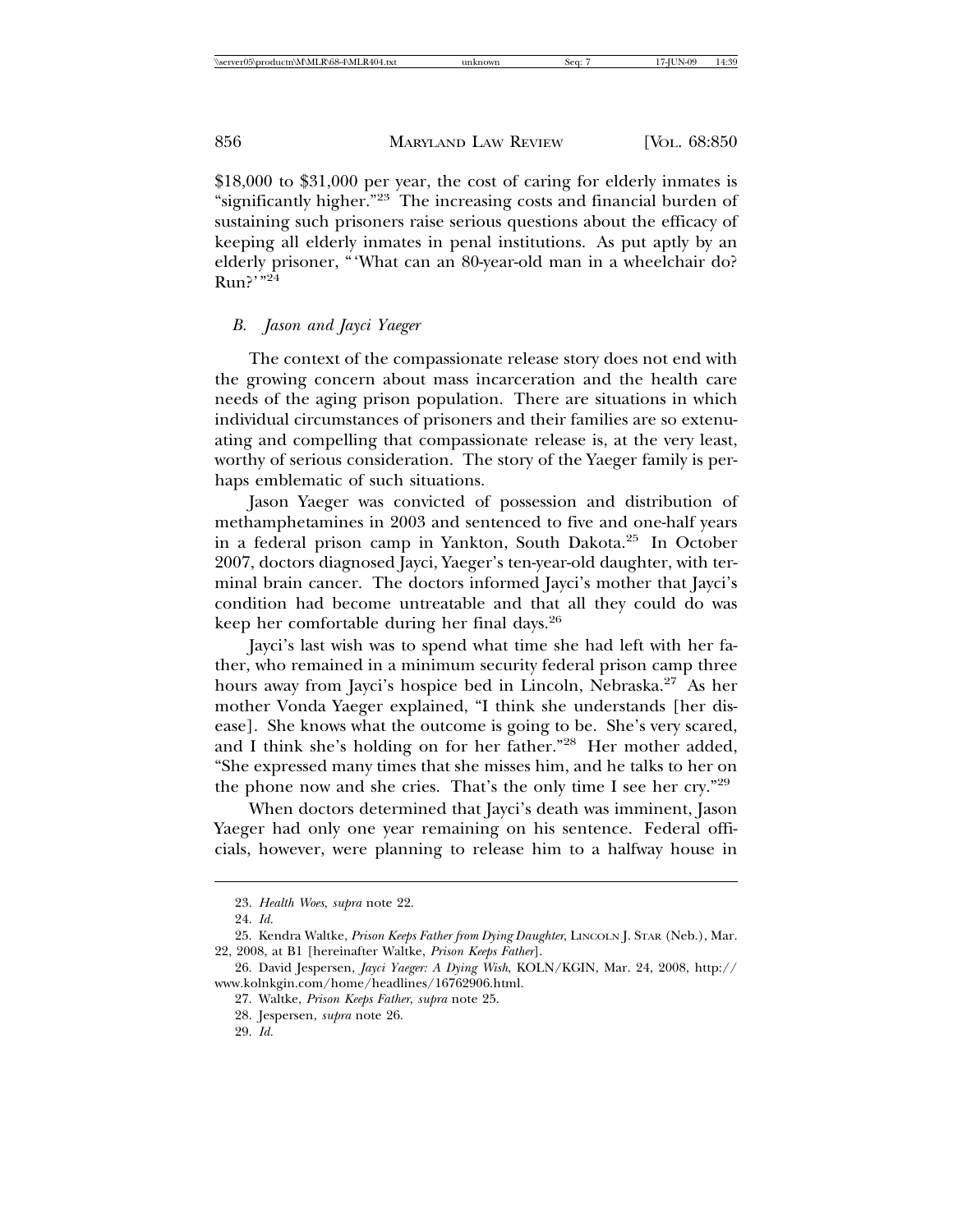August 2008 to serve the final seven months of his sentence.<sup>30</sup> Given his daughter's rapidly deteriorating condition, Yaeger petitioned for compassionate release from prison in order to spend the last few weeks and months of his daughter's life with her.<sup>31</sup>

In an interview with ABC News, Jason Yaeger explained his sentiments:

I am sorry for what I have done . . . . I'm not asking to get out of my sentence—just to go from one place of imprisonment to another so I can be with my family. Jayci is sitting in a hospice fighting for her life and [her mother] thinks she is holding on for me to get there. She wants me and needs me and I want to be there with her on her last day.<sup>32</sup>

The prison warden, J.D. Whitehead, denied Yaeger's request for compassionate release and his request to be released to the halfway house five months earlier than planned.<sup>33</sup> Additionally, Whitehead even denied Yaeger's requests for a furlough to spend time with his daughter.<sup>34</sup> The Bureau of Prisons explained its denial as follows:

Bureau of Prisons officials have reviewed Inmate Yaeger's request for a compassionate release and have determined his situation does not meet the criteria . . . [.] Our agency's mission is to protect society by confining offenders in controlled environments of prisons and community based facilities which are safe, humane, and appropriately secure.<sup>35</sup>

During the winter, the prison allowed Yaeger daily phone contact with his daughter, but her condition eventually rendered her too weak to talk.36 According to Vonda Yaeger, by March 2008, "her daughter's voice ha[d] been replaced with tears that roll[ed] down her face whenever she hear[d] her father's voice."<sup>37</sup>

In part as a result of media and political pressure, Jason Yaeger was permitted to visit his daughter briefly on four occasions between October 2007 and March 2008.<sup>38</sup> The last of these visits came on

<sup>30.</sup> Kendra Waltke, *Dad Gets Another Visit with Dying Girl*, LINCOLN J. STAR (Neb.), Mar. 28, 2008, at A1 [hereinafter Waltke, *Dad Gets Another Visit*].

<sup>31.</sup> *Id.*

<sup>32.</sup> The Criminal Report Daily: Investigation Discovery, http://investigation.discovery. com/blogs/criminal-report/mar24/mar24.html (Mar. 24, 2008, 10:23 EST) [hereinafter Criminal Report Daily] (internal quotations marks omitted).

<sup>33.</sup> *Id.*

<sup>34.</sup> Waltke, *Prison Keeps Father*, *supra* note 25.

<sup>35.</sup> Criminal Report Daily, *supra* note 32 (internal quotation marks omitted).

<sup>36.</sup> *Id.*

<sup>37.</sup> *Id.*

<sup>38.</sup> Waltke, *Dad Gets Another Visit*, *supra* note 30.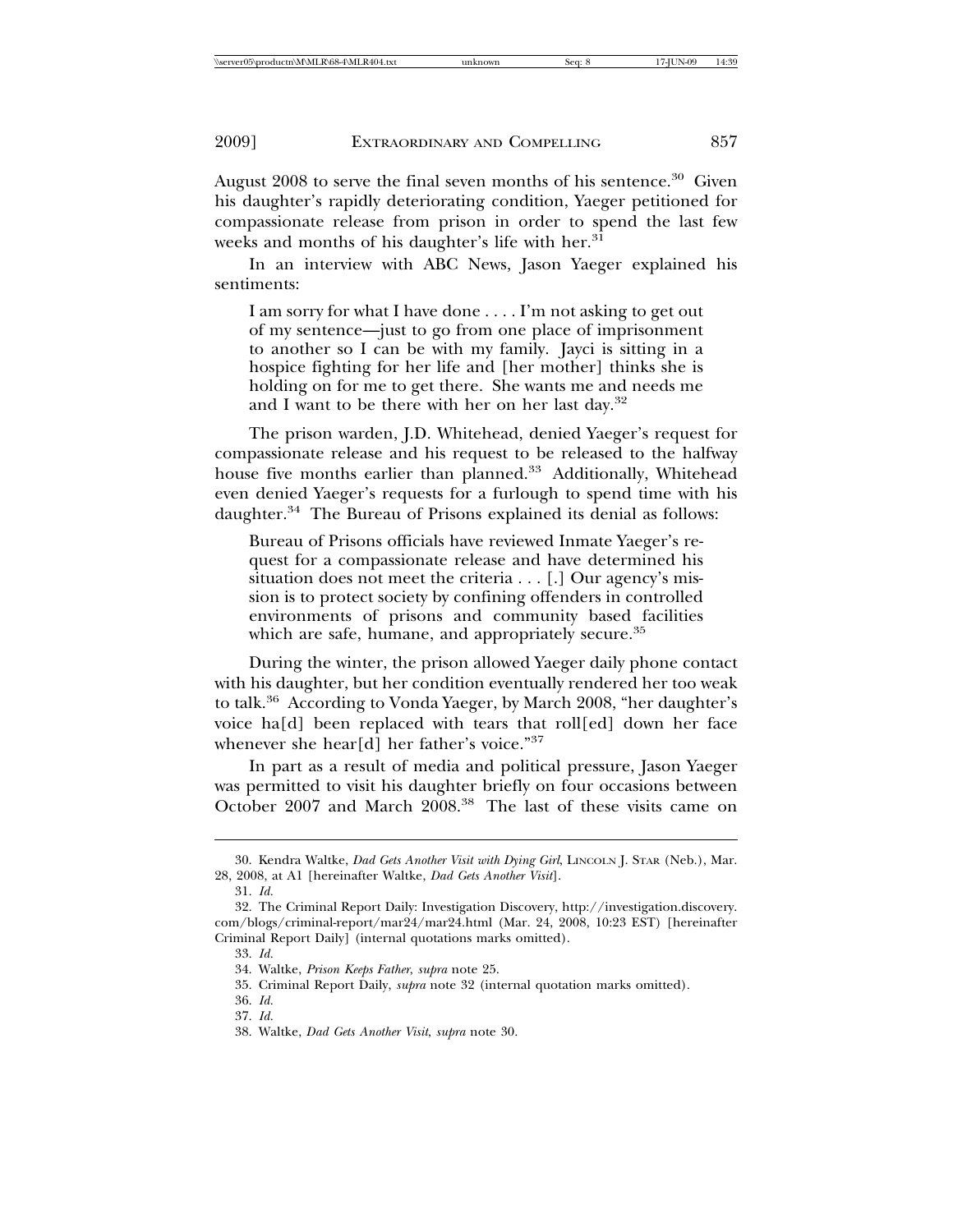March 26, 2008, under the supervision of prison officials and lasted a mere twenty minutes.<sup>39</sup> Two days later, Jayci Yaeger succumbed to brain cancer and died.<sup>40</sup>

At the time of her death, the Yaegers remained upset with prison officials because Jason Yaeger was not by his daughter's side when she died.41 As expressed by Lori Yaeger, Jayci's aunt, "He was denied the proper good-bye."<sup>42</sup>

#### III. COMPASSIONATE RELEASE IN THE FEDERAL SYSTEM

The Yaeger family's heartbreaking story raises questions as to what circumstances are so "extraordinary and compelling" that they rise to the level of "compassionate release," and perhaps more importantly, how to conceptualize the question in order to grant compassionate release in truly "extraordinary and compelling" circumstances while avoiding ad hoc and arbitrary applications of the "extraordinary and compelling" standard. Before addressing these questions, however, it is instructive to review the provisions and framework that govern the exercise of compassionate release.

#### *A. Adoption of Sentencing Guidelines*

In 1984, Congress passed the Sentencing Reform Act of 1984 ("SRA").<sup>43</sup> The SRA called for the creation and adoption of a federal sentencing commission charged with creating mandatory sentencing guidelines for federal judges to use in the sentencing of violators of federal law. Importantly, the SRA abolished parole for all federal prisoners who committed crimes on or after November 1, 1987.<sup>44</sup> As a result, when defendants received a federal prison sentence, the full sentence would be served in most cases.<sup>45</sup> Recognizing the certainty

<sup>39.</sup> Christopher Francescani & Scott Michels, *Girl Succumbs to Cancer After Visit From Inmate Dad,* ABC NEWS, Mar. 28, 2008, http://abcnews.go.com/TheLaw/story?id=4543459*.* 40. *Id.*

<sup>41.</sup> *Id.*

<sup>42.</sup> *Id.*

<sup>43.</sup> Pub. L. No. 98-473, 98 Stat. 1987 (codified as amended in scattered sections of 18 U.S.C. and 28 U.S.C.).

<sup>44.</sup> Act of June 25, 1948, ch. 645, 62 Stat. 854, 855, *repealed by* Sentencing Reform Act of 1984, ch. 2, § 218(a)(5), 98 Stat. 1987, 2027.

<sup>45.</sup> There are, of course, slight reductions available for good behavior, but these typically only shave off a small part of the sentence. *See* 18 U.S.C. § 3624(b)(1) (2006) (stating that a prisoner may reduce his sentence by up to fifty-four days per year served by displaying "exemplary compliance with institutional disciplinary regulations").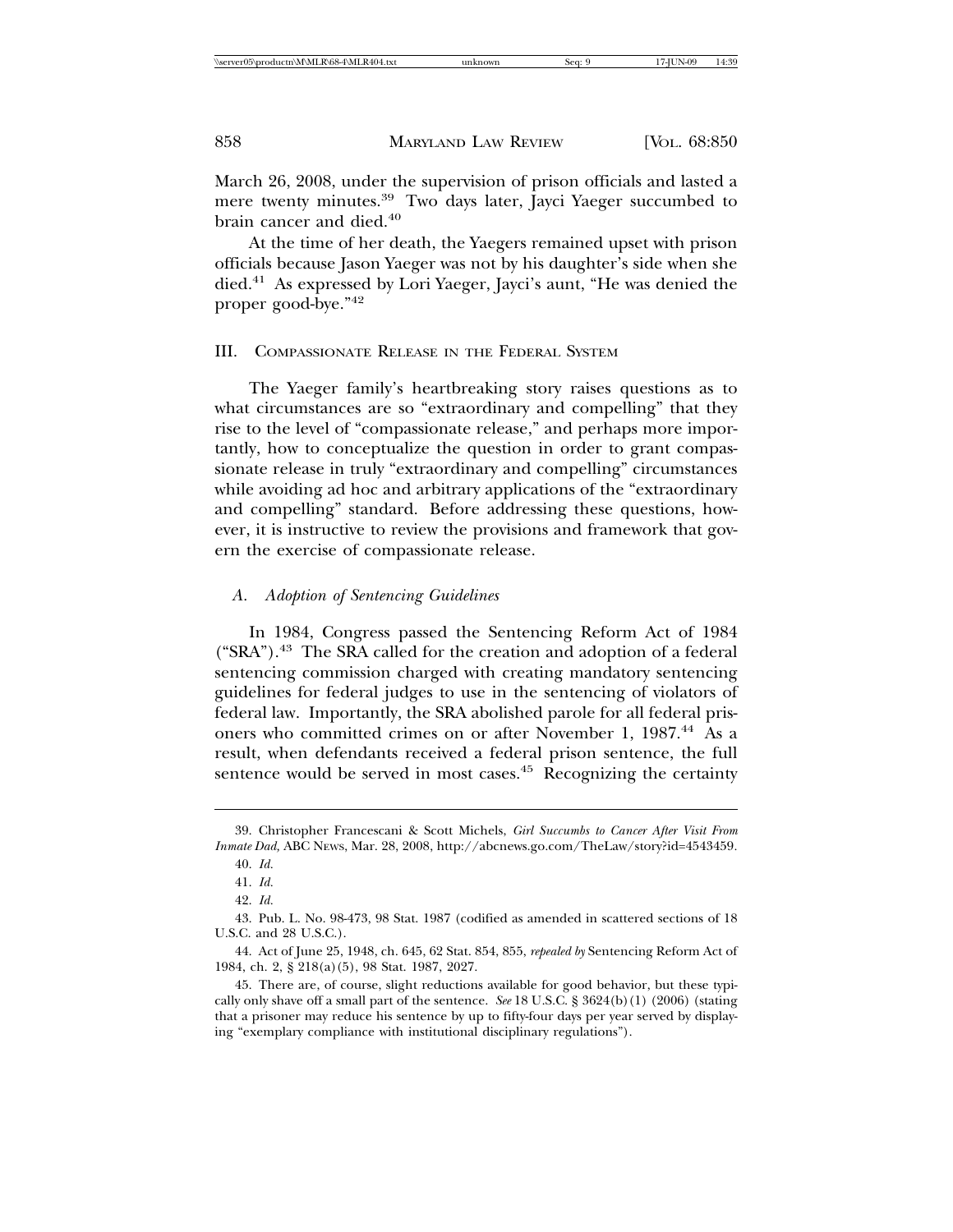of such sentences, Congress adopted several "safety valve" provisions to allow for courts to avoid injustice in certain circumstances.<sup>46</sup>

Specifically, 18 U.S.C. § 3582(c) defines the circumstances under which a federal court may modify an imposed term of imprisonment.<sup>47</sup> One avenue of possible modification<sup>48</sup> allows a federal court "upon motion of the Director of the Bureau of Prisons" to reduce the term of a sentence if it finds that: (1) "extraordinary and compelling reasons warrant such a reduction," or (2) "the defendant is at least 70 years of age, has served at least 30 years in prison," and the Director determines that "[he] is not a danger to the safety of any other person or the community,"49 and that "reduction is consistent

18 U.S.C. § 3583(e)(1) (2006)*.*

49. *Id.* §  $3583(c)(1)$ . Specifically, 18 U.S.C. §  $3142(g)$  defines the criteria for determining when an offender is a threat to individual or community safety. It provides:

Factors To Be Considered—The judicial officer shall, in determining whether there are conditions of release that will reasonably assure the appearance of the person as required and the safety of any other person and the community, take into account the available information concerning—

(1) the nature and circumstances of the offense charged, including whether the offense is a crime of violence, a Federal crime of terrorism, or involves a minor victim or a controlled substance, firearm, explosive, or destructive device;

(2) the weight of the evidence against the person;

<sup>46.</sup> As mentioned above, these included a modification of Rule 35 and a safety valve provision allowing for the modification of a sentence where the Sentencing Commission altered the guideline range after the sentence was imposed. *See supra* notes 5–7 and accompanying text. Interestingly, the federal statute did contain a "compassionate release" provision, 18 U.S.C. § 4205(g), which the Sentencing Reform Act repealed. *See supra* note 44 and accompanying text.

<sup>47.</sup> *See supra* note 8.

<sup>48.</sup> Note that  $\S 3582(c)$  applies only to individuals currently serving a term of imprisonment. If the defendant was previously in prison and is now on supervised release, he or she may be able to ask for modification of the release term under 18 U.S.C. §  $3583(e)(1)$ , which states:

The court may, after considering the [§ 3553] factors . . .

<sup>(1)</sup> terminate a term of supervised release and discharge the defendant released at any time after the expiration of one year of supervised release, pursuant to the provisions of the Federal Rules of Criminal Procedure relating to the modification of probation, if it is satisfied that such action is warranted by the conduct of the defendant released and the interest of justice.

<sup>(3)</sup> the history and characteristics of the person, including—

<sup>(</sup>A) the person's character, physical and mental condition, family ties, employment, financial resources, length of residence in the community, community ties, past conduct, history relating to drug or alcohol abuse, criminal history, and record concerning appearance at court proceedings; and

<sup>(</sup>B) whether, at the time of the current offense or arrest, the person was on probation, on parole, or on other release pending trial, sentencing, appeal, or completion of sentence for an offense under Federal, State, or local law; and

<sup>(4)</sup> the nature and seriousness of the danger to any person or the community that would be posed by the person's release. In considering the conditions of release . . . , the judicial officer may upon his own motion, or shall upon the motion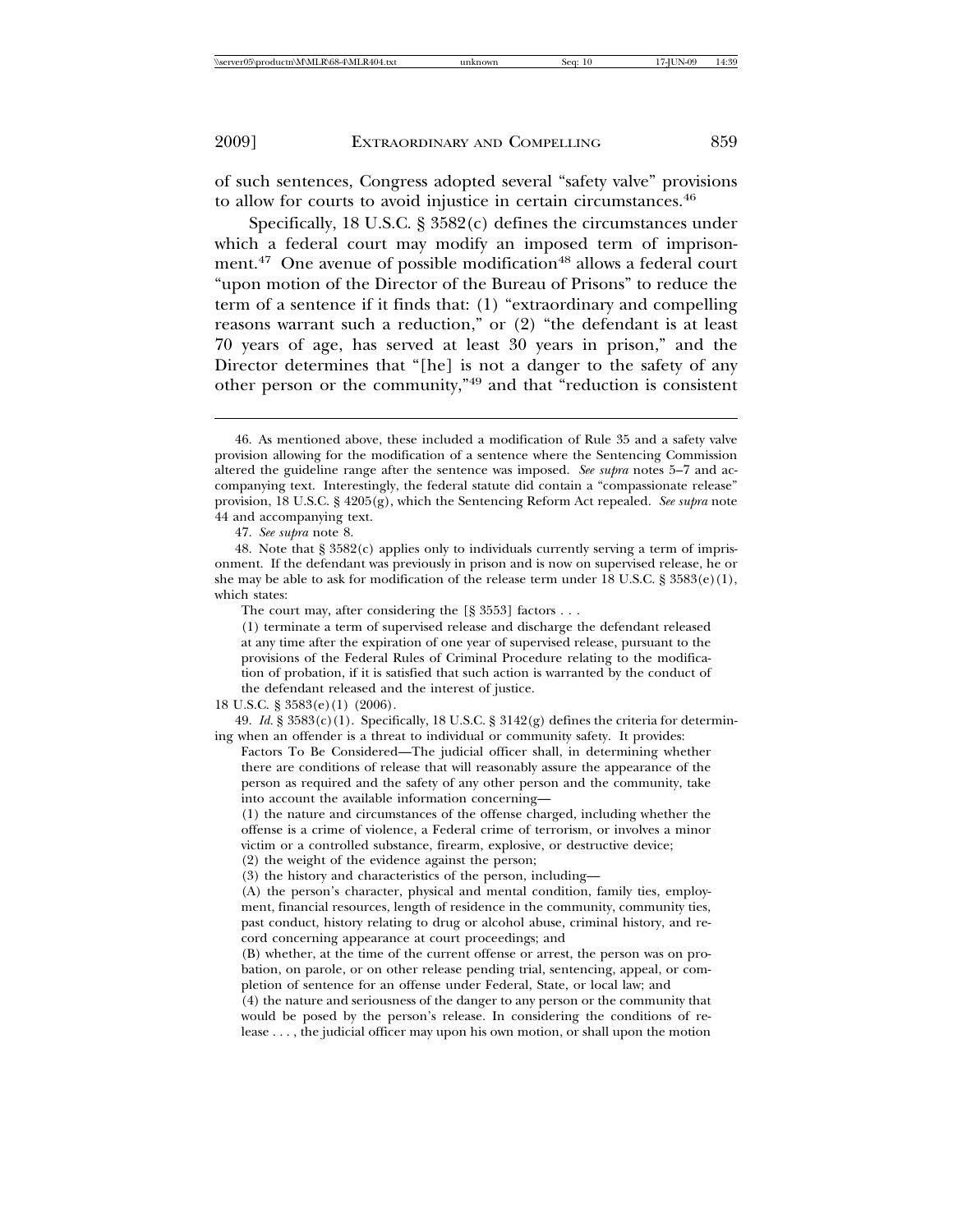with [the] applicable policy statements issued by the Sentencing Commission."<sup>50</sup>

The legislative history of 18 U.S.C. § 3582 provides additional insight into the congressional intent in establishing this safety valve. The Senate Judiciary Committee's Report on the SRA identifies the compassionate release safety valve's purpose. In particular, the Senate Report, the "most important" documentation of SRA's legislative history, $51$  states:

The Committee believes that there may be unusual cases in which an eventual reduction in the length of a term of imprisonment is justified by changed circumstances. These would include cases of severe illness, cases in which other extraordinary and compelling circumstances justify a reduction of an unusually long sentence, and some cases in which the sentencing guidelines for the offense of which the defend[ant] was convicted have been later amended to provide a shorter term of imprisonment . . . . The bill . . . provides . . . for court determination, subject to consideration of Sentencing Commission standards, of the question whether there is a justification for reducing a term of imprisonment in situations such as those described.<sup>52</sup>

The Committee clearly envisioned, from this language, that extraordinary and compelling circumstances could result from severe illness. The language also contemplates, however, extraordinary and compelling circumstances that do not relate to the medical condition of the inmate.53 The *Prosecutors Handbook on Sentencing Guidelines and Other Provisions of the Sentencing Reform Act of 1984* issued by the Department of Justice notes:

The value of the forms of "safety valves" contained in this section lies in the fact that they assure the availability of spe-

of the Government, conduct an inquiry into the source of the property to be designated for potential forfeiture or offered as collateral to secure a bond, and shall decline to accept the designation, or the use as collateral, of property that, because of its source, will not reasonably assure the appearance of the person as required.

*Id.* § 3142(g).

<sup>50.</sup> *Id.* § 3582(c)(1).

<sup>51.</sup> CRIMINAL DIV., U.S. DEP'T OF JUSTICE, PROSECUTORS HANDBOOK ON SENTENCING GUIDELINES AND OTHER PROVISIONS OF THE SENTENCING REFORM ACT OF 1984, at 83 (1987) [hereinafter PROSECUTORS HANDBOOK], *reprinted in* THOMAS W. HUTCHINSON & DAVID YEL-LEN, FEDERAL SENTENCING LAW AND PRACTICE: SUPPLEMENTARY APPENDICES app. 11 (1989).

<sup>52.</sup> S. REP. NO. 98-225, at 55–56 (1983), *as reprinted in* 1984 U.S.C.C.A.N. 3182, 3238–39; *see also* Price, *supra* note 21, at 189.

<sup>53.</sup> *See* Price, *supra* note 21, at 189.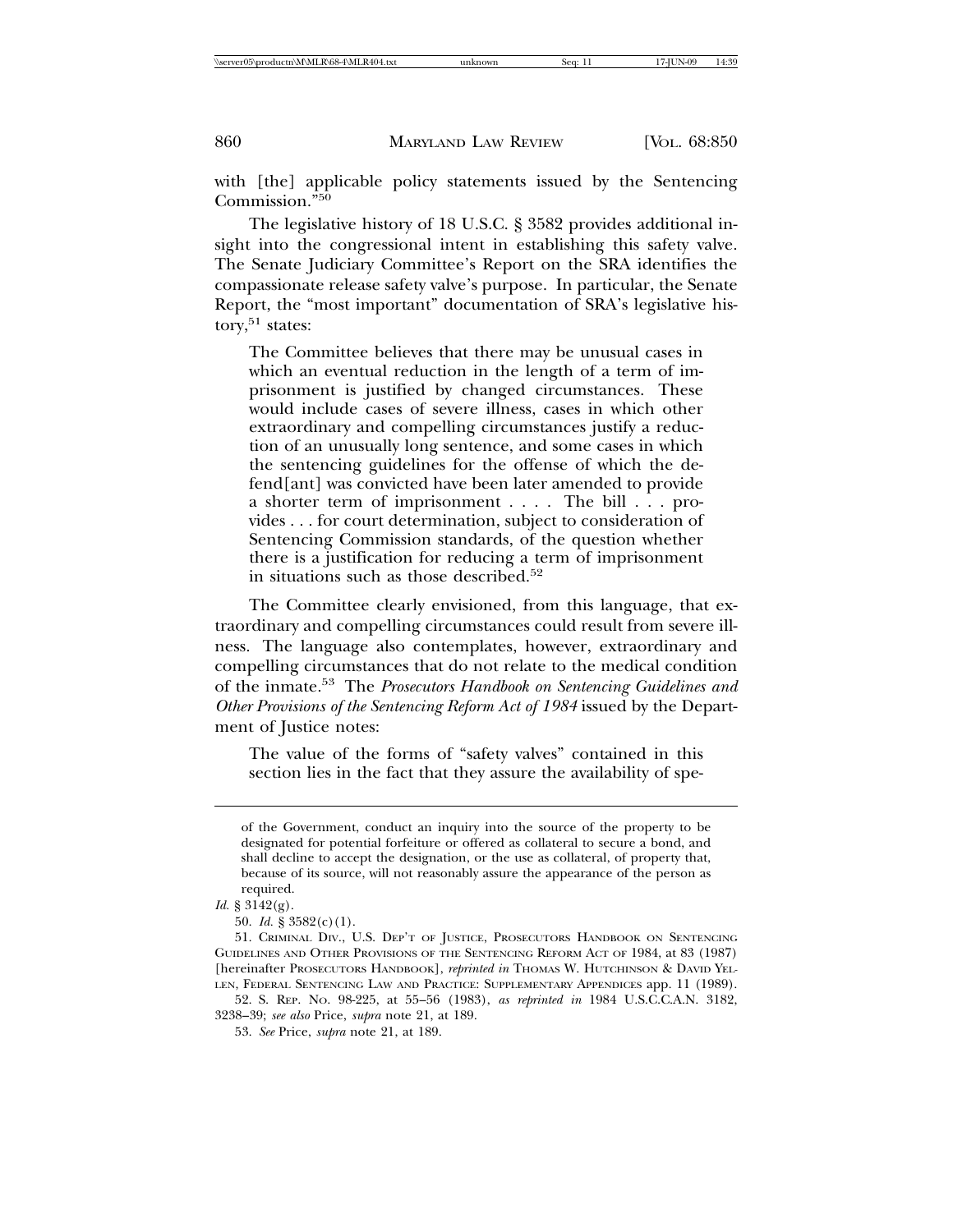cific review and reduction of a term of imprisonment for "extraordinary and compelling" reasons and to respond to changes in the guidelines. The approach taken keeps the sentencing power in the judiciary where it belongs, yet permits later review of sentences in particularly compelling situations.<sup>54</sup>

In addition to providing for compassionate release, Congress also mandated that the Sentencing Commission aid in determining what situations were "extraordinary and compelling" enough to warrant compassionate release. 28 U.S.C. § 994(t) requires the Sentencing Commission, in promulgating its policy statements dealing with the sentence modification provisions of Section  $3582(c)(1)(A)$ , to identify "what should be considered extraordinary and compelling reasons for sentence reduction, including the criteria to be applied and a list of specific examples," and specifies that "[r]ehabilitation of the defendant alone shall not be considered an extraordinary and compelling reason."55 The Sentencing Commission's pre-2007 policy statement concerning "extraordinary and compelling" circumstances, Section 1B1.13 of the Sentencing Guidelines, simply recapitulates Section  $3582(c)$ .<sup>56</sup> Its pre-2007 Commentary<sup>57</sup> does not provide any specific examples or even broad criteria addressing what might be "extraordinary and compelling" in response to the admonition of Section  $994(t)$ <sup>58</sup>. The Commission, thus, prior to 2007, provided no

<sup>54.</sup> PROSECUTORS HANDBOOK, *supra* note 51, at 121.

<sup>55. 28</sup> U.S.C. § 994(t) (2000).

<sup>56.</sup> *See* U.S. SENTENCING GUIDELINES MANUAL § 1B1.13 (2006).

<sup>57.</sup> The Commentary to the Sentencing Guidelines and its policy statements cannot be ignored. Section 1B1.7 of the pre-2007 Sentencing Guidelines explains the significance of the Commentary:

The Commentary that accompanies the guideline sections may serve a number of purposes. First, it may interpret the guideline or explain how it is to be applied. Failure to follow such commentary could constitute an incorrect application of the guidelines, subjecting the sentence to possible reversal on appeal. Second, the commentary may suggest circumstances which, in the view of the Commission, may warrant departure from the guidelines. Such commentary is to be treated as the legal equivalent of a policy statement. Finally, the commentary may provide background information, including factors considered in promulgating the guideline or reasons underlying promulgation of the guideline. As with a policy statement, such commentary may provide guidance in assessing the reasonableness of any departure from the guidelines.

*Id.* § 1B1.7 (citation omitted).

<sup>58.</sup> The pre-2007 Commentary to Section 1B1.13 of the Sentencing Guidelines states: Application Notes:

<sup>1.</sup> Application of Subsection (1)(A)—

<sup>(</sup>A) Extraordinary and Compelling Reasons—A determination made by the Director of the Bureau of Prisons that a particular case warrants a reduction for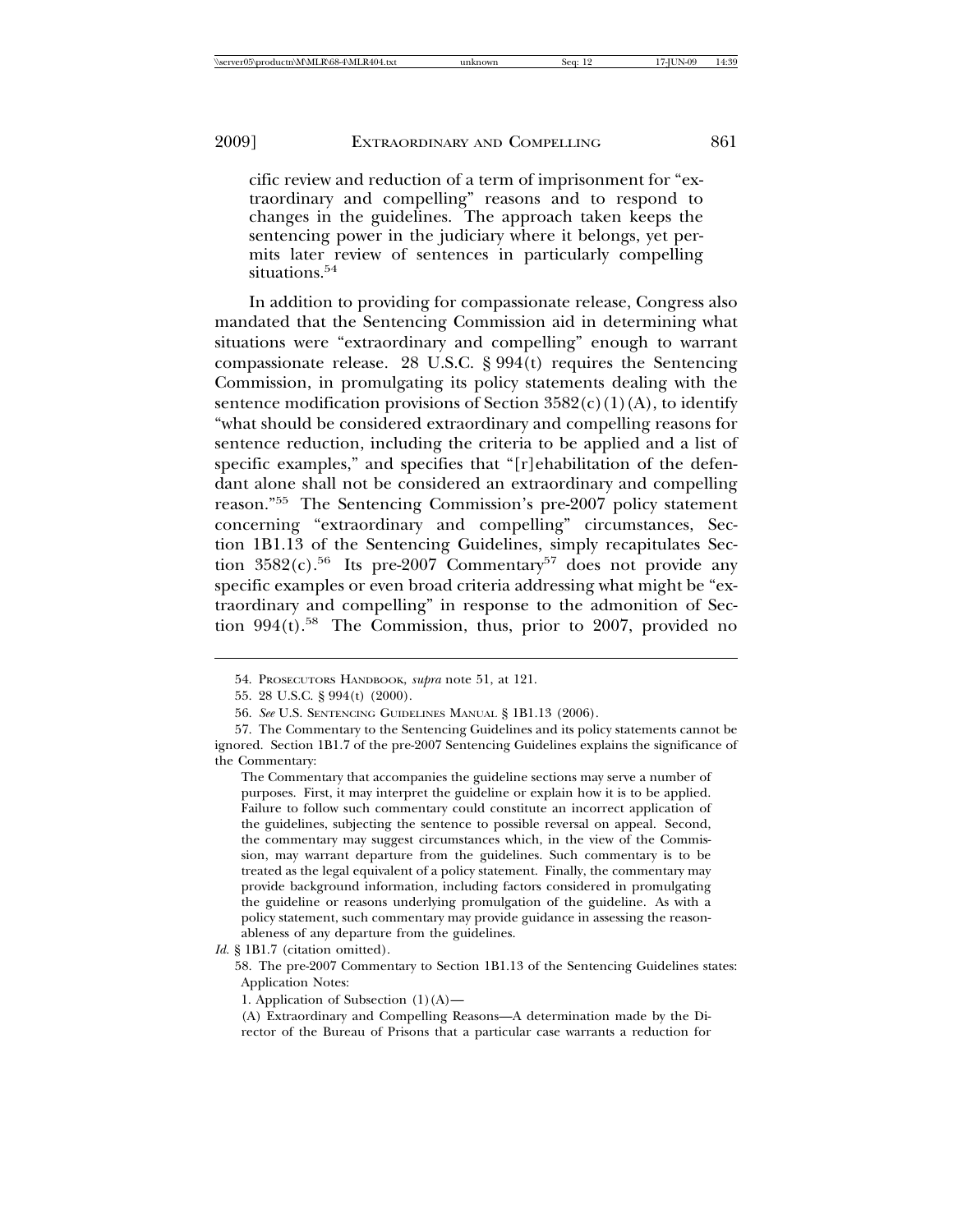guidance to the Bureau of Prisons as to what it believed constituted an "extraordinary and compelling" circumstance.

## *B. Bureau of Prisons Compassionate Release Regulations and Procedures*

In addition to the work of the Sentencing Commission, the Bureau of Prisons has promulgated its own regulation concerning the Director's use of Section  $3582(c)$ .<sup>59</sup> This provision defines "extraordinary and compelling" circumstances as ones that "could not reasonably have been foreseen by the court at the time of sentencing."60 This provision has generally been interpreted to refer to situations where the inmate is terminally ill or close to death.<sup>61</sup>

In practice, the Director has used his authority under 18 U.S.C. § 3582(c) and Section 1B1.13 of the Sentencing Guidelines sparingly, particularly in light of the number of inmates in federal prison. The

Background: This policy statement is an initial step toward implementing 28 U.S.C. § 994(t). The Commission intends to develop further criteria to be applied and a list of specific examples of extraordinary and compelling reasons for sentence reduction pursuant to such statute.

*Id.* § 1B1.13.

59. *See* 28 C.F.R. § 571.60 (2008).

60. *Id.* In its entirety, 28 C.F.R. § 571.60 provides:

Under 18 U.S.C.  $[\S]$  4205(g), a sentencing court, on motion of the Bureau of Prisons, may make an inmate with a minimum term sentence immediately eligible for parole by reducing the minimum term of the sentence to time served. Under 18 U.S.C.  $[\S]$  3582(c)(1)(A), a sentencing court, on motion of the Director of the Bureau of Prisons, may reduce the term of imprisonment of an inmate sentenced under the Comprehensive Crime Control Act of 1984. The Bureau uses  $[\S]$  4205(g) and  $[\S]$  3582(c)(1)(A) in particularly extraordinary or compelling circumstances which could not reasonably have been foreseen by the court at the time of sentencing.

*Id.*

61. *See* Margaret Colgate Love, *Of Pardons, Politics and Collar Buttons: Reflections on the President's Duty to Be Merciful*, 27 FORDHAM URB. L.J. 1483, 1494 n.41 (2000) (noting that extraordinary and compelling circumstances are generally interpreted as terminal illnesses and dire situations close to death); Price, *supra* note 21, at 188 (noting that sentence reductions typically occur only when a prisoner nears death).

extraordinary and compelling reasons shall be considered as such for purposes of subdivision  $(1)(A)$ .

<sup>(</sup>B) Rehabilitation of the Defendant.—Pursuant to 28 U.S.C. § 994(t), rehabilitation of the defendant is not, by itself, an extraordinary and compelling reason for purposes of subdivision (1)(A).

<sup>2.</sup> Application of Subdivision (3).—Any reduction made pursuant to a motion by the Director of the Bureau of Prisons for the reasons set forth in subdivisions (1) and (2) is consistent with this policy statement.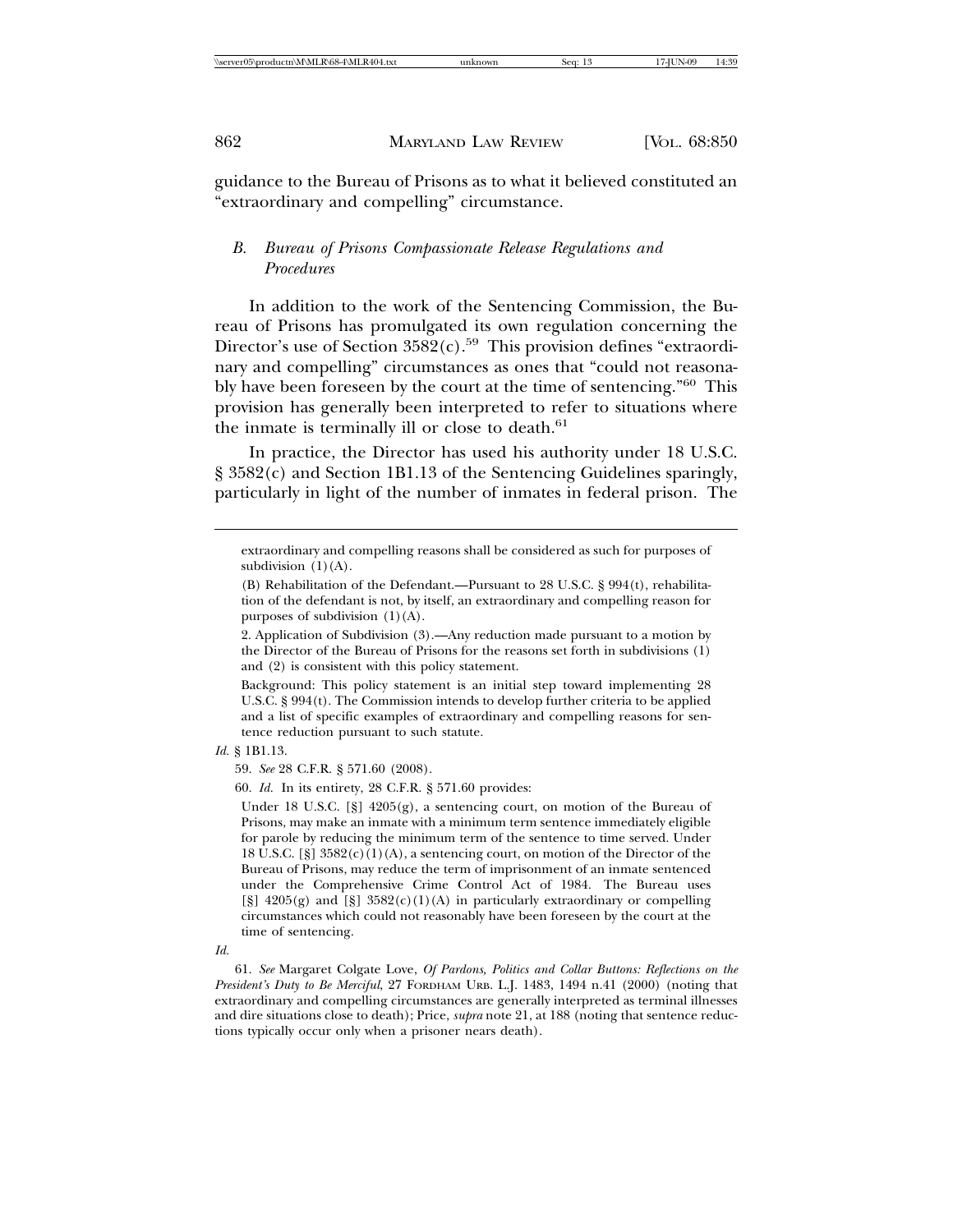lack of a guiding standard may be part of the reason why the Director has decided to file relatively few motions.<sup>62</sup>

Before the Director of the Bureau of Prisons will make a motion on behalf of a prisoner for compassionate release, the prisoner must proceed through the Bureau of Prisons' administrative process and meet specific criteria. The procedures for the inmate and the Director to follow with regard to a motion for compassionate release are outlined in 28 C.F.R. §§ 571.60–.64, and the Bureau of Prisons has provided implementing information for those regulations in the Bureau of Prisons Program Statement 5050.46 ("BOP Program Statement").<sup>63</sup>

The BOP Program Statement articulates the following objectives of the compassionate release program:

A motion for a modification of a sentence will be made to the sentencing court only in particularly extraordinary or compelling circumstances that could not reasonably have been foreseen by the court at the time of sentencing.

The public will be protected from undue risk by careful review of each compassionate release request.

Compassionate release motions will be filed with the sentencing judge in accordance with the statutory requirements of 18 U.S.C. §  $3582(c)(1)(A) \ldots$ .<sup>64</sup>

Under the federal regulations, a request for a compassionate release motion "shall be submitted to the Warden."65 The request "[o]rdinarily . . . shall be in writing, and submitted by the inmate," but "[a]n inmate may initiate a request . . . only when there are particularly extraordinary and compelling circumstances which could not reasonably have been foreseen by the court at the time of sentencing."66 The inmate's request must contain, "at a minimum," the following information:

(1) The extraordinary or compelling circumstances that the inmate believes warrant consideration.

(2) Proposed release plans, including where the inmate will reside, how the inmate will support himself/herself, and, if

<sup>62.</sup> *See, e.g.*, John R. Steer & Paula K. Biderman, *Impact of the Federal Sentencing Guidelines on the President's Power to Commute Sentences*, 13 FED. SENT'G REP. 154, 157 (2000) ("Without the benefit of any codified standards, the Bureau [of Prisons], as turnkey, has understandably chosen to file very few motions under this section.").

<sup>63.</sup> *See* 28 C.F.R. §§ 571.60–571.64 (2008); BOP PROGRAM STATEMENT, *supra* note 9.

<sup>64.</sup> BOP PROGRAM STATEMENT, *supra* note 9, at 2.

<sup>65. 28</sup> C.F.R. § 571.61(a) (2008).

<sup>66.</sup> *Id.*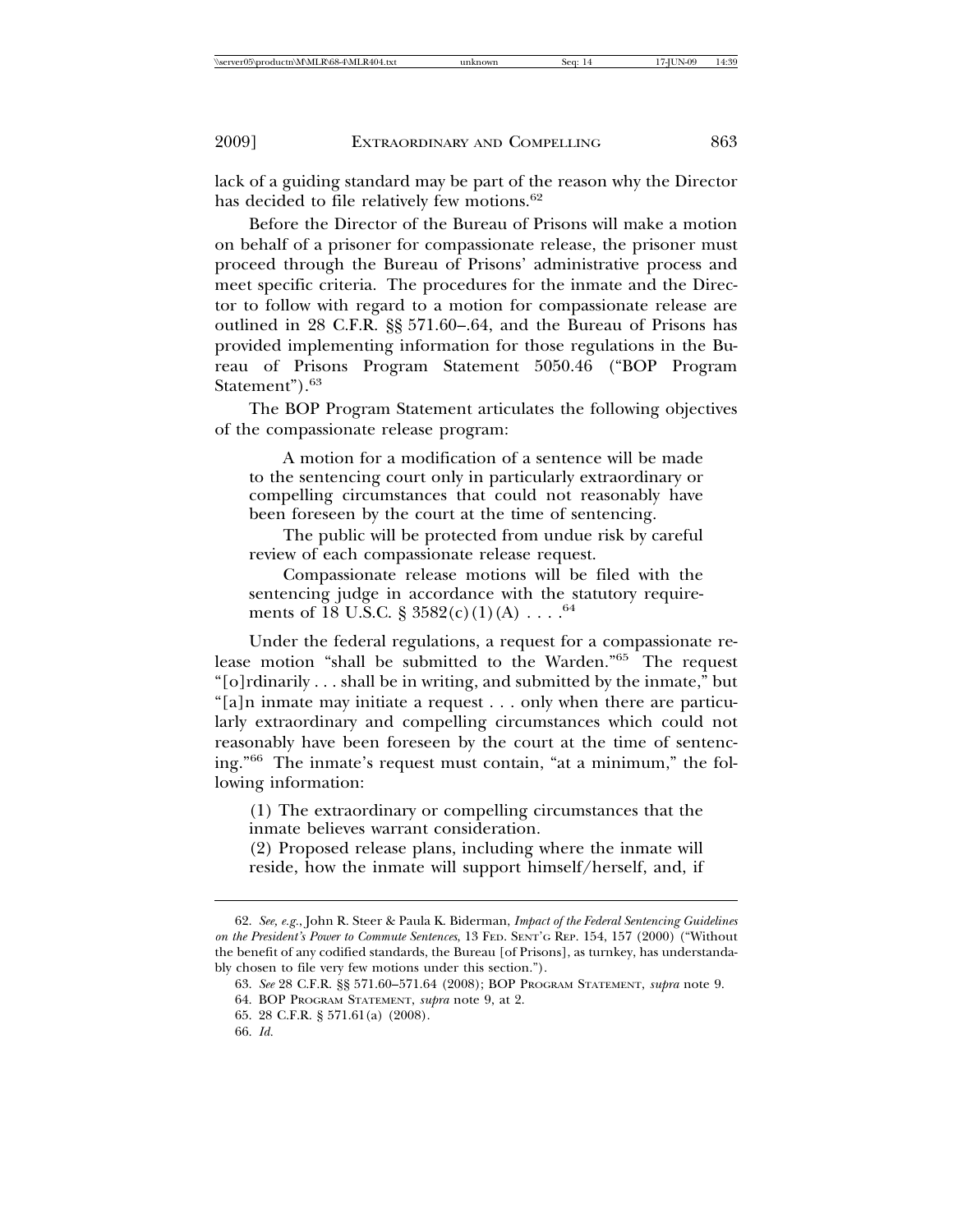the basis for the request involves the inmate's health, information on where the inmate will receive medical treatment, and how the inmate will pay for such treatment.<sup>67</sup>

If another individual makes a "compassionate release" request on behalf of an inmate, the Bureau of Prisons processes it in the same manner, and all requests are sent to the warden of the institution where the inmate is held, even those originally received at a central or regional office.<sup>68</sup>

For an inmate's request to be granted and the Director to make a compassionate release motion on his or her behalf, the request must survive several levels of review.<sup>69</sup> The warden of the inmate's institution conducts the first review.<sup>70</sup> The warden investigates the inmate's request and decides whether to refer, via written recommendation, the request to the Regional Director.<sup>71</sup> If the Regional Director finds the request worthy of approval, he also prepares a written recommendation and refers the request to the General Counsel of the Bureau of Prisons.<sup>72</sup>

The General Counsel must then determine whether the request for compassionate release warrants approval.<sup>73</sup> If the General Counsel so finds, she then must seek the opinion of "either the Medical Director or the Assistant Director" of the Correctional Programs Divi-

<sup>67.</sup> *Id.* Note that while the Bureau of Prisons has not granted requests for release unrelated to the health of the inmate, the language of this provision clearly contemplates petitions made on grounds unrelated to medical conditions.

<sup>68.</sup> *Id.* § 571.61(b).

<sup>69.</sup> *See id.* § 571.62(a).

<sup>70.</sup> *Id.* § 571.62(a)(1).

<sup>71.</sup> *Id.* To refer the request to the Regional Director, the warden must prepare a written recommendation. According to the *BOP Program Statement*, the warden additionally must compile a significant amount of information, including: (1) a complete copy of the inmate's Judgment and Commitment Order and sentence computation data; (2) a current progress report completed within the last thirty days; (3) all pertinent medical records if the inmate's request is based on poor health, which must include, "at a minimum, a comprehensive medical summary by the attending physician" providing a life expectancy estimate and "all relevant test results, consultations[,] and referral reports/opinions;" (4) several administrative documents related to the sentencing process, such as a copy of the Presentence Investigation; (5) where a period of supervised release follows the prison sentence, "confirmation that release plans have been approved by the appropriate U.S. Probation Office," and where no supervised release occurs after imprisonment, a statement of the inmate's post-release plans and; (6) a post-release plan statement that includes, "at a minimum, a place of residence and . . . method of financial support, and may require coordination with [organizations], such as hospices, the Department of Veterans Affairs or veterans groups, Social Security Administration, welfare agencies, local medical organizations, or the inmate's family." BOP PROGRAM STATEMENT, *supra* note 9, at 3–4.

<sup>72. 28</sup> C.F.R. § 571.62(a)(2).

<sup>73.</sup> *Id.* § 571.62(a)(3).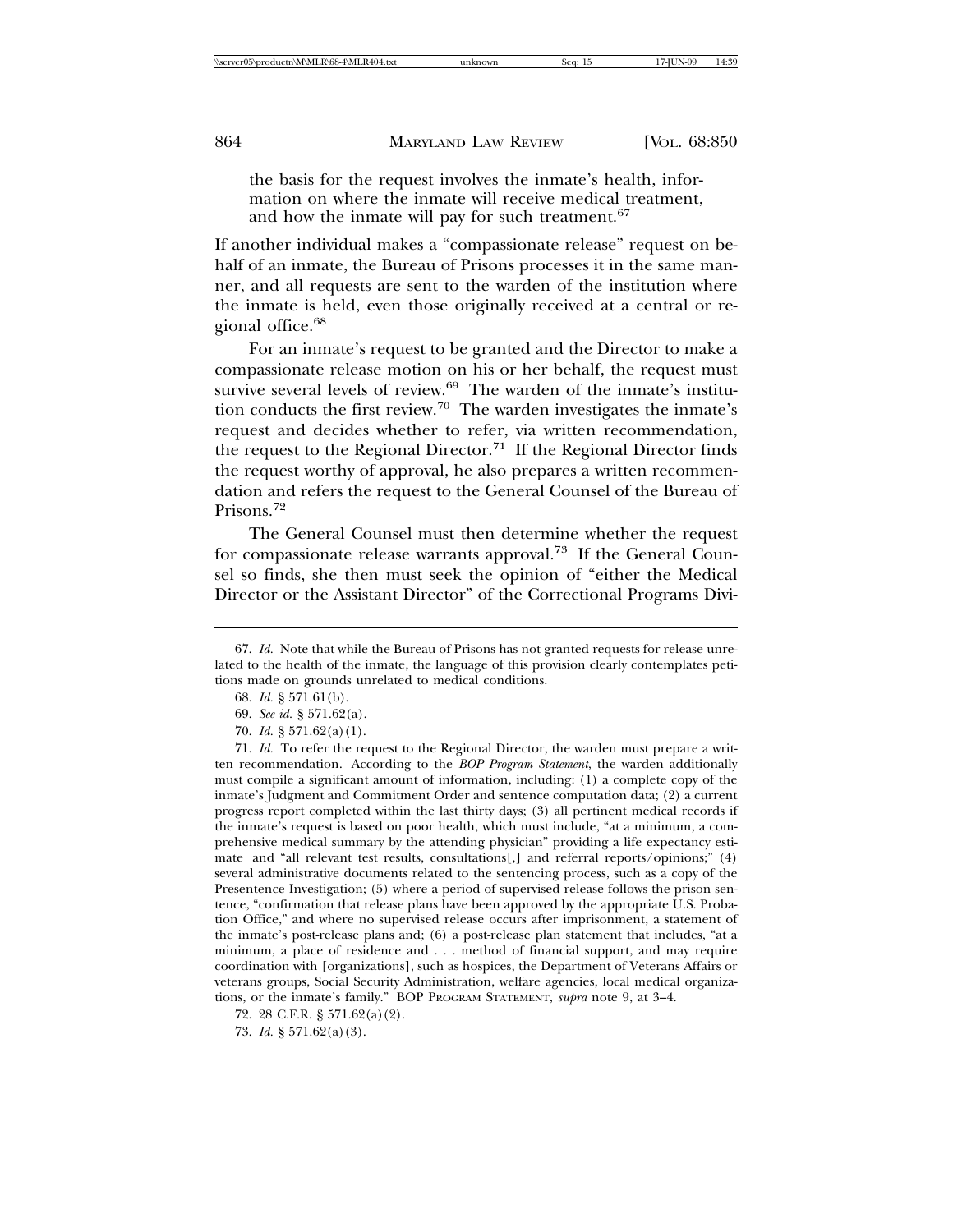sion, depending on the basis for the request.<sup>74</sup> After receiving that opinion, the General Counsel will then forward the request to the Bureau of Prisons Director for a final decision.<sup>75</sup>

If the Director of the Bureau of Prisons grants the request, the Director will contact the U.S. Attorney in the district where the inmate was sentenced regarding his plan to move the sentencing court to reduce the inmate's minimum sentence to time already served.76 Upon receiving "notice that the sentencing court has entered an order granting the [compassionate release] motion," pursuant to 18 U.S.C.  $\S$  3582(c)(1)(A), "the [w]arden of the institution . . . shall release the inmate forthwith."77 The federal regulations further provide that where "the basis of the request is the medical condition of the inmate, staff shall expedite the request [for compassionate release] at all levels."<sup>78</sup>

Most requests, however, are denied. In instances where the warden or Regional Director denies the inmate's request, the disapproving official must furnish the inmate with written notice and a statement listing the reasons for denial.79 While "[t]he inmate may appeal the denial through the Administrative Remedy Procedure,"<sup>80</sup> the likelihood of success is quite low.<sup>81</sup>

When the General Counsel denies an inmate's request, the inmate is likewise provided with written notice and a statement of the reasons for the denial.<sup>82</sup> The General Counsel's denial, however, constitutes a final administrative decision and is not appealable through the Administrative Remedy Procedure.<sup>83</sup>

Similarly, a denial of an inmate's request by the Director of the Bureau of Prisons requires written notice and a statement explaining the denial.<sup>84</sup> The denial must be sent to the inmate within twenty workdays after the Director receives the referral of the compassionate release request from the Office of the General Counsel.<sup>85</sup> Again, the

<sup>74.</sup> *Id.* Again, the procedure described *infra* notwithstanding, the regulations clearly indicate the possibility of compassionate release for non-medical reasons.

<sup>75.</sup> *Id.*

<sup>76.</sup> *Id.* § 571.62(a)(4).

<sup>77.</sup> *Id.* § 571.62(b).

<sup>78.</sup> *Id.* § 571.62(c).

<sup>79.</sup> *Id.* § 571.63(a).

<sup>80.</sup> *Id.*

<sup>81.</sup> *See* 28 C.F.R. § 542.15(b) (1999) (detailing the procedures for appealing an adverse decision under the Administrative Remedy Procedure).

<sup>82. 28</sup> C.F.R. § 571.63(b) (2008).

<sup>83.</sup> *Id.* § 571.63(b), (d).

<sup>84.</sup> *Id.* § 571.63(c).

<sup>85.</sup> *Id.*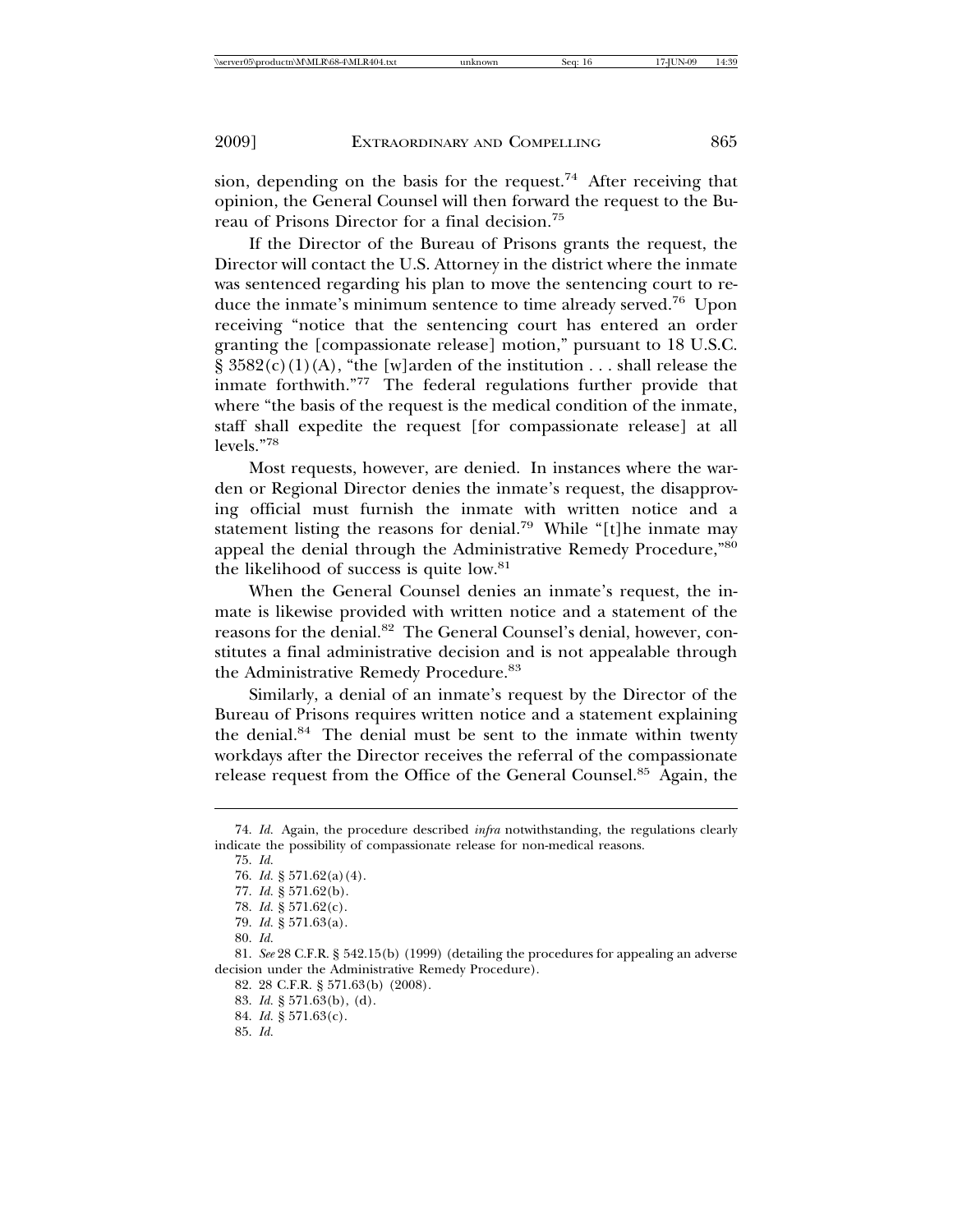denial by the Director is a final administrative decision and thus cannot be appealed through the Administrative Remedy Procedure.<sup>86</sup>

Federal courts have uniformly rejected attempts to appeal the denial of a motion for compassionate release. In fact, there is no published case granting compassionate release reduction outside of a motion by the Director. Instead, the cases stand for the proposition that a district court does not have jurisdiction to address a sentence reduction motion under Section  $3582(c)(1)(A)$  in the absence of a motion by the Director.<sup>87</sup>

In practice, the Bureau of Prisons has only made motions for compassionate release in rare circumstances, all of which were cases of terminally ill inmates.<sup>88</sup> As indicated above, however, there is no requirement in the Bureau of Prisons' procedures that its broad discretionary authority be exercised so narrowly.<sup>89</sup> After all, the Director can, virtually unilaterally, reduce the sentence of *any inmate* that it finds to have "extraordinary and compelling" circumstances.<sup>90</sup>

Since 1994, the Bureau of Prisons has modified its internal guidance, albeit slightly, to expand the scope of individuals it deems worthy of compassionate release. $91$  Prior to 1994, the Bureau of Prisons only filed compassionate release motions on behalf of terminally ill inmates with less than six months to live.<sup>92</sup> In 1994, the Bureau of Prisons informed its staff that it was expanding the class of cases it would consider for early release to those in which the inmate's life expectancy was twelve months or less.<sup>93</sup> Thus, since 1994, terminally ill inmates with more than six but less than twelve months to live have been considered for compassionate release.<sup>94</sup>

<sup>86.</sup> *Id.* § 571.63(c), (d).

<sup>87.</sup> *See, e.g.*, United States v. Powell, 69 F. App'x 368, 369 (9th Cir. 2003) (finding that a district court cannot consider a claim under §  $3582(c)(1)(A)$  in the absence of a motion by the Director of the Bureau of Prisons); United States v. Smartt, 129 F.3d 539, 541 (10th Cir. 1997) (same).

<sup>88.</sup> *See* Price, *supra* note 21, at 188 (noting that the Bureau of Prisons generally has only sought sentence reductions for inmates near death); Steer & Biderman, *supra* note 62, at 157 (noting that the few motions filed each year are for terminally ill inmates).

<sup>89.</sup> *See* Price, *supra* note 21, at 189 (noting that the Bureau of Prisons' policies do not limit motions under § 3582(c)(1)(A) to instances where the inmate faces imminent death); *see also* 28 C.F.R. §§ 571.60–.64; BOP PROGRAM STATEMENT, supra note 9.

<sup>90.</sup> *See* 18 U.S.C. § 3582(c)(1)(A)(i) (2006).

<sup>91.</sup> *See* Price, *supra* note 21, at 189 (discussing an internal memorandum from then Bureau of Prisons' director Katheleen M. Hawk).

<sup>92.</sup> *Id.*

<sup>93.</sup> *Id.*

<sup>94.</sup> *See id.* (stating that the estimated life expectancy adjustment was "a general guideline, not a requirement").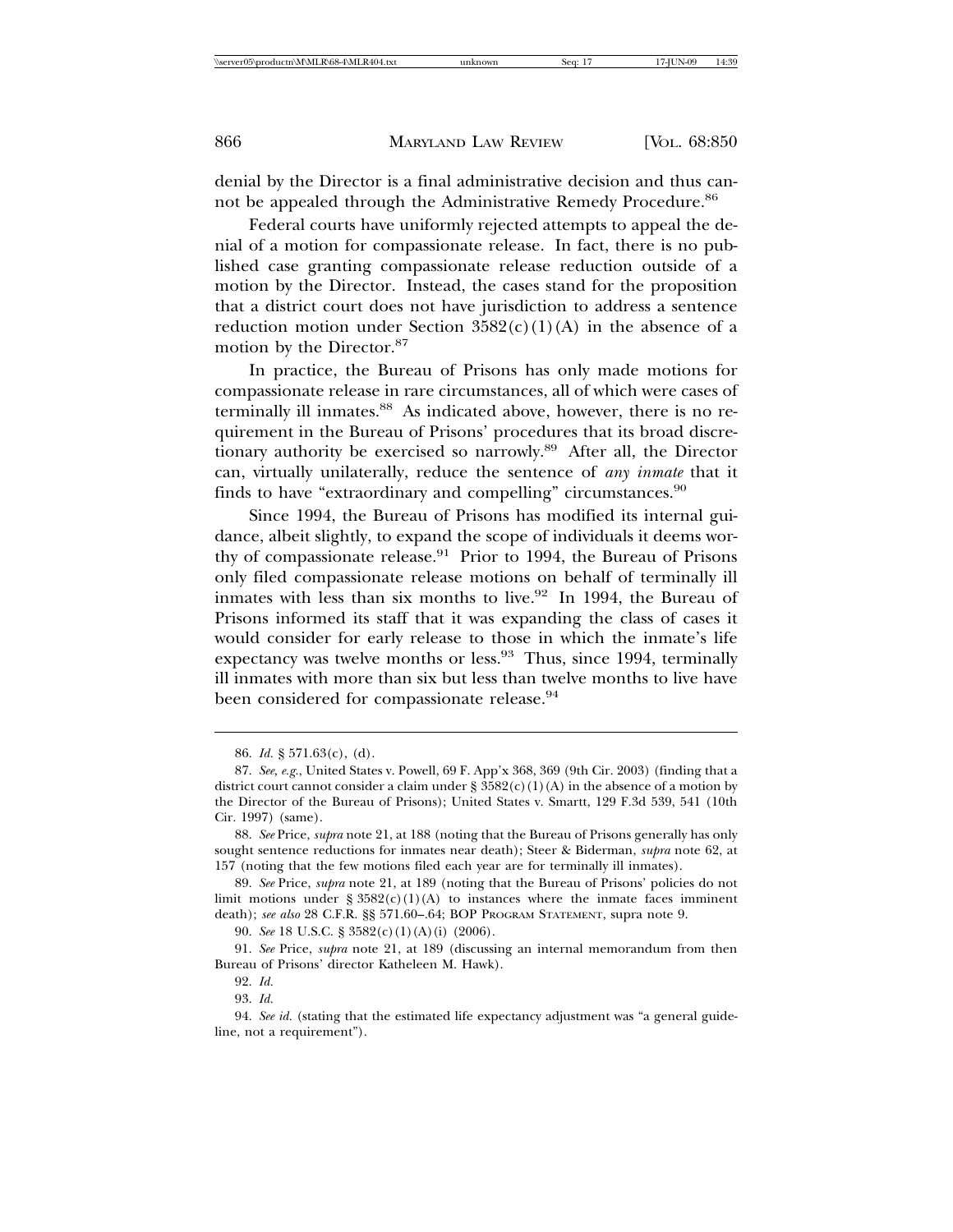The 1994 policy also indicates that other medical illnesses, even if not estimated to be terminal within the year, could rise to the level of "extraordinary and compelling" circumstances.95 It states, "As we have further reviewed this issue, it has come to our attention that there may be other cases that merit consideration for release. These cases still fall within the medical arena, but may not be terminal or lend themselves to a precise prediction of life expectancy."96 This policy, however, does not allow for non-medical requests, despite the statutory language, legislative history, Sentencing Commission's policy, and Bureau of Prisons' policy, all of which clearly contemplate non-medical compassionate release.<sup>97</sup>

The Director of the Bureau of Prisons retains complete discretion over the application of the "compassionate release" provision, although the Director must exercise this discretion in a manner consistent with the relevant statutory provisions and the dictates of the Sentencing Commission.<sup>98</sup> Although recently challenged, no court has held that the Director's exercise of discretion to bring compas-

<sup>95.</sup> This internal policy memorandum also enunciates other factors that the Bureau of Prisons should weigh when considering requests for compassionate release, including the "nature and circumstances of the crime, [the] inmate['s personal] characteristics and propensity to reoffend, the inmate's age, [and the inmate's] risk to the public." *Id.*

<sup>96.</sup> *Id.* In addition, the memorandum provides guidance as to the consideration of an inmate's illness for purposes of compassionate release. The Bureau of Prisons memorandum sets out three examples of prisoners that may be apt to fall within this category of not terminal within a year but still worthy of consideration for compassionate release: (1) "prisoners with debilitating diseases that clearly limit daily activity" and for which traditional medical treatment is insufficient; (2) prisoners with terminal conditions but whose life expectancies are not calculable; and (3) prisoners in need of organ transplants. *Id.*

<sup>97.</sup> *See, e.g.*, 18 U.S.C. § 3582(c)(1)(A) (2006) (providing the possibility of compassionate release for those facing "extraordinary and compelling" circumstances); 18 C.F.R. §§ 571.60–.64 (2008) (setting the procedures for a request for compassionate release with no language limiting such requests to only medical reasons); U.S. SENTENCING GUIDELINES MANUAL § 1B1.13 cmt. (2008) (noting that "extraordinary and compelling" circumstances may include such circumstances as the death of the only other family member capable of taking care of the inmate's child); BOP PROGRAM STATEMENT, *supra* note 9 (setting the procedures for a request for compassionate release with no language limiting such requests to only medical reasons); Price, *supra* note 21, at 189–90 (arguing that a plain reading of the SRA and its legislative history indicates that Congress intended compassionate release under §  $3582(c)(1)(A)$  to be available to inmates facing a variety of "extraordinary" and compelling" circumstances and not just those with dire medical conditions).

<sup>98.</sup> *See* 18 U.S.C. § 3582(c)(1)(A) (noting that courts may only reduce prison terms under this Section upon a motion by the Director); U.S. SENTENCING GUIDELINES MANUAL § 1B1.13 (2008) (same).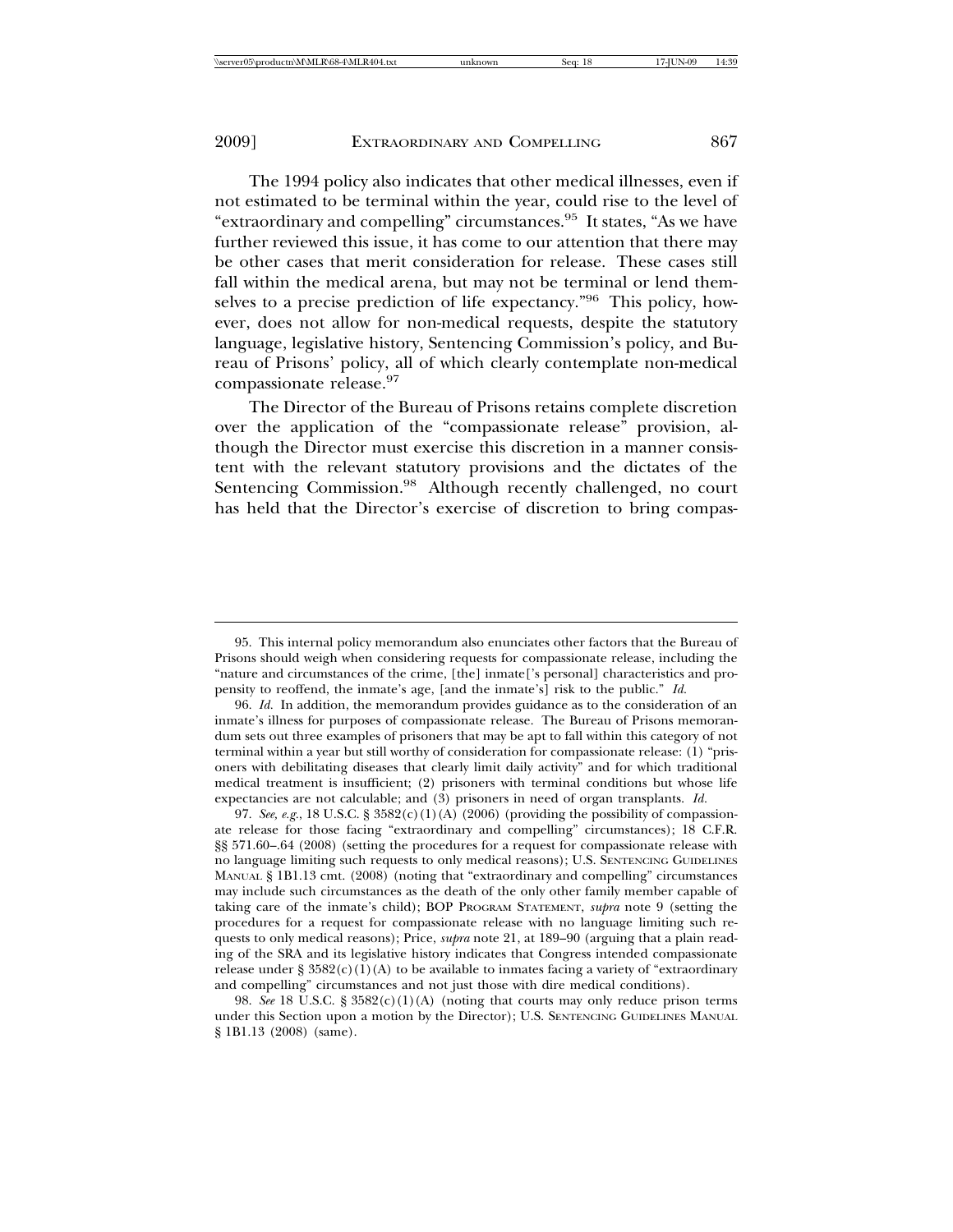sionate release petitions, which receives *Chevron*-type deference,<sup>99</sup> has run afoul of the statutory language.<sup>100</sup>

The Bureau of Prisons' statistics on its use of compassionate release demonstrate that this safety valve is rarely used. Between 1990 and 2000, the Bureau of Prisons granted the following number of releases by year, respectively: 11, 10, 16, 28, 23, 22, 23, 13, 22, 27, and  $31.^{101}$  Meaning that the average number of inmates released per year for the decade of the 1990s was 21. With a federal prison population of approximately 200,000 inmates, roughly 0.01% of those prisoners received compassionate release annually. From 1990 to 1997, the group of inmates who received compassionate release were all "inmates with a life expectancy less than twelve months."102 From 1998 to 2000, this group was expanded to include "inmates with life expectancy of less than twelve months" and inmates "with life expectancy of greater than twelve months if disease resulted in markedly diminished public safety risk and quality of life."103 Individuals in the second category included total care stroke patients and inmates with significant mental impairment resulting from attempted suicide, advanced cirrhosis of the liver, Alzheimer's disease, and other causes of significant mental impairment.104

#### *C. Changes to the Sentencing Commission's Guideline Notes*

The compassionate release amendment promulgated in May 2007 appears to be the first attempt by the Sentencing Commission to respond to the mandate of Section  $994(t).^{105}$  As stated above, the new

<sup>99.</sup> *See* Chevron, U.S.A. v. Natural Res. Def. Council, 467 U.S. 837, 843–44 (1984) (setting the standard for deference accorded to actors in federal agencies when acting pursuant to authority delegated by Congress).

<sup>100.</sup> *See, e.g.*, Sims v. Norwood, No. CV 08-0377-RGK (MLG), 2008 WL 1960127, at \*3 (C.D. Cal. May 2, 2008) (holding that the Bureau of Prisons' decision not to grant compassionate release to those individuals who committed crimes before November 1, 1987, and were given sentences without parole is consistent with congressional intent and an entirely permissible interpretation of the relevant statutes).

<sup>101.</sup> Price, *supra* note 20, at 191 exhibit II.

<sup>102.</sup> *Id.*

<sup>103.</sup> *Id.*

<sup>104.</sup> *Id.*

<sup>105.</sup> Prior to the Sentencing Commission's amendment of the guidelines commentary, the Bureau of Prisons promulgated new proposed rules in order to revise its regulations on procedures for reductions in sentence based upon compassionate release. *See* Reduction in Sentence for Medical Reasons, 71 Fed. Reg. 76,619 (Dec. 21, 2006) (to be codified at 28 C.F.R. pts. 571, 572). These provisions, which remain unadopted, attempt to clarify the Director of the Bureau of Prisons' view that compassionate release encompasses nothing more than medical parole. Despite the current Director's unwillingness to extend the compassionate release concept to inmates who are not ill, the Sentencing Commission clearly contemplates a broader application of the compassionate release provision. It re-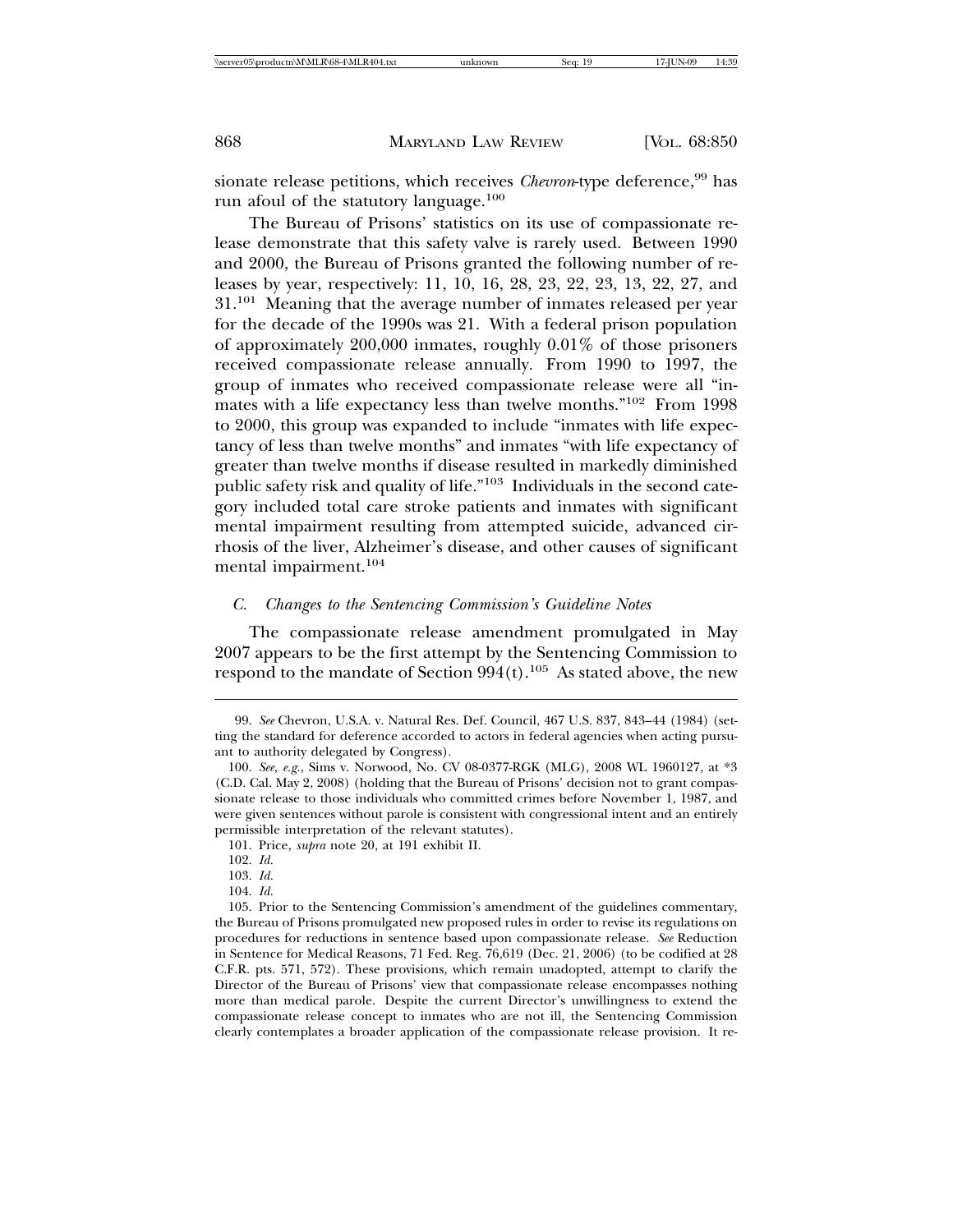amendment provides three situations that are "extraordinary and compelling": terminal illness of the offender, severe physical or mental impairment that prevents self-care by the offender and has little hope of improving, and death or incapacitation of the offender's only family member capable of caring for the offender's minor child.106 The new amendment does not provide any additional criteria or examples for what situations are "extraordinary and compelling" for purposes of Section 1B1.13 and leaves the initial determination up to the Director.<sup>107</sup>

The new "compassionate release" amendment to the Commentary provides, for the first time, direction from the Commission as to the substance of this concept. Under this amendment, the Director of the Bureau of Prisons retains the authority to make a motion for a reduction of a prisoner's sentence for "extraordinary and compelling circumstances,"108 with the caveat that "rehabilitation . . . is not, by itself, an extraordinary and compelling reason."109 Promulgated on May 1, 2007 and to be effective November 1, 2007, the Sentencing Commission modified the Commentary to Section 1B1.13 to identify for the first time some of the circumstances that are "extraordinary and compelling."110 Specifically, the Commission provided that extraordinary and compelling circumstances include:

(i) The defendant is suffering from a terminal illness.

(ii) The defendant is suffering from a permanent physical or medical condition, or is experiencing deteriorating physical or mental health because of the aging process, that substantially diminishes the ability of the defendant to provide selfcare within the environment of a correctional facility and for which conventional treatment promises no substantial improvement.

(iii) The death or incapacitation of the defendant's only family member capable of caring for the defendant's minor child or minor children.<sup>111</sup>

109. *Id.* § 1B1.13 cmt. n.1.

110. 2007 AMENDMENTS TO THE SENTENCING GUIDELINES, *supra* note 106.

111. *Id.*

mains to be seen whether the Bureau of Prisons will continue this unduly narrow reading of its statutory responsibilities.

<sup>106.</sup> U.S. SENTENCING COMM'N, AMENDMENTS TO THE SENTENCING GUIDELINES, POLICY STATEMENTS, AND OFFICIAL COMMENTARY 1 (2007) [hereinafter 2007 AMENDMENTS TO THE SENTENCING GUIDELINES], *available at* http://www.ussc.gov/2007gvid/finalamend07.pdf.

<sup>107.</sup> *Id.*

<sup>108.</sup> U.S. SENTENCING GUIDELINES MANUAL § 1B1.13 (2008).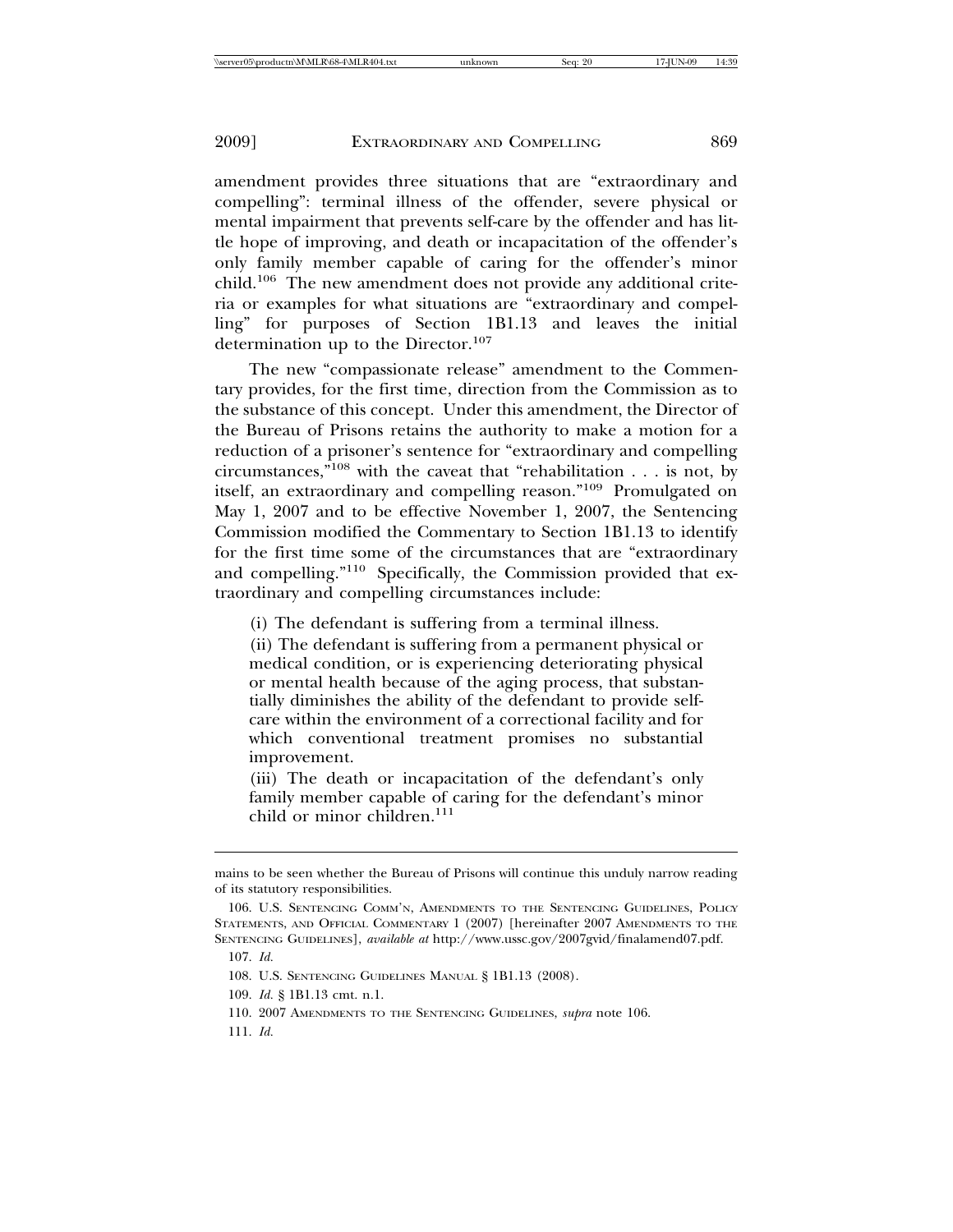In addition, the Commentary still preserves the discretion of the Director to determine when other circumstances may be "extraordinary and compelling."112 Thus, despite the current Director's apparent unwillingness to give credence to the third circumstance adopted in the Commentary, the Bureau of Prisons still retains the authority to exercise its power to make a compassionate release motion for any of the reasons articulated above or reasons the Director otherwise deemed "extraordinary and compelling."<sup>113</sup>

#### *D. The Case for a Broader Application of "Compassionate Release"*

From this overview, it is clear that "compassionate release" should be utilized more broadly than it has been by the Bureau of Prisons in the past two decades. Namely, the law makes it clear that "compassionate release" means more than medical parole. A brief review of the statutory language, the legislative intent, the Sentencing Commission's guideline commentary, and the regulations of the Bureau of Prisons makes this clear.

The plain language of Section 3582(c) states:

The court may not modify a term of imprisonment once it has been imposed except that in any case the court, upon motion of the Director of the Bureau of Prisons, may reduce the term of imprisonment . . . after considering the factors set forth in [S]ection 3553(a) to the extent that they are applicable, if it finds that *extraordinary and compelling reasons warrant such a reduction*. 114

Because this language does *not* state extraordinary and compelling *medical* reasons, it does not limit such release to medical situations. The statute simply provides for release where there are extraordinary and compelling reasons, whether medical or otherwise.

The applicable legislative history confirms that the statute be read broadly to include non-medical circumstances. In proposing this provision, the Senate Judiciary Committee noted that:

The Committee believes that there may be unusual cases in which an eventual reduction in the length of a term of im-

<sup>112.</sup> *Id.*

<sup>113.</sup> *Cf.* Reduction in Sentence for Medical Reasons, 71 Fed. Reg. 76,619 (Dec. 21, 2006) (to be codified at 28 C.F.R. pts. 571, 572) (stating that the Bureau of Prisons "will only consider inmates with extraordinary and compelling medical conditions" for sentence reduction, not inmates with "other, non-medical situations . . . characterized as 'hardships,' such as a family member's medical problems, economic difficulties, or the . . . claim of an unjust sentence").

<sup>114. 18</sup> U.S.C. § 3582(c)(1)(A)(i) (2006) (emphasis added).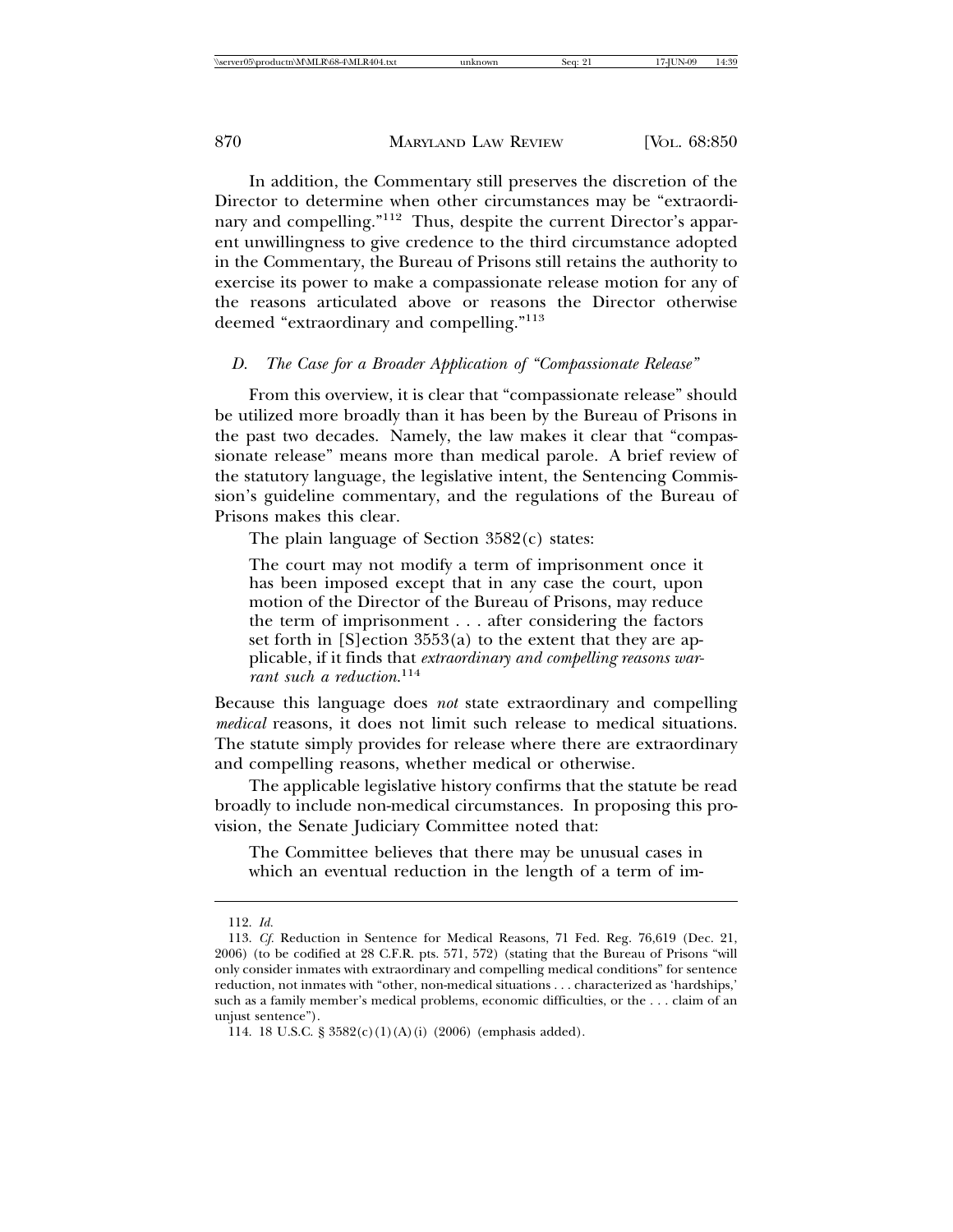prisonment is justified by changed circumstances. These would include cases of severe illness, [and] *cases in which other extraordinary and compelling circumstances* justify a reduction of an unusually long sentence  $\dots$ .<sup>115</sup>

The conjunctive language clearly indicates two categories of extraordinary and compelling circumstances, one medical and one for "other" non-medical circumstances. The Committee further explained that:

The value of the forms of "safety valves" contained in this subsection lies in the fact that they assure the availability of specific review and reduction of a term of imprisonment for "extraordinary and compelling reasons" . . . . The approach taken keeps the sentencing power in the judiciary where it belongs, yet permits later review of sentences in particularly compelling situations.<sup>116</sup>

Again, the language is not particularly compelling "medical" situations, but instead clearly contemplates "other" situations may rise to the level of "extraordinary and compelling." Likewise, the new Commentary in the Sentencing Guideline is consistent with the idea that compassionate release encompasses more than just medical parole. The three categories provided are terminal illness, severe mental impairment, *and* leave to care for a child where no other family member can do so. The Sentencing Commission, like Congress, views this provision as going beyond medical situations, as indicated by the Commentary that clearly does not limit "compassionate release" to medical parole situations.

Finally, commentary from the Bureau of Prisons itself indicates that compassionate release should not be limited to medical parole. First, the Bureau's guidelines state that in a compassionate release petition:

[t]he inmate's request shall at a minimum contain the following information:

(1) The extraordinary or compelling circumstances that the inmate believes warrant consideration.

(2) Proposed release plans, including where the inmate will reside, how the inmate will support himself/herself, and, *if the basis for the request involves the inmate's health*, information on where the inmate will receive medical treatment, and how the inmate will pay for such treatment.<sup>117</sup>

<sup>115.</sup> S. REP. NO. 98-225, at 55 (1983) (emphasis added), *as reprinted in* 1984 U.S.C.C.A.N. 3182, 3238.

<sup>116.</sup> *Id.* at 121, *as reprinted in* 1984 U.S.C.C.A.N. 3182, 3304.

<sup>117.</sup> BOP PROGRAM STATEMENT, *supra* note 9, at 3 (emphasis added).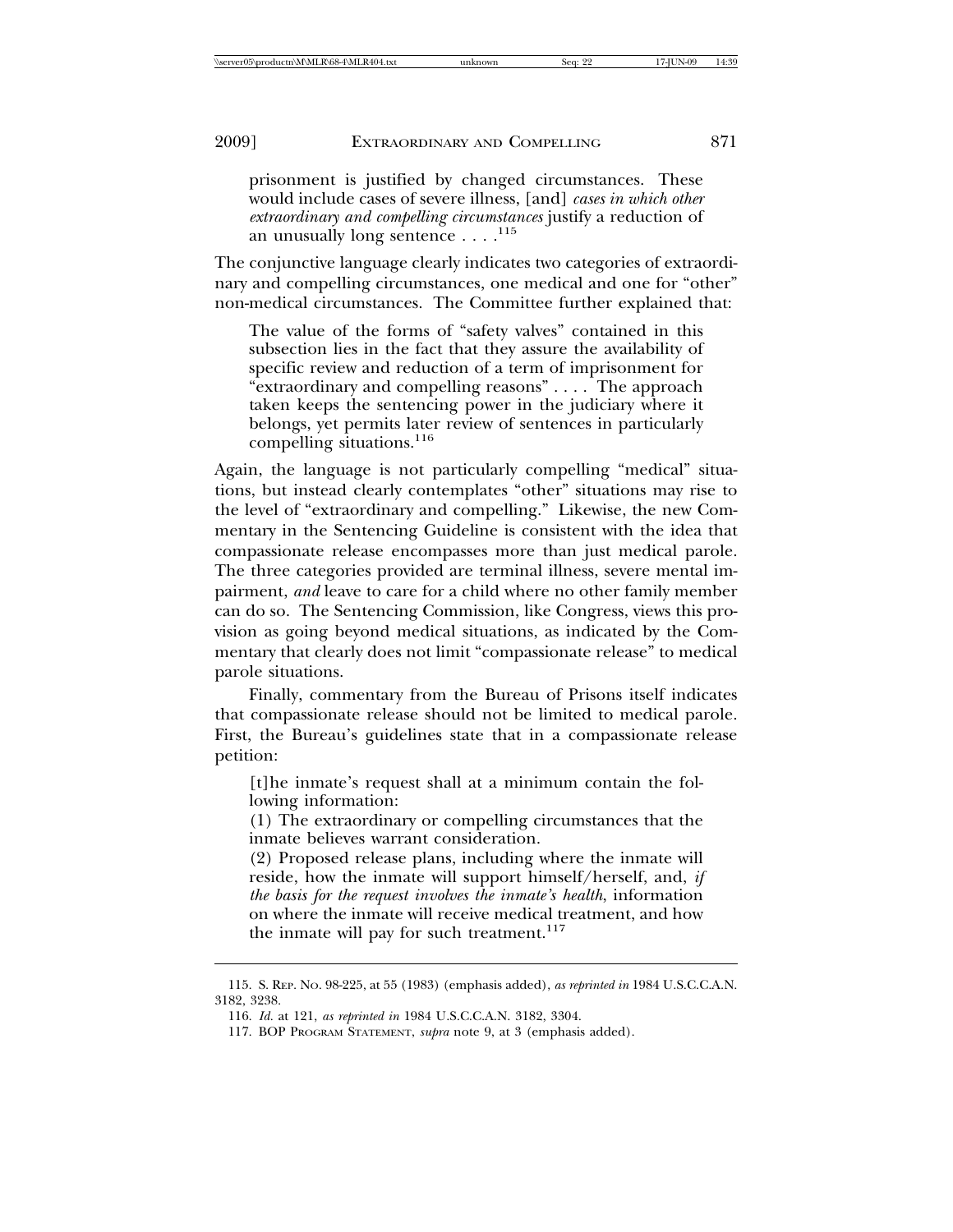This requirement, stating "if" the request involves the inmate's health, presumes that it will consider requests that do not involve the inmate's health. Similarly, at the General Counsel stage of consideration, the regulations provide for alternative actions depending on the basis, medical or non-medical, of the request:

If the General Counsel determines that the request warrants approval, the General Counsel shall solicit the opinion of either the Medical Director or the Assistant Director, [of the] Correctional Programs Division[,] *depending upon the nature of the basis for the request*. With this opinion, the General Counsel shall forward the entire matter to the Director, [of the] Bureau of Prisons, for final decision.<sup>118</sup>

Clearly, then, the Bureau of Prisons itself contemplates a process to consider compassionate release claims that are not medical in nature.

Given the clear mandate to consider non-medical situations for compassionate release, why has the Bureau of Prisons elected not to do so? One reason may be that "extraordinary and compelling" is narrow by definition, and the medical category provides an easy way to create a bright line rule. A corollary of this idea is the potential for endless petitions if non-medical petitions are considered.

The problem may also relate to the absence of any guidance on where to draw the line. Prior to the Sentencing Commission's Commentary in 2007, there was no articulated basis for what falls in the non-medical category. Without a standard, the legitimacy of individual determinations could be undermined.

Nonetheless, given the foregoing, the Bureau of Prisons *should* consider non-medical situations for compassionate release to uphold the responsibility that Congress has delegated to it. What follows is a first attempt to consider how the Bureau of Prisons, whenever it becomes so inclined, may frame the issue of determining which cases warrant compassionate release.

#### IV. THE JUSTIFICATIONS FOR COMPASSIONATE RELEASE?

#### *A. The Purposes of Punishment*

The general justification for punishment—that is, why persons who have committed prohibited conduct should receive state-imposed criminal sanctions—has traditionally been either to prevent crime or to punish offenders.<sup>119</sup> The former, an instrumental justification,

<sup>118.</sup> *Id.* at 5 (emphasis added).

<sup>119.</sup> ANDREW VON HIRSCH & ANDREW ASHWORTH, PROPORTIONATE SENTENCING: EXPLOR-ING THE PRINCIPLES 12 (2005).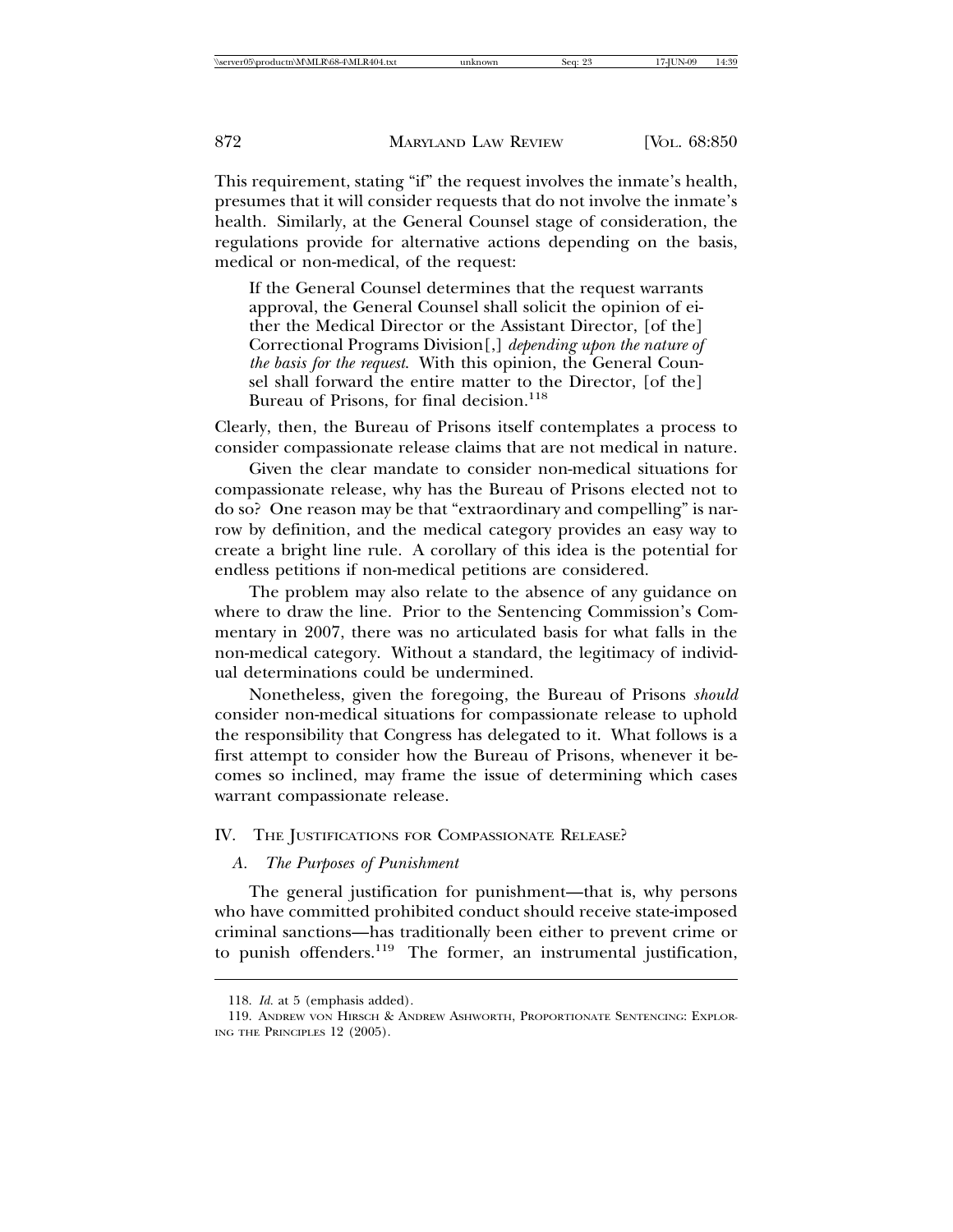views punishment as a means to achieve general deterrence (negative general prevention) or as a means to reinforce the internal norms of citizens against harmful conduct (positive general prevention).<sup>120</sup> The latter, a retributive justification, conceptualizes punishment as the appropriate moral response to repay the offender for the harm caused or as a means to offset an unfair advantage gained by the offender in committing the deviant  $act.<sup>121</sup>$  While these justifications alone can be problematic in many ways, they together inform the dual concepts of censure and deprivation that constitute the core of the criminal sanction.<sup>122</sup>

Censure, the blaming response to the proscribed conduct, is the moral communication to the offender that conveys the critical normative message that his or her conduct is unacceptable.<sup>123</sup> This message is crucial both in providing the offender an opportunity to respond as a moral agent capable of deliberation and in communicating to third parties the punishable nature of the conduct at issue.<sup>124</sup> The ensuing hard treatment, or deprivation, serves to show that the censure is meant seriously and to provide a future disincentive for offending.<sup>125</sup>

Given that appropriate criminal sanctions require elements of both censure and deprivation,<sup>126</sup> the state's interests in creating and operating the system that imposes penal sanctions are threefold. First, the state has an interest in crime prevention in order to encourage a peaceful environment in which its citizens can prosper.<sup>127</sup> The state also has an interest in providing a response to disapproved conduct and recognizing its wrongful character.<sup>128</sup> Finally, the state has an interest in providing a *public valuation* of such conduct—a response *on behalf of* its citizens.129

As H.L.A. Hart pointed out, these general justifications for stateimposed punishment fail to address the principles governing the allocation of criminal penalties.130 Accordingly, a state's interest in imposing a criminal sentence of a particular severity or duration may rely more on the retributive or utilitarian sentencing objective that it

- 122. *Id.* at 17, 31–32.
- 123. *Id.* at 17.

- 126. *Id*. at 17, 92.
- 127. *Id.* at 28.
- 128. *Id.* at 29–30.
- 129. *Id.* at 30.

<sup>120.</sup> *Id.* at 14–17.

<sup>121.</sup> *Id.* at 13.

<sup>124.</sup> *See id.* at 17–18.

<sup>125.</sup> *Id.* at 92–93.

<sup>130.</sup> *See* H.L.A. HART, PUNISHMENT AND RESPONSIBILITY: ESSAYS IN THE PHILOSOPHY OF LAW 8–9 (1968).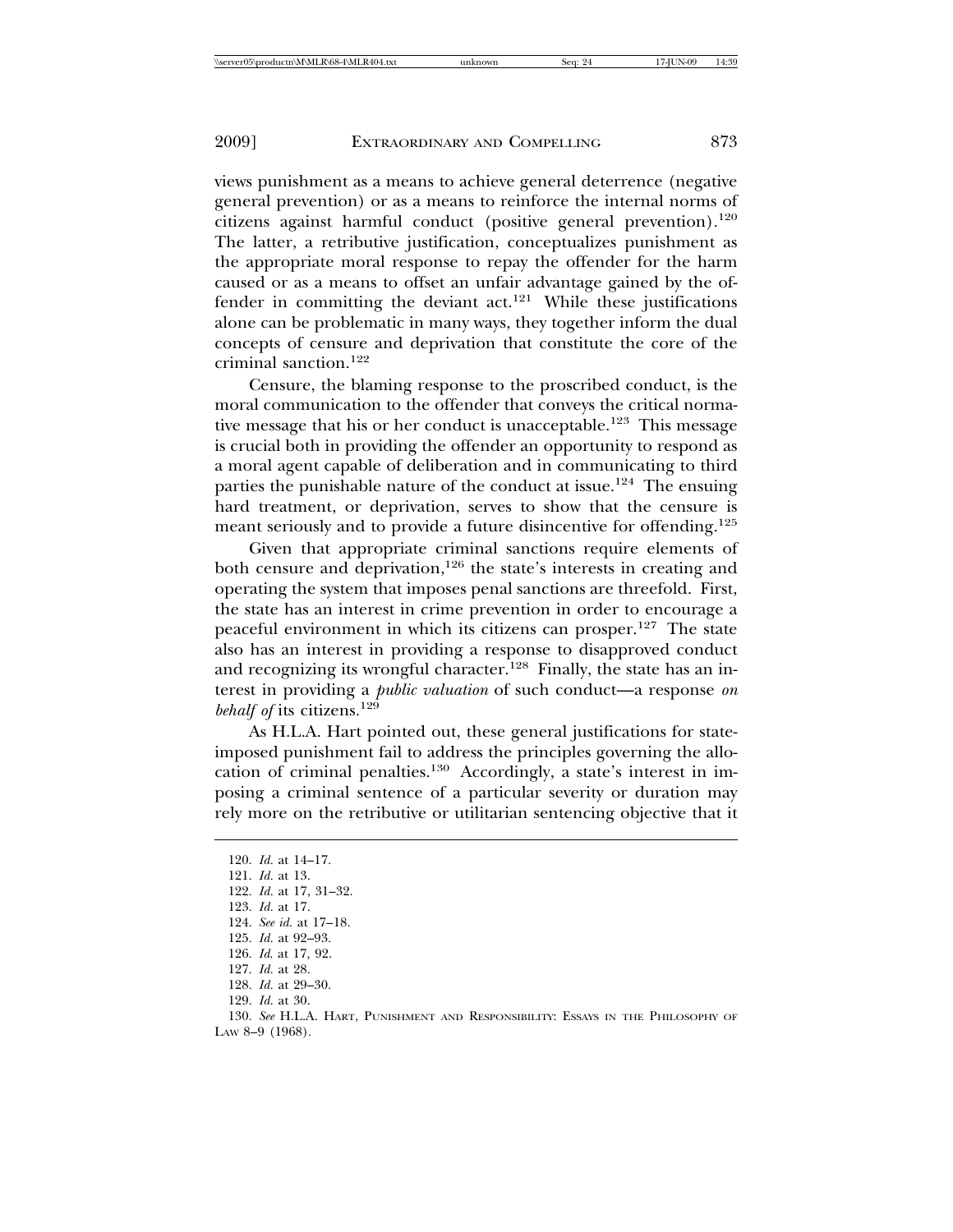has adopted than on its broader interest in punishing criminal offenders generally. As a result, it is possible for the state to sacrifice its interest in achieving a particular sentencing objective without abdicating its broader interest in punishing wrongdoers generally. In other words, a state's interest in the punishment of criminal offenders is generally independent of its interest in the *quantity* of punishment for a given offender.

As explained below, Hart's view opens the door to consider other interests of the state when determining whether a particular prisoner warrants compassionate release. Because the state's penological interests can be served independently of the length of the sentence, consideration of external interests becomes appropriate in a way that it is not at sentencing. Congress and, by delegation, the Sentencing Commission, have dictated the parameters for sentencing, including the four primary purposes of punishment—just deserts, deterrence, rehabilitation, and incapacitation.<sup>131</sup>

The nature of these four purposes of punishment and their potential for serving as a justification for compassionate release are explored below. With each, the potential for mitigation under the particular purpose is first considered generally to provide a context for assessing whether such purpose can serve as a persuasive rationale upon which the compassionate release of an inmate can be predicated.

#### *B. Compassionate Release and the Goal of Retribution*

The sentencing goal of retribution contemplates that the criminal sentence be proportional to the offense committed, with the punishment being the just deserts of the offender.<sup>132</sup> The offender's culpability and the harm the offender caused or risked determine the degree of the offender's blameworthiness and the magnitude of the proportional punishment.<sup>133</sup> The determination of culpability includes consideration of the offender's motives for committing the crime, intent to commit harm, capacity to obey the law, and role in the offense. $134$ 

<sup>131.</sup> *See* 18 U.S.C. § 3553(a)(2) (2006) (laying out the factors to be considered during sentencing and the four purposes a sentence should serve); Berry, *supra* note 3, at 631 (arguing that effective and consistent sentencing of defendants requires determining the substantive meaning of the sentencing provisions in § 3553).

<sup>132.</sup> *See* 18 U.S.C. § 3553(a)(2)(A) (requiring the sentence "to reflect the seriousness of the offense").

<sup>133.</sup> ANDREW VON HIRSCH, CENSURE AND SANCTIONS 29–30 (1993).

<sup>134.</sup> *See id.* (stating that culpability may be gauged by the offender's conduct and doctrines of excuse).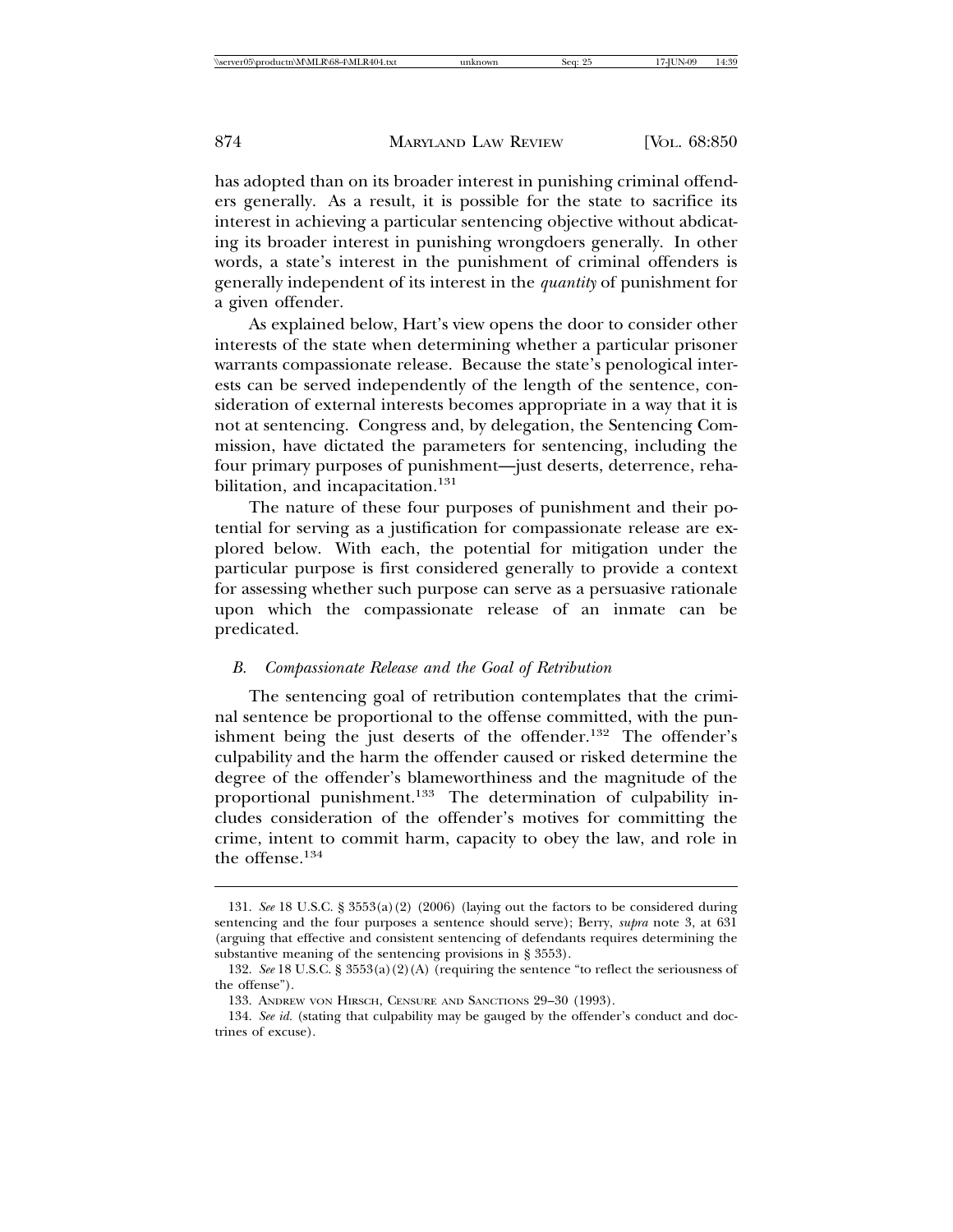By definition, then, this approach limits its consideration of mitigating circumstances (and thus compassionate release) to situations that bear directly upon the culpability of the offender or the harm caused or risked by the offender's conduct.135 Characteristics of the offender may serve as a basis for mitigation under this model, but only as they relate to the culpability of the offender.136 For instance, a retributive objective allows for mitigation based on the age of the of $fender<sup>137</sup>$  or the social deprivation of the offender, but only to the extent that such characteristics have the effect of reducing the culpability of the offender.<sup>138</sup> Likewise, a proportional sentencing framework accepts a first-time offender discount, conceptualized as progressive loss of mitigation, only because of the presumption that first-time offenders are in some way less culpable.<sup>139</sup> Other forms of mitigation, such as mitigation based on the social contribution of the offender prior to the crime or the effect of a punishment on the family of the offender, cannot serve as a basis for mitigation under a retributive sentencing approach because they do not bear on the culpability of the offender or the harm risked or caused by the commission of the crime. $140$ 

The post-offense conduct of an offender can also serve as a basis for mitigation consistent with a retributive sentencing goal, but only when bearing directly on the culpability of the offender or the harm caused or risked. For example, a retributive sentencing approach might consider the immediate response of an offender in aiding a victim at a crime scene as a basis for mitigation, but only to the extent that it is a measure of diminished culpability of the offender.<sup>141</sup> By contrast, the remorse of an offender, as it does not reflect the culpability of the offender, will have no mitigating effect on a retributive sentence.

The one possible exception to the principle that a retributive sentencing objective precludes mitigation unrelated to culpability or

<sup>135.</sup> VON HIRSCH & ASHWORTH, *supra* note 119, at 63.

<sup>136.</sup> *See id.* (explaining that an offender's sentence should be reduced based on both the degree of inflicted harm and the offender's level of culpability, whereas the offender's characteristics effect only the latter).

<sup>137.</sup> *See id.* at 36–39 (arguing that juveniles are less culpable due to their limited cognitive capacity and volitional control).

<sup>138.</sup> *Id.* at 66.

<sup>139.</sup> *Id.* at 149.

<sup>140.</sup> *See id.* at 63 (noting that a sentence should be reduced if circumstances, such as degree of harm or offender's culpability, have rendered the offense less serious).

<sup>141.</sup> The immediate reaction of an offender to a crime can reflect his state of mind at the time and provide evidence of whether his conduct was intentional or merely reckless, bearing directly on his relative culpability.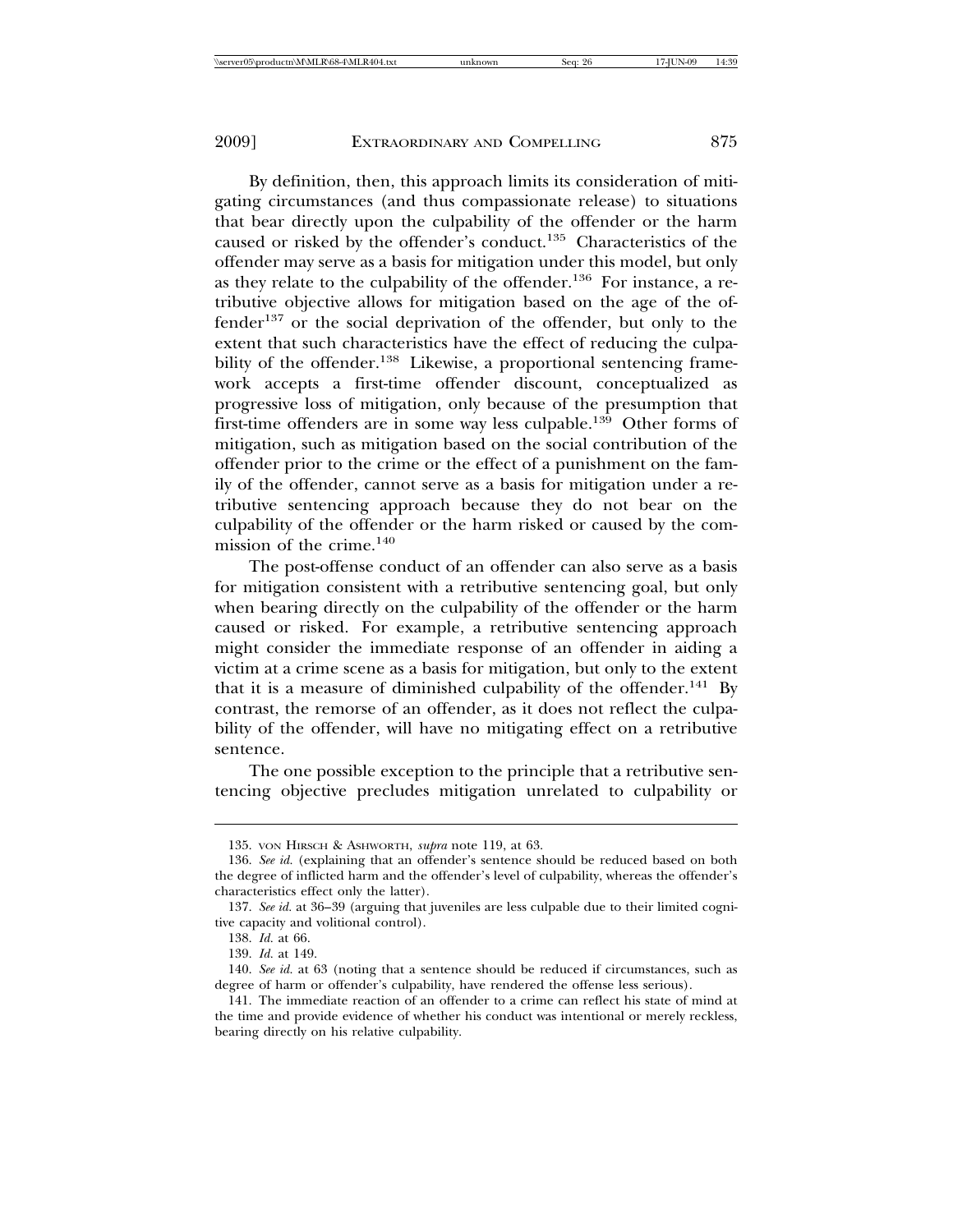harm arises when a criminal sanction is likely to have an unusually disparate impact on a particular offender.<sup>142</sup> Only indirectly related to culpability, the justification for such mitigation then rests on the concept of proportionality—that a sentence should be proportional to the seriousness of the offense. $143$  In cases where disparate impact is likely, the retributive model supports mitigation because the offender's individualized sentence is no longer proportional to the seriousness of the offense and thus can be mitigated to remedy the unintended disparity.

As for the three "compassionate release" amendment categories, the only retributive justification for such release is under the equal impact principle just articulated, and even so, that principle is rarely applicable in such situations. For instance, when a prisoner contracts a terminal illness, it is usually not true, albeit possible, that the terminal illness compromises the sentence in such a way as to make it disproportionate. The applicability of the equal impact principle is even less plausible with a permanent physical or medical condition, as the presence of such a condition will rarely alter the definition of a proportionate sentence. Finally, the death or incapacitation of the only family member capable of caring for a minor child will not typically change the calculus of proportionality in determining the sentence duration.

#### *C. Mitigation and Utilitarian Goals*

Utilitarian sentencing principles—rehabilitation, incapacitation, and deterrence<sup>144</sup>—focus on using criminal sanctions to prevent or reduce the seriousness of future acts by the offender and/or other potential offenders.145 A rationale of rehabilitation determines the length and type of penal sanction based on the treatment required to prevent the offender from committing future crime.<sup>146</sup> Incapacitation seeks to prevent crime by imprisoning potentially dangerous or

<sup>142.</sup> This exception may simply be a matter of semantics as the concepts of culpability and proportionality are closely linked. Nonetheless, mitigation resulting from the equal impact principle does not result from a change in offender culpability—it results from the potential impact of the punishment on the offender.

<sup>143.</sup> *Cf.* Andrew Ashworth & Elaine Player, *Sentencing, Equal Treatment and the Impact of Sanctions*, *in* FUNDAMENTALS OF SENTENCING THEORY 251, 254–61 (Andrew Ashworth & Martin Wasik eds., 1998) (discussing the principle of equal impact in sentencing).

<sup>144.</sup> *See* 18 U.S.C. § 3553(a)(2)(B)–(D) (2006) (listing factors to be considered in imposing a sentence).

<sup>145.</sup> ASHWORTH, *supra* note 2, at 75.

<sup>146.</sup> *Id.* at 82.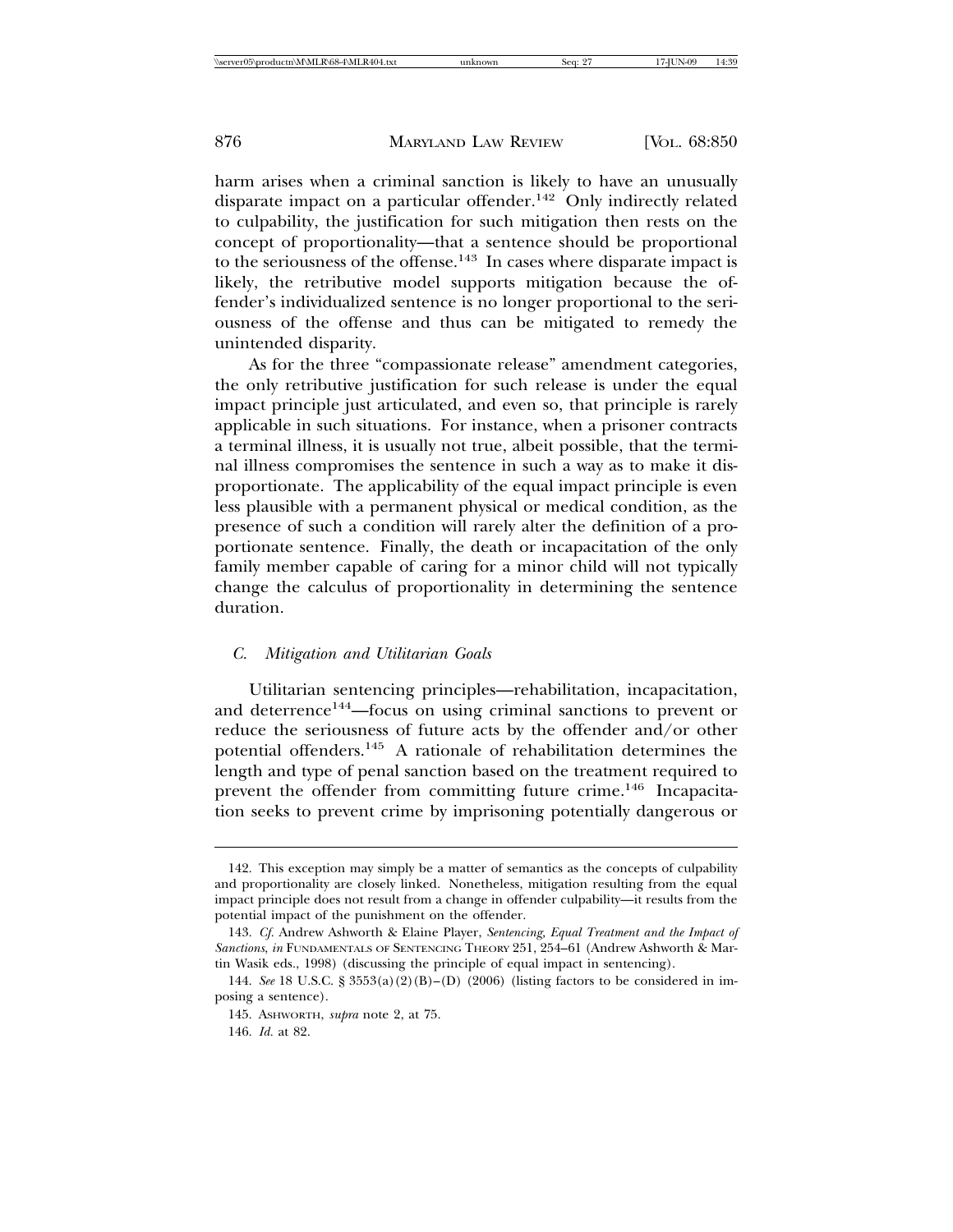persistent offenders.147 As advocated by Jeremy Bentham in 1843, deterrence<sup>148</sup> aims to prevent potential offenders, as rational beings, from committing crime based on the pain of the potential penalty for the crime.<sup>149</sup>

All three of the utilitarian sentencing principles rely on certain assumptions to be effective.150 Each one of these rationales presumes "that certain [individuals] have an elevated risk of [ ]offending" that "can be identified in advance."151 In addition, rehabilitation assumes that the offender has problems that can be pinpointed and remedied through the criminal sentence.<sup>152</sup> Incapacitation correspondingly assumes both that the prison sentence will not make the offender more likely to commit crime and that the offender will not be replaced by other offenders in light of potential opportunities for crime.153 Deterrence relies on the assumption that offenders can actually be deterred by the threat of criminal sanctions.<sup>154</sup>

As demonstrated below, the utilitarian sentencing principles can *in theory* justify some forms of mitigation unrelated to offender culpability or the harm caused by the crime. This makes sense, as the utilitarian sentencing principles often relate directly to characteristics of offenders unrelated to the criminal act. Likewise, post-offense conduct can provide evidence of the propensity of the offender to commit another criminal act. The use of the utilitarian principles as a basis for compassionate release has limited persuasiveness, however, because such mitigation appears to be no more than the embodiment

<sup>147.</sup> *Id.* at 80.

<sup>148.</sup> Deterrence can take two forms—general or specific—but as general deterrence is more often the focus of the utilitarian approach, it is the sole focus here. *See id.* at 75 (distinguishing between general and specific deterrence and explaining the greater significance of general deterrence).

<sup>149.</sup> Jeremy Bentham, *Principles of Penal Law*, *in* 1 THE WORKS OF JEREMY BENTHAM 365, 396 (John Bowring ed., 1843). General deterrence can depend on a number of factors including:

<sup>[</sup>T]he severity of the penalty; the swiftness with which it is imposed; the probability of being caught and punished; the target group's perceptions of the severity, swiftness, and certainty of punishment; the extent to which members of the target group suffer from addiction, mental illness, or other conditions which significantly diminish their capacity to obey the law; and the extent to which these would-be offenders face competing pressures or incentives to commit crime.

Richard S. Frase, *Punishment Purposes*, 58 STAN. L. REV. 67, 71 (2005).

<sup>150.</sup> Frase, *supra* note 149, at 70.

<sup>151.</sup> *Id.*

<sup>152.</sup> *Id.*

<sup>153.</sup> *Id.* (citing JAMES Q. WILSON, THINKING ABOUT CRIME 146 (rev. ed. 1983)).

<sup>154.</sup> It is certainly true that some offenses and offenders are essentially not deterrable. *Id.* at 71–72.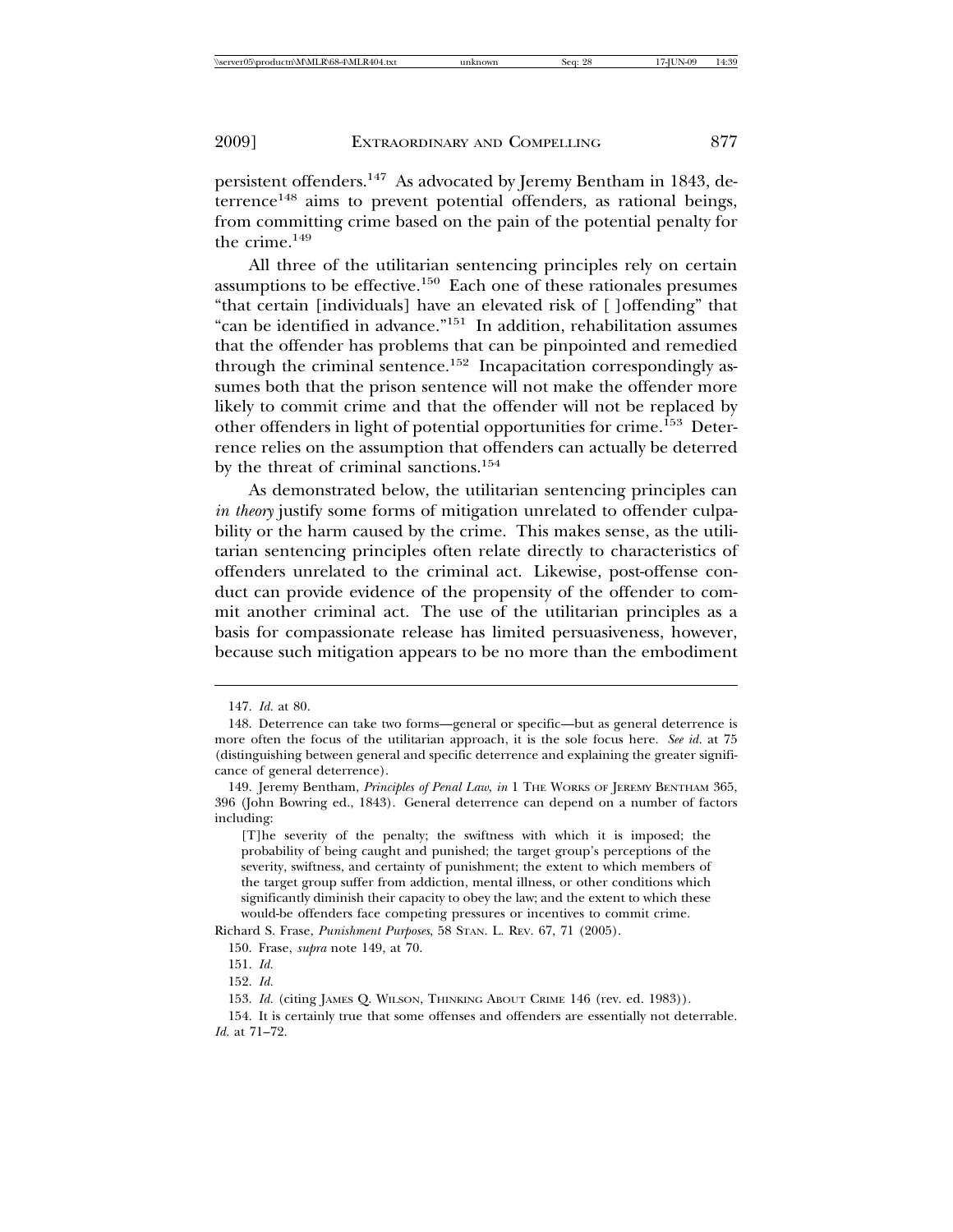of the assumptions needed to make these approaches viable in the first place.

#### *1. Can Rehabilitation Justify Compassionate Release?*

Rehabilitation can theoretically justify some forms of mitigation unrelated to harm and culpability, but in reality such justifications are quite speculative. In the category of offender characteristics, criteria such as contributions to society, past acts of heroism, $155$  and employment history can in theory serve as a barometer for an offender's need for rehabilitation and the likelihood that a custodial sentence will serve to rehabilitate the offender.<sup>156</sup> Using this information as a basis to mitigate a sentence, however, is audacious because it requires the judge to speculate that such indicia adequately demonstrate that the offender will not need to be rehabilitated to the same degree as other offenders.

Even less convincing is the use of rehabilitation as a justification to mitigate a sentence based on its impact on the offender. The potential for disparate impact of a sentence on an offender may have some relationship to the need for rehabilitation and the likelihood of rehabilitation occurring, but in no way insinuates that rehabilitation can be a plausible justification for such mitigation. Similarly, neither mitigation based on the impact of a sentence on third parties nor on the collateral consequences of crime on the offender has any direct relationship to rehabilitation.

Post-offense conduct is the most promising avenue for rehabilitation to justify mitigation. Remorse, restitution, apology, and acceptance of responsibility all bear directly on whether an offender has "learned his lesson" and correspondingly, the potential for rehabilitation within a shorter time frame. The practical reality, however, still leaves much to be desired as such offender behavior may merely be an attempt to minimize his punishment and have no bearing on the issue of rehabilitation. It is presumptuous to claim that the remorse demonstrated by an offender can provide a concrete basis to determine in any meaningful way a decrease in the future risk an offender poses to society, a decrease in the problems of the offender that must

<sup>155.</sup> Restorative theory similarly contemplates that courts should credit positive social contributions and should balance them with the criminal conduct as part of a social accounting that aids in the determination of whether to mitigate a sentence. *See* ASHWORTH, *supra* note 2, at 88–89 (discussing the theory of restorative criminal justice in addressing sentencing).

<sup>156.</sup> The English Court of Appeal has considered such factors as indicia of the need for rehabilitation. *See id.* at 173 (discussing various opinions where offenders' "good deeds" were considered as mitigating factors in sentencing).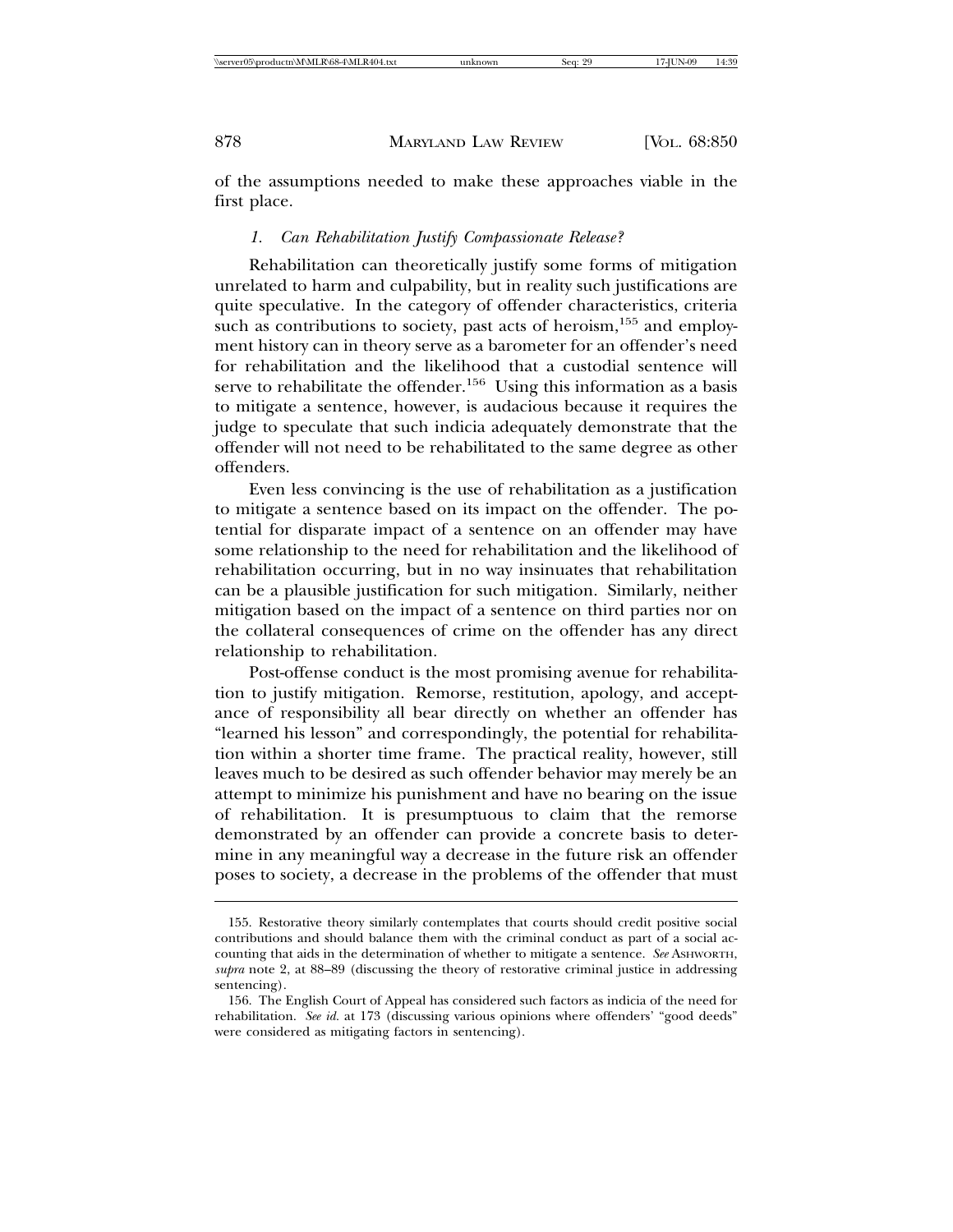be remedied, or a decrease in the length and type of punishment that could best rehabilitate the offender. Finally, rehabilitation cannot serve as a justification for mitigation based on a guilty plea or providing assistance to the government as such actions do not address or provide evidence of the offender's need for rehabilitation.

The justification for the "compassionate release" amendment forms of mitigation cannot be rehabilitation.<sup>157</sup> The diagnosis of a terminal illness is in no way a measure of rehabilitation. A debilitating medical condition similarly in no way connotes that a prisoner has achieved a level of rehabilitation warranting release from prison. The death or incapacitation of a third party caretaker of a prisoner's child also has nothing to do with rehabilitation.

#### *2. Can Incapacitation Justify Compassionate Release?*

As with rehabilitation, incapacitation can be used to justify mitigation unrelated to culpability or harm, but usually not in a way that can withstand scrutiny. A showing that an offender's criminal conduct is aberrant, and as a result the offender is less dangerous to society, has superficial appeal as a basis for mitigating a sentence based on a goal of incapacitation. The difficulty, however, is determining first whether the conduct was indeed aberrant, and if so, whether the aberrant nature of the conduct can truly establish a reduction in dangerousness warranting a mitigated sentence.<sup>158</sup> The imprecise nature of such determinations cautions against justifying mitigation based on incapacitation in this context.159

<sup>157.</sup> In fact, federal statutory language states that rehabilitation *alone* is insufficient to establish "extraordinary and compelling" circumstances. *See* 28 U.S.C. § 994(t) (2000).

<sup>158.</sup> Acts of heroism can similarly be problematic as possible evidence of a reduced need for incapacitation. Military service, for instance, represents a significant contribution to society, but it also could indicate a propensity for violent behavior in some individuals, and thus is unreliable as a measure of the need for incapacitation. *See generally* Carissa Byrne Hessick, *Why Are Only Bad Acts Good Sentencing Factors*, 88 B.U. L. REV. 1109 (2008) (discussing how few jurisdictions use good acts such as military service as mitigating factors in determining an offender's sentence).

<sup>159.</sup> Other offender characteristics, such as the impact on the offender, collateral consequences of the crime, and impact on third parties generally cannot be relied on as a justification for mitigation. *Cf.* Carissa Byrne Hessick, *Violence Between Lovers, Strangers, and Friends*, 85 WASH. U. L. REV. 343, 401 (2007) (discussing the incapacitation principle as related to offenders who commit crimes against strangers and those who commit crimes against non-strangers). The one exception would be an injury that occurs during the commission of a crime which results in paralysis or some similar awful injury that physically incapacitates the offender permanently. In such a case, the "impact" of the crime on the offender would result in mitigation of a sentence based on an incapacitation rationale because the offender would, in fact, be incapacitated.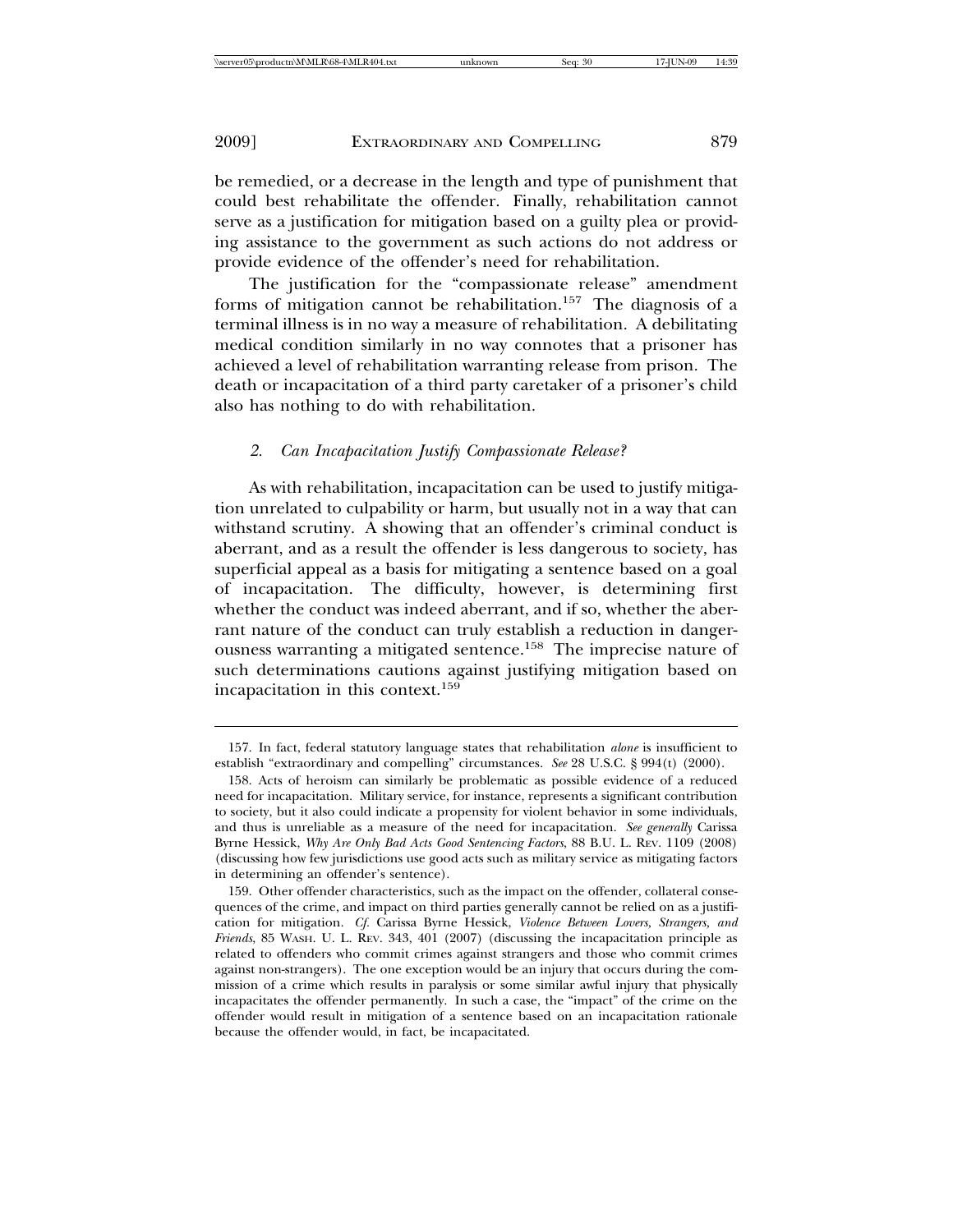Incapacitation provides a much less persuasive basis than rehabilitation for mitigating post-offense conduct. An offender's acceptance of responsibility and apology to the victim bear no more than a tangential relationship to the goal of incapacitation. A guilty plea or a decision to provide otherwise unascertainable information to police also does not impact the need to incapacitate an offender.

Of the three "compassionate release" amendments, the permanent physical impairment basis for release can best rely on the reduced need for incapacitation as a justification for the mitigation of a sentence and release from prison.<sup>160</sup> This justification rests on the idea that the physical impairment removes the ability of the prisoner to commit additional crime, which may be more true for a violent criminal than a drug offender.<sup>161</sup> The presence of a terminal illness could also signal a serious reduction in the capacity of a prisoner to commit crime upon release, although it may not always be the case.<sup>162</sup> Unlike the first two provisions in which incapacitation could arguably be reduced by the prisoner's physical condition, the death or incapacitation of the only family member of the prisoner capable of taking care of the prisoner's minor child does not bear on the dangerousness of the prisoner to society, and thus, it cannot serve as a justification for the mitigation of a criminal sentence.<sup>163</sup>

Despite the ability of incapacitation to justify the use of the first two "compassionate release" provisions to mitigate prisoners' sentences, this justification acting alone may prove unsatisfying in its application by the Bureau of Prisons Director.<sup>164</sup> If reduced dangerousness resulting from physical impairment is the only reason for allowing mitigation under the first two compassionate release provisions, fairness may require the Director to broaden the mitigation motions pursuant to his or her discretion to include any physical injury that appears permanent and sufficiently reduces the dangerousness of a prisoner.165 The result of such expansion would be a series of difficult decisions concerning the relative dangerousness of inmates

<sup>160.</sup> *See* Marjorie P. Russell, *Too Little, Too Late, Too Slow: Compassionate Release of Terminally Ill Prisoners—Is the Cure Worse than the Disease?*, 3 WIDENER J. PUB. L. 799, 805 (1994) (stating that when a prisoner is terminally ill the threat to the public is diminished).

<sup>161.</sup> *Cf. id.* (explaining that compassionate release becomes more "attractive" when public safety is not directly at risk).

<sup>162.</sup> *See* Hannah T.S. Long, *The "Inequability" of Incarceration*, 31 COLUM. J.L. & SOC. PROBS. 321, 344 n.109 (1998) (examining courts' consideration of an offender's life-threatening illness in the sentencing determination).

<sup>163.</sup> *See* 2007 AMENDMENTS TO THE SENTENCING GUIDELINES, *supra* note 106*.*

<sup>164.</sup> *See* 18 U.S.C. § 3582(c)(1)–(2) (2006) (leaving discretion to the Director of the Bureau of Prisons in the modification of an offender's sentence).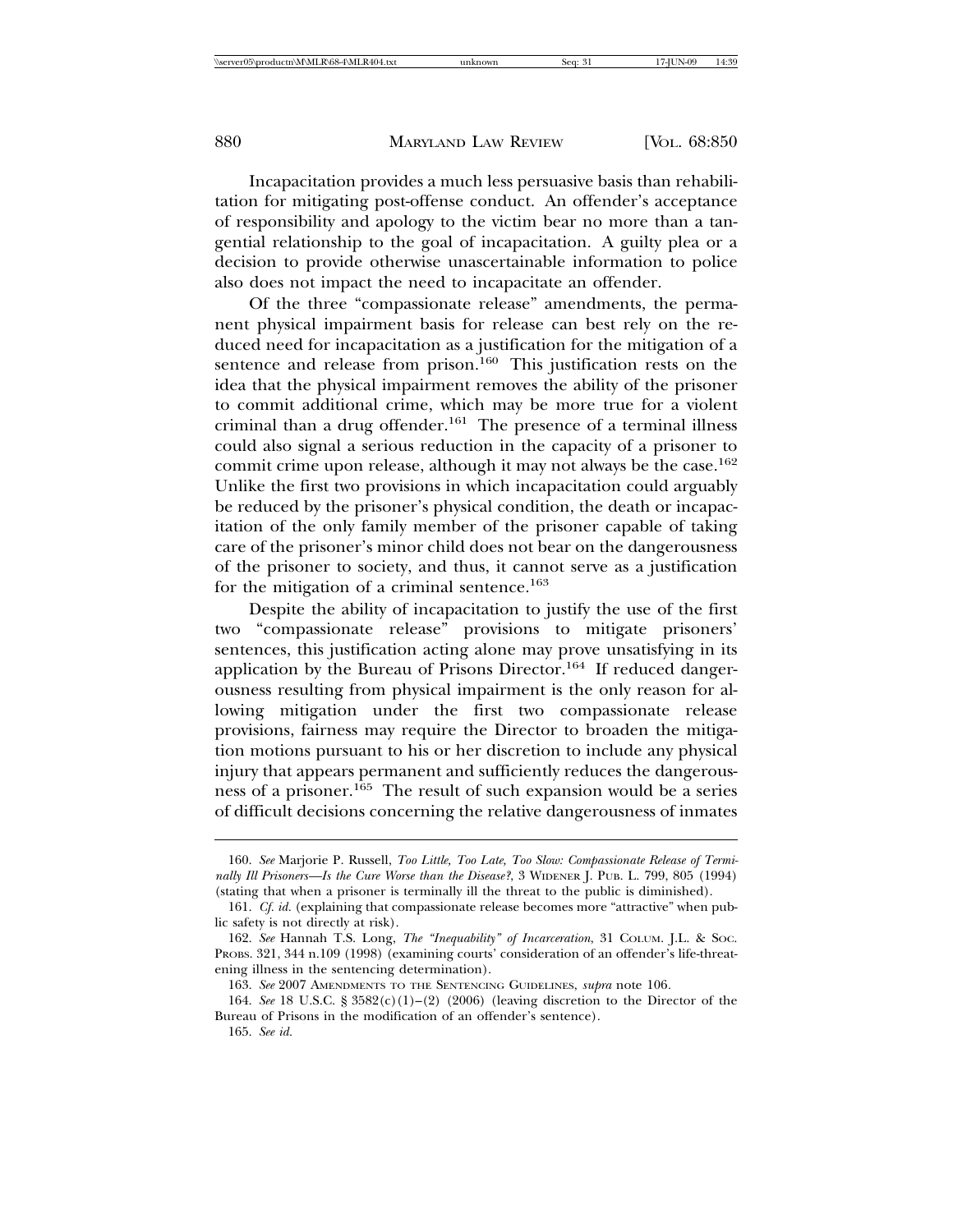based on a variety of physical conditions, an inquiry that would be quite speculative, particularly at the margins.

#### *3. Can Deterrence Justify Compassionate Release?*

General deterrence, even more so than rehabilitation and incapacitation, cannot substantiate mitigation unrelated to culpability or harm.166 A rationale of general deterrence generally does not justify mitigation based on the characteristics of the individual offender.<sup>167</sup> It is unlikely that mitigating a criminal sentence based on acts of heroism could promote similar positive contributions from otherwise criminally minded individuals. Deterrence also cannot justify mitigation of a sentence based upon the potential impact of a sentence on the offender or third parties.

The objective of general deterrence also does not justify mitigation based on post-criminal act conduct. The effect of a guilty plea discount can be to undermine the goal of deterrence, not to further it. In addition, mitigation based on an offender's demonstration of remorse is in no way connected to the pursuit of general deterrence.

General deterrence cannot serve as a justification for the "compassionate release" amendments.168 Allowing mitigation of a terminally ill inmate's sentence has no deterrent effect on potential criminals.169 Likewise, mitigation of a sentence of a physically impaired inmate is irrelevant to the concept of deterrence. Finally, the mitigation of a criminal sentence based on the death or incapacitation of the sole family member capable of caring for the minor child of an inmate has nothing to do with the concept of deterrence.

#### V. WHEN COMPASSIONATE RELEASE BENEFITS THE STATE

As demonstrated, in most situations, neither retributive nor utilitarian sentencing rationales can satisfactorily supply an independent theoretical basis for compassionate release. Accordingly, does that preclude such mercy? Judge Learned Hand's conception of justice as "the tolerable accommodation of the conflicting interests of society"

<sup>166.</sup> In fact, general deterrence cannot serve as a basis for mitigation related to culpability or harm, as the very concept is antithetical to mitigation.

<sup>167.</sup> It is true that individual characteristics can inform an inquiry as to whether a sentence need be a particular length to deter a particular offender from committing the same crime again, but such inquiries are strongly linked to the broader concept of rehabilitation and are not at issue here.

<sup>168.</sup> *See* VON HIRSCH & ASHWORTH, *supra* note 119, at 132–33 (arguing against the appropriateness of the deterrence factor in affecting mitigation calculations).

<sup>169.</sup> *Cf. id.* at 132–33 & 132 n.a (discussing the general lack of empirical evidence regarding the deterrent effects of sentencing policy).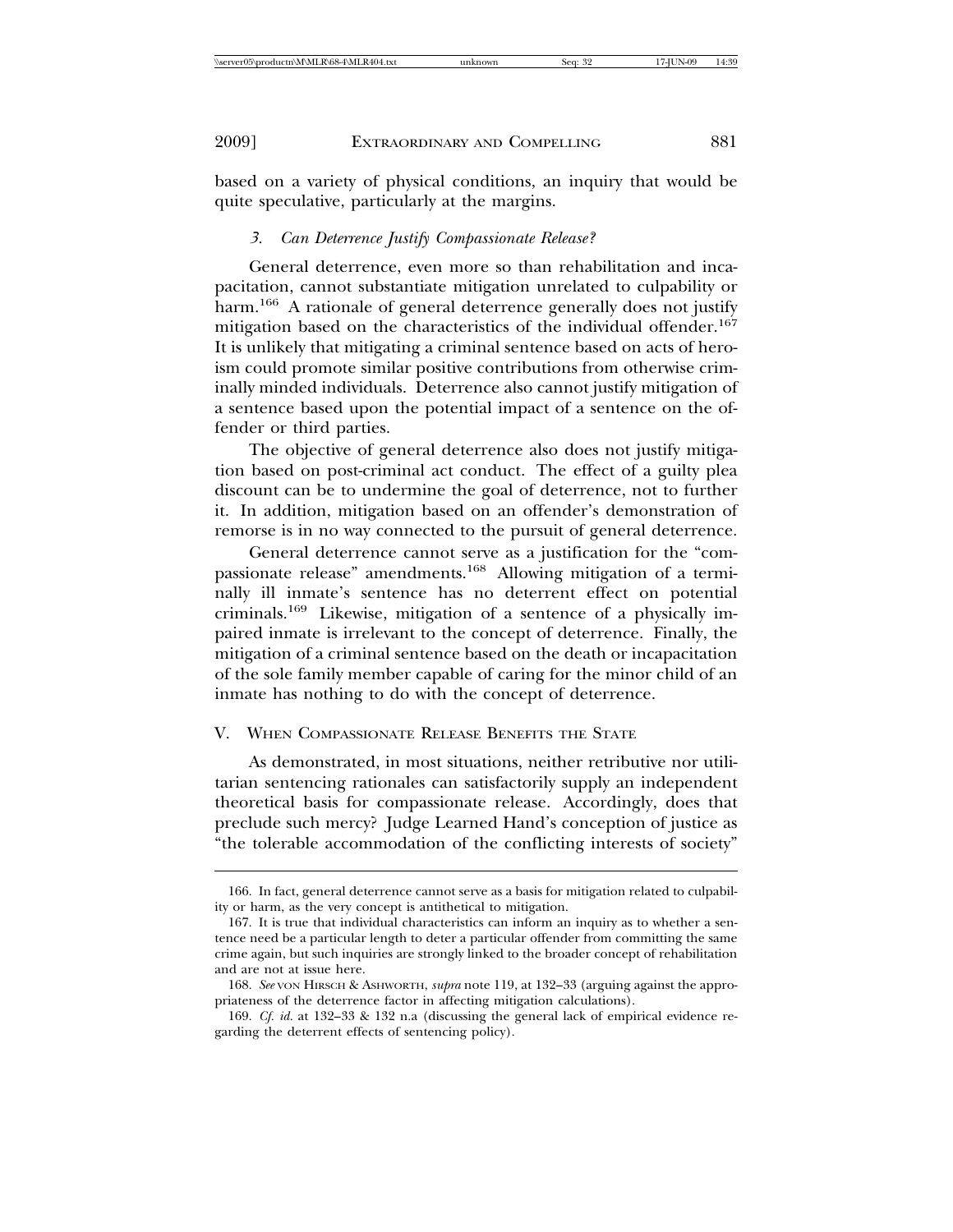for which there is not "any royal road to attain such accommodation concretely"170 suggests that state purposes independent of sentencing goals can serve as a basis for mitigation. In other words, justice may warrant departure from rigid theoretical sentencing constructs and the objectives they advance in certain exceptional situations because other benefits derived from mitigation are more important to the state, at least in a given situation, than the principles of proportionality, rehabilitation, incapacitation, and deterrence.<sup>171</sup>

Broadly speaking, however, without some guiding principles, the ad hoc use of mercy at the whim of the Bureau of Prisons Director would likely create arbitrariness and unfairness in the criminal system.172 With the purposes of punishment demonstrably unhelpful, however, one must look elsewhere for a theoretical basis to justify the use of compassionate release. Given the state's interest in punishment and protecting its citizens from harm, this Article proposes that the compassionate release question be considered in light of broader state interests.

Thus, to determine when a particular state interest justifies compassionate release in a certain situation, one must ascertain whether the benefit to the state in choosing to mitigate the sentence significantly outweighs the penological benefit sacrificed by the corresponding sentence reduction. This inquiry is one of both substance and degree, as a particular benefit may outweigh the relevant penological objective to justify mitigation in a certain context, but may only justify a small reduction in the sentence. An example of how this might work is the United Kingdom's statutory mitigation of a criminal sentence based on a guilty plea discount that has a numerical limitation in the statute.<sup>173</sup> This discount decreases as the benefit to the state expediting the criminal process and conserving state prosecutorial resources<sup>174</sup>—becomes diminished as a case moves closer to trial.<sup>175</sup>

<sup>170.</sup> Hamburger, *supra* note 1.

<sup>171.</sup> An appropriate place for such mitigation will often be the decision of whether to give custody to an offender whose proportional sentence would be just "over the line," but the effect of the custody would impact a state interest in such a way that losing a small degree of proportionality would be considered reasonable.

<sup>172.</sup> *See* Dan Markel, *Against Mercy*, 88 MINN. L. REV. 1421, 1478–80 (2004) (summarizing the problems with using mercy as a basis for mitigating criminal sentences).

<sup>173.</sup> *See* Criminal Justice Act, 2003, c. 44, § 144 (Eng.).

<sup>174.</sup> The prohibition against allowing offenders that are "caught red-handed" from receiving the guilty plea discount at all, because they presumably have no legal defence, underscores the relationship between the benefit to the state and the magnitude of mitigation permitted.

<sup>175.</sup> *See* VON HIRSCH, *supra* note 133, at 58–59 (discussing the scaling of penalties according to policy-based justifications).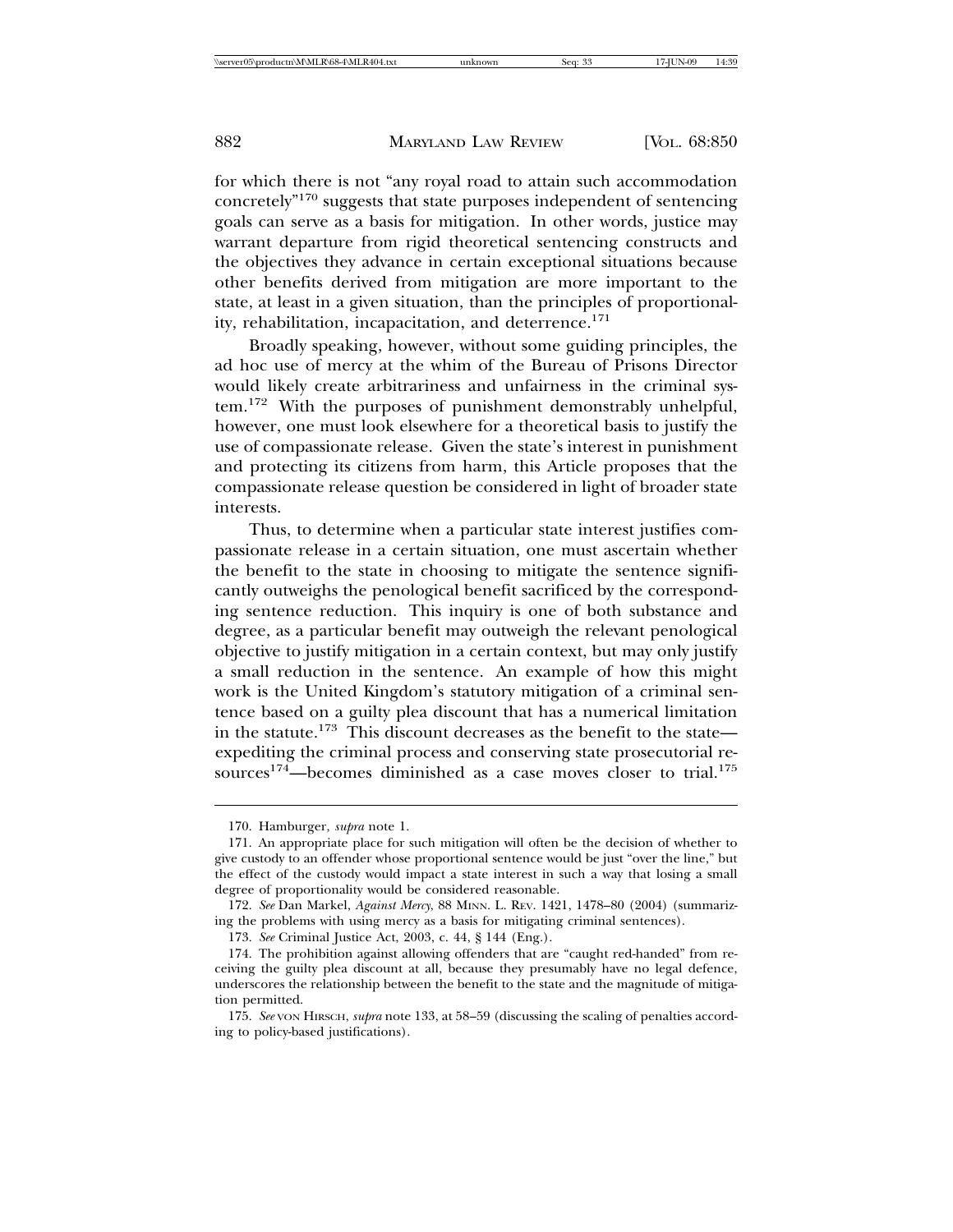The extent to which state benefits in mitigation outweigh retributive and utilitarian sentencing objectives is thus considered to determine when such benefits can justify mitigation unrelated to culpability and harm.

#### *A. Mitigation Based Upon Offender Characteristics*

Mitigating a sentence based on offender characteristics such as contributions to society, acts of heroism, and a good employment record can be justified only when such actions are so significant, so profound, and so essential to the functioning of a community that the state's benefit in mitigating the offender's sentence outweighs the value to the state of achieving the applicable sentencing goal. A potential example of when such mitigation would be appropriate is one in which an essential contributor to an underprivileged community commits a minor offense, and the harm to the state of giving him a custodial sentence, because of the consequences of his corresponding absence, outweighs the small diminishment in achieving retributive or utilitarian sentencing goals that results from mitigation. These circumstances nonetheless will be extremely rare, as very few individuals can demonstrate this type of indispensability.176 Further, even when this is the case, the state benefit in mitigation will generally not be so significant as to warrant a large decrease in sentence.

The state does not derive any benefit in mitigation based on the likely impact of a sentence on an offender and so mitigation on such grounds is generally unsupportable.<sup>177</sup> A broader state benefit may arise, however, in the case of third parties, particularly where a custodial sentence results in children being placed into the custody of the state. Avoiding an increase in the number of children who are under direct supervision of the state may thus serve as an important state benefit that justifies mitigation in certain situations. In such cases, then, the burden on the state resulting from the criminal sentence's impact on a third party outweighs to some degree the state benefit in punishment of the offender and justifies some degree of mitigation, to the extent that the mitigation can reduce the burden on the state.

<sup>176.</sup> *See* William L. Wilkins Jr. & John R. Steer, *The Role of Sentencing Guideline Amendments in Reducing Unwarranted Sentencing Disparity*, 50 WASH. & LEE L. REV. 63, 83–84 (1993) (noting the Sentencing Commission's belief that "prior good works" are generally irrelevant in determining a sentence).

<sup>177.</sup> Of course, the disparate impact of a sentence is the one occasion where retribution can justify mitigation unrelated to culpability or harm. *See supra* notes 142–143 and accompanying text.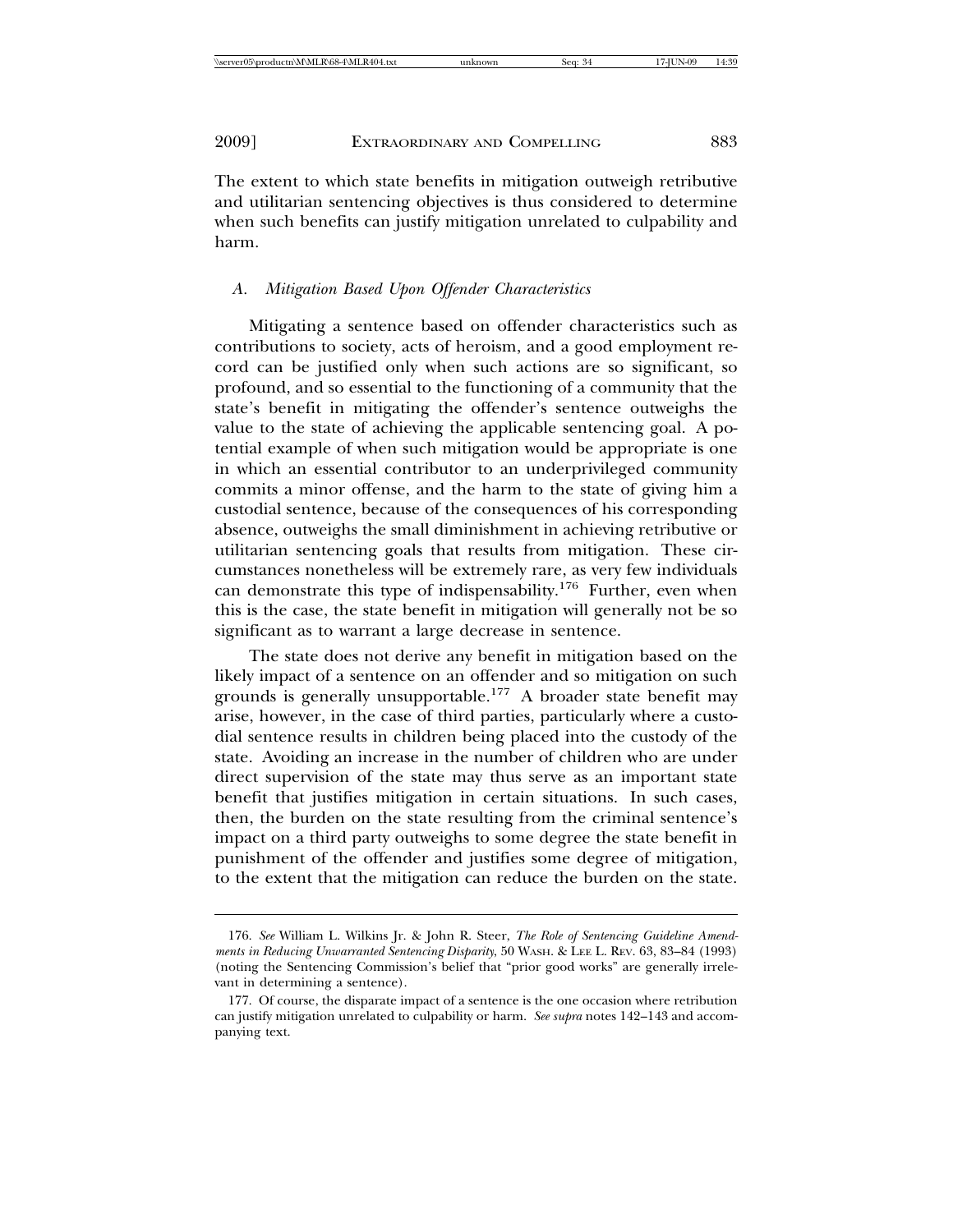Finally, there is no benefit to the state in providing mitigation based on collateral pains.

#### *B. Mitigation Based Upon Post-Offense Conduct*

Cooperation by an offender after an offense can result in significant benefits to the state. Offender cooperation can serve not only to minimize the expenditure of limited state resources in the investigation, preparation, and trial of the offender,<sup>178</sup> but also to assist in the prosecution of other offenders. As a result of the benefit to the state of allowing such mitigation, it is justified in a variety of circumstances because the overall benefit of such aid often outweighs the corresponding compromise of sentencing goals caused by a sentence reduction. The guilty plea discount is the most obvious example of this type of mitigation, with the amount of mitigation depending directly upon when a plea is entered.

The benefit to the state of mitigating post-offense conduct by the offender toward the victim is more marginal. Nonetheless, the state does have some interest in promoting the interests of the victim, one of which may be providing some incentive for offenders to accept responsibility, apologize, and/or show remorse. The extent to which the state interest in restoration between the victim and offender outweighs the state interest in punishing the offender is the extent to which such mitigation can be justified. Advocates of restorative justice would argue that a process of reconciliation results in significant benefits to the state,<sup>179</sup> but in reality, such benefits can be speculative and certainly are difficult to measure. As the genuineness of post-offense conduct can easily be questioned, the benefit to the state of mitigating a sentence based on post-offense conduct by the offender toward the victim will often not be apparent, and in any event, it will limit the degree of mitigation.<sup>180</sup>

<sup>178.</sup> Without criminal pleas, the resources required to try every offender would be far beyond the capacity of the state. *See* Frase, *supra* note 149, at 77 (noting the compelling needs of states to obtain guilty pleas to preserve states' limited resources and powers); *see also* Stephen Breyer, *The Federal Sentencing Guidelines and the Key Compromises upon Which They Rest*, 17 HOFSTRA L. REV. 1, 29–30 (1988) ("Eighty-five percent of the sample of federal criminal sentences reviewed by the [Sentencing] Commission involved some form of plea bargaining, either with respect to charges, recommended sentences, or specific sentences  $\dots$ .").

<sup>179.</sup> *See, e.g.*, John Braithwaite, *Restorative Justice: Assessing Optimistic and Pessimistic Accounts*, 25 CRIME & JUST. 1, 18–19 (1999).

<sup>180.</sup> The Sentencing Guidelines do provide for mitigation based on "acceptance of responsibility." U.S. SENTENCING GUIDELINES MANUAL § 3E1.1 (2008). Such mitigation, however, is based as much on providing help to the state by not contesting the charges as on expressing remorse to the victim. *See* Breyer, *supra* note 178, at 28–31 (discussing the ad-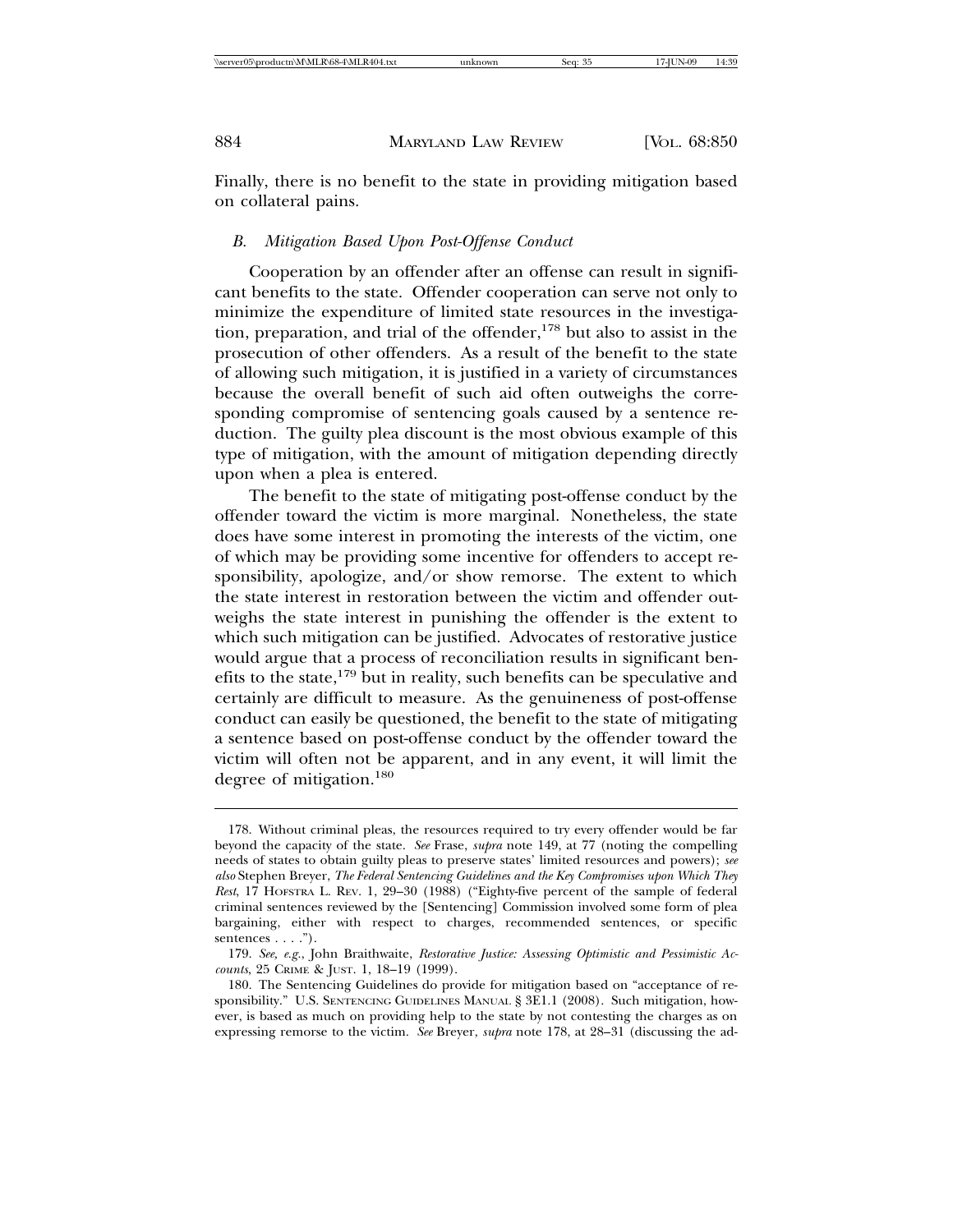#### *C. "Compassionate Release" Mitigation*

For each of the three "compassionate release" amendments, the state benefit almost always outweighs the corresponding sacrifice of its penological goals. First, the state benefits by saving both the cost of imprisonment and the cost of medical care by releasing a terminally ill inmate.181 The penological goal of retribution suffers comparatively little as the terminal illness will not result in much less of a sentence being served.<sup>182</sup> Similarly, the early release of an inmate because of a terminal illness will not unduly compromise the utilitarian goals of incapacitation, deterrence, and rehabilitation.<sup>183</sup> The terminal illness will substantially reduce the risk of dangerousness, the need for rehabilitation, and will not impede any deterrent effect of the sentence.<sup>184</sup>

As with terminal illness mitigation, mitigation based on the permanent physical impairment of an inmate benefits the state economically while outweighing the corresponding sacrifice of state penological goals.185 The sacrifice of state penological goals here is more significant than in the case of terminal illness, but the state benefit here is also more significant. With inmates who have a substantially diminished ability to provide self-care, the financial cost to the state of caring for such individuals can be quite significant and extend far beyond the cost of ordinary imprisonment.<sup>186</sup> To the extent that physically impaired individuals are more likely to live longer than terminally ill individuals, the sacrifice of the penological goal of retribution, in its demand for a sentence proportional to the criminal offense, may be more significant. The state's interest in exacting a

185. *See supra* notes 22–24 and accompanying text.

ministrative concerns leading to the Sentencing Guidelines' treatment of acceptance of responsibility and plea bargaining).

<sup>181.</sup> *See* Russell, *supra* note 160, at 804–08 (discussing compassionate release due to terminal illness and its contributions to prison budget reductions)*.*

<sup>182.</sup> *See supra* Part III.B.

<sup>183.</sup> *See supra* Part III.C*.*

<sup>184.</sup> *See supra* Part III.C*.*

<sup>186.</sup> Take, for example, the cost of caring for AIDS patients. In most states, the cost of caring for a prisoner who has contracted the AIDS virus is approximately \$80,000 to \$100,000 per year, as compared to \$20,000 for a healthy inmate*. See* Tracy Dell'Angela, *Edgar Wary of Granting Clemency to Inmates Dying of AIDS; Action Backfired on Him in the Past*, CHI. TRIB., Dec. 22, 1995, at N1; Kevin F. Sherry, *Prisoners Go Free to Die: A Special Program Lets Prison Inmates Who Have the AIDS Virus Spend Their Last Days at Home*, PRESS ENTERPRISE (Riverside, Cal.), Mar. 5, 1996, at B01. The cost of medical care escalates as the number of AIDS infections increases among prisoners and can create serious problems for state correctional facilities that are already financially overburdened. *See* Theodore M. Hammett et al., *AIDS in Prisons in the USA*, *in* AIDS IN PRISON 136, 144 (Philip A. Thomas & Martin Moerings eds., 1994) (detailing the complex problems posed by the growing incidence of HIV/AIDS in the United States prison population).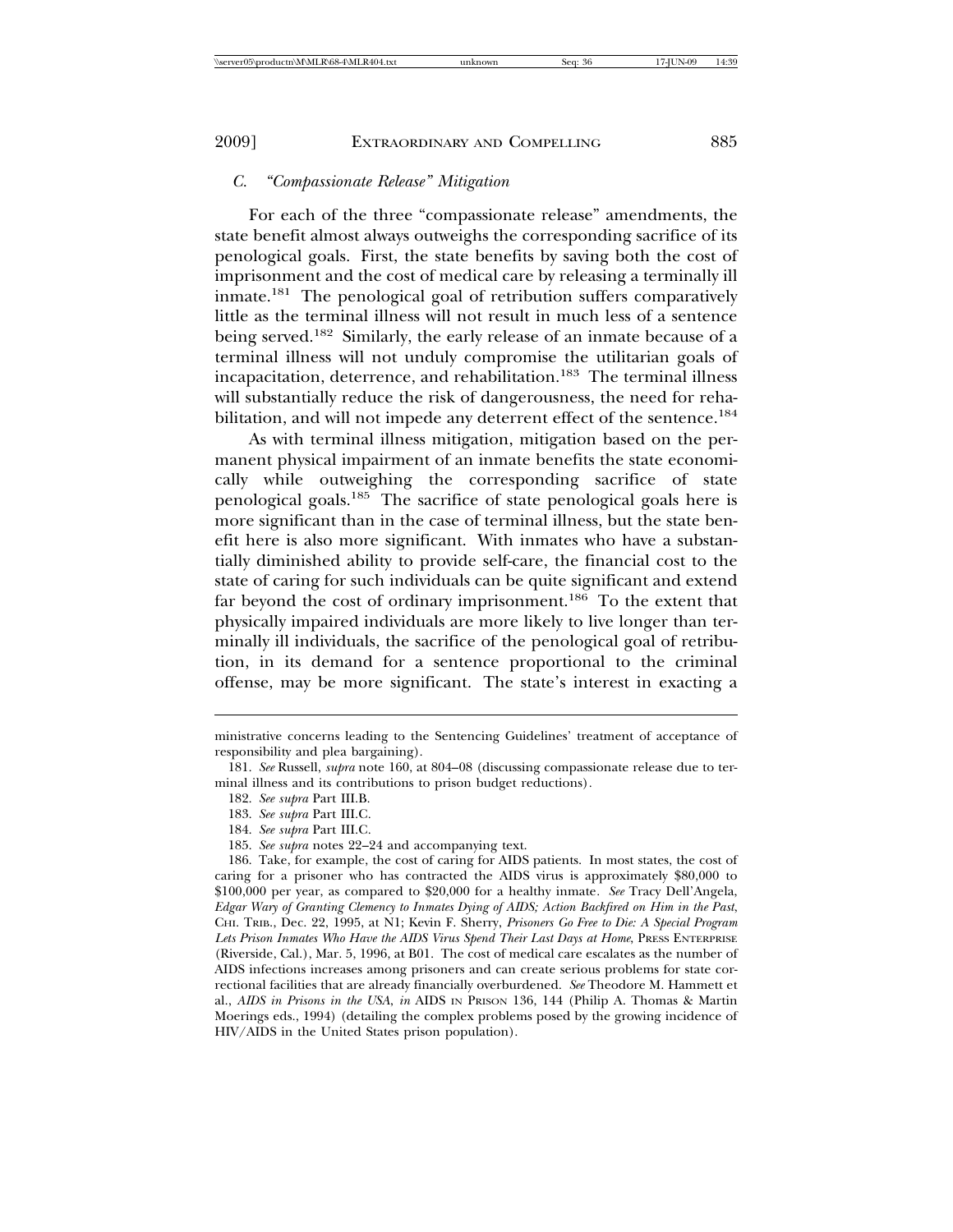completely proportional sentence on an offender who has a substantially diminished quality of life will often not exceed the benefit it receives in alleviating itself of the fiscal responsibility of caring for that individual.

Likewise, the state benefit in mitigating the sentence of an inmate with a debilitating and permanent physical impairment typically prevails over the corresponding loss of utilitarian penological goals. The interest of incapacitation, as indicated above, can often be furthered by mitigation based on a permanent physical impairment that substantially inhibits recidivism, and in any event, will not be seriously undermined by the release of a severely physically impaired inmate. The state goal of rehabilitation will suffer at most in a marginal way by allowing an early release for an inmate who cannot care for himself, as the inmate's ability to participate fully in society will certainly almost not be realized, notwithstanding the limitations that the inmate's physical condition would in many cases place on his ability to participate in penal rehabilitation programs. Finally, the release of a permanently debilitated inmate would not unduly compromise the state's interest in deterrence because the conditions of such a release would not be likely to undermine any deterrent value of the sentence by promoting the misconception that the full sentence would not typically be served.

As with terminal illnesses and permanent physical disabilities, the state benefit in mitigation based on the death or incapacitation of the only family member capable of caring for the inmate's minor child outweighs the corresponding abdication of the state's interest in its penological goals. Here, the state has both an economic and a social welfare interest in ensuring that a minor child has family supervision and does not become a ward of the state. The benefit to the state of such mitigation, arguably the most significant derived from any of the compassionate release amendments, provides the most persuasive grounds for mitigation because it concerns the welfare of a third party child.

The state interest in ensuring that an inmate receives his just deserts for his offense cannot, in almost all situations, exceed the need to ensure that a child receives adequate supervision and care. Similarly, the need to incapacitate an individual, which as described above can be a speculative proposition, will not typically supersede the state benefit received from providing for the supervision of a minor child by his or her parent. The impact on the goal of rehabilitation caused by allowing mitigation in this situation may be significant, but in most situations will not be more substantial than the benefit ob-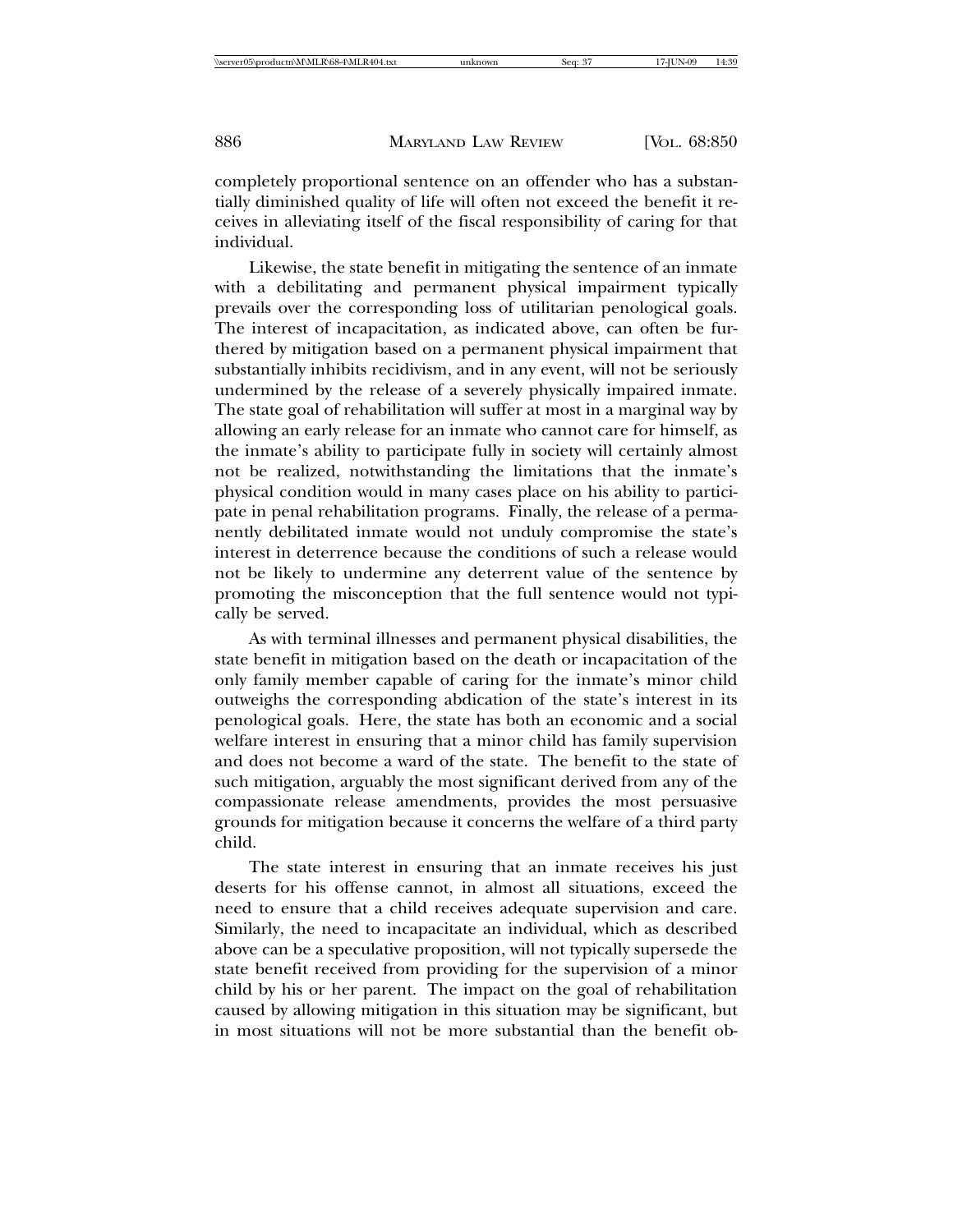tained by ensuring the supervision of a minor. In some situations, allowing an offender to care for his or her child could supplement the rehabilitative process by providing the inmate with an important responsibility. The impact on deterrence will be negligible and, as a result, will not forbid mitigation in this context.

Finally, then, where does the compassionate release requested by Jason Yaeger<sup>187</sup> fit into this calculus? It is not the same situation as the third of the newly articulated Commentary to the Sentencing Guidelines illustrates, as Jayci Yaeger was never in jeopardy of becoming a responsibility of the state. There is, however, a state interest in, where possible, acting in the best interests of its citizens, particularly terminally ill children.

The state's interest in keeping Jason Yaeger in a minimum security prison for his full term seems on many levels negligible, given the Bureau of Prisons' decision to provide supervised release to a halfway house less than six months later. The additional rehabilitation that Yaeger could have received arguably would be more attributable to his time in the halfway house than in prison. Also, it is unlikely that Yaeger's marginal threat to society in the final six months of his sentence would be significant. Finally, the marginal deterrent effect of keeping him in prison was also insignificant.<sup>188</sup>

Thus, the adopted calculus would weigh the state's interest in addressing the needs of Jayci against the state's need for just deserts in requiring Yaeger to serve his full sentence. Here, the circumstances strongly suggest that the Yaeger's situation was "extraordinary and compelling."<sup>189</sup>

#### VI. CONCLUSION

This Article has sought to achieve three purposes. First, it has sought to demonstrate the power of the compassionate release provision and outline the parameters for its current use. Second, it has attempted to derive theoretical justifications for its use. Third, upon finding the basic purposes of punishment insufficient to provide such a justification, it has articulated a theoretical framework by which to evaluate "extraordinary and compelling" circumstances—weighing

<sup>187.</sup> *See supra* Part I.B.

<sup>188.</sup> Admittedly, one could argue that the media coverage of Yaeger's inability to be at his daughter's bedside could have had a greater deterrent effect than any length of prison sentence.

<sup>189.</sup> Even if not the case, one could hardly see the harm in allowing Mr. Yaeger a thirtyday furlough to spend the final moments of his daughter's life by her side.